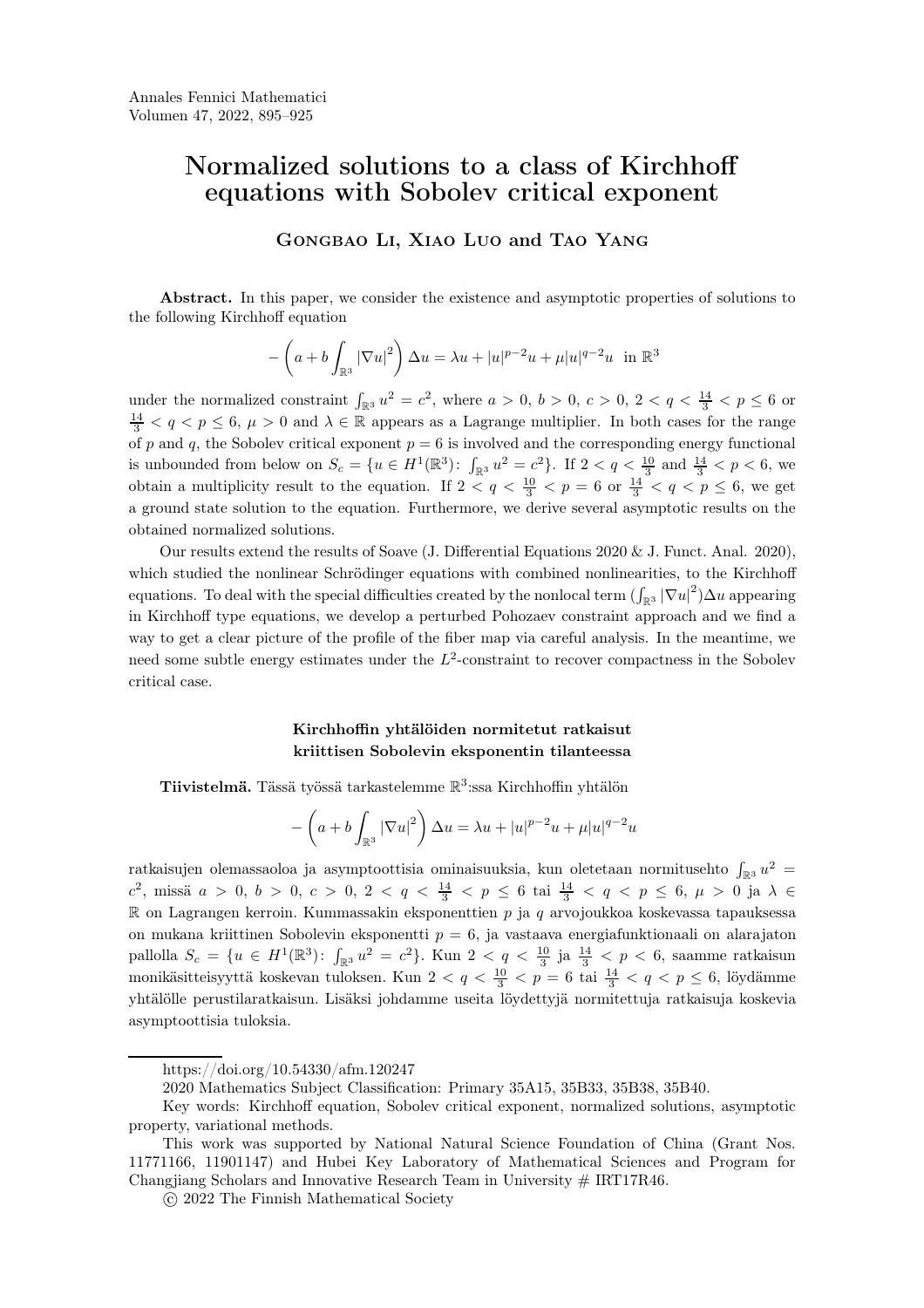Tuloksemme laajentavat Kirchhoffin yhtälöihin Soaven (J. Differential Equations 2020 & J. Funct. Anal. 2020) aiempia, useita epälineaarisia termejä sisältäviä Schrödingerin yhtälöitä koskevia, tutkimuksia. Kirchhoffin-tyyppisissä yhtälöissä esiintyvän ei-paikallisen termin  $(\int_{\mathbb{R}^3}|\nabla u|^2)\Delta u$ aiheuttamien vaikeuksien käsittelemiseksi kehitämme Pohozaevin rajoitemenetelmästä häiriöllisen version ja saamme huolellisella analyysillä tarkan käsityksen säiekuvauksen muodosta. Tässä tarvitsemme joitakin  $L^2$ -rajoitusehdon alaisia hienovaraisia energia-arvioita osoittaaksemme kompaktisuuden Sobolevin eksponentin kriittisellä arvolla.

#### <span id="page-1-2"></span>1. Introduction and main result

This paper concerns the existence of solutions  $(u, \lambda) \in H^1(\mathbb{R}^3) \times \mathbb{R}$  to the following Kirchhoff equation

$$
(1.1)_{\lambda} \qquad -\left(a+b\int_{\mathbb{R}^3} |\nabla u|^2\right)\Delta u = \lambda u + |u|^{p-2}u + \mu|u|^{q-2}u \text{ in } \mathbb{R}^3
$$

under the constraint

(1.2) 
$$
\int_{\mathbb{R}^3} u^2 = c^2,
$$

where  $a > 0$ ,  $b > 0$ ,  $c > 0$ ,  $2 < q < p < 6$  and  $\mu > 0$ .

Letting  $\lambda \in \mathbb{R}$ , we say that a function  $u \in H^1(\mathbb{R}^3)$  is a weak solution to  $(1.1)_{\lambda}$  if

$$
\left(a+b\int_{\mathbb{R}^3}|\nabla u|^2\right)\int_{\mathbb{R}^3}\nabla u\nabla \varphi-\mu\int_{\mathbb{R}^3}|u|^{q-2}u\varphi-\int_{\mathbb{R}^3}|u|^{p-2}u\varphi-\lambda\int_{\mathbb{R}^3}u\varphi=0,
$$

for all  $\varphi \in H^1(\mathbb{R}^3)$ . For fixed  $\lambda$ , equation  $(1.1)_{\lambda}$  has been extensively studied, see e.g. [\[8,](#page-29-0) [12,](#page-29-1) [13,](#page-29-2) [20,](#page-30-0) [26\]](#page-30-1) and the references therein.

Alternatively, letting  $c > 0$  be fixed, we aim at finding a real number  $\lambda \in \mathbb{R}$  and a function  $u \in H^1(\mathbb{R}^3)$  solving  $(1.1)$ , with  $||u||_2 = c$ . Physicists call a solution u of  $(1.1)$ <sub>λ</sub> with  $||u||_2 = c$  a normalized solution, and it can be obtained by searching critical points of the energy functional

(1.3) 
$$
E_{\mu}(u) = \frac{a}{2} \|\nabla u\|_{2}^{2} + \frac{b}{4} \|\nabla u\|_{2}^{4} - \frac{1}{p} \|u\|_{p}^{p} - \frac{\mu}{q} \|u\|_{q}^{q}, \quad \mu \ge 0,
$$

on the constraint

$$
S_c := \left\{ u \in H^1(\mathbb{R}^3) : ||u||_2^2 = c^2 \right\}
$$

with Lagrange multipliers  $\lambda$ . We call  $\frac{14}{3}$  the  $L^2$ -critical exponent for  $(1.1)_{\lambda}$ , since inf<sub>u∈Sc</sub>  $E_{\mu}(u) > -\infty$  if  $q, p \in (2, \frac{14}{3})$  $\frac{14}{3}$ ) and  $\inf_{u \in S_c} E_{\mu}(u) = -\infty$  if  $\frac{14}{3} < q \leq 6$  or  $\frac{14}{3} < p \leq 6.$ 

Taking  $a = 1$  and  $b = 0$ , then  $(1.1)_{\lambda}$  reduces to the classical Schrödinger equation:

<span id="page-1-0"></span>(1.4) 
$$
-\Delta u = \lambda u + |u|^{p-2}u + \mu |u|^{q-2}u \text{ in } \mathbb{R}^3.
$$

Cazenave and Lions [\[7\]](#page-29-3) and the very recent works of Soave [\[27,](#page-30-2) [28\]](#page-30-3), Jeanjean et al. [\[16\]](#page-29-4), Jeanjean and Le [\[17\]](#page-29-5) are concerned with [\(1.4\)](#page-1-0) in the more general cases

<span id="page-1-1"></span>(1.5) 
$$
-\Delta u = \lambda u + |u|^{p-2}u + \mu |u|^{q-2} u \text{ in } \mathbb{R}^N,
$$

where  $N \ge 1$ ,  $\mu \in \mathbb{R}$ ,  $p \in (2, 2^*)$ ,  $q \in (2, 2^*)$  and  $2^* := \frac{2N}{(N-2)^+}$ . It is worth pointing out that, Jeanjean and Le [\[17\]](#page-29-5) solved an open question raised by Soave [\[28\]](#page-30-3) if  $N \geq 4$ .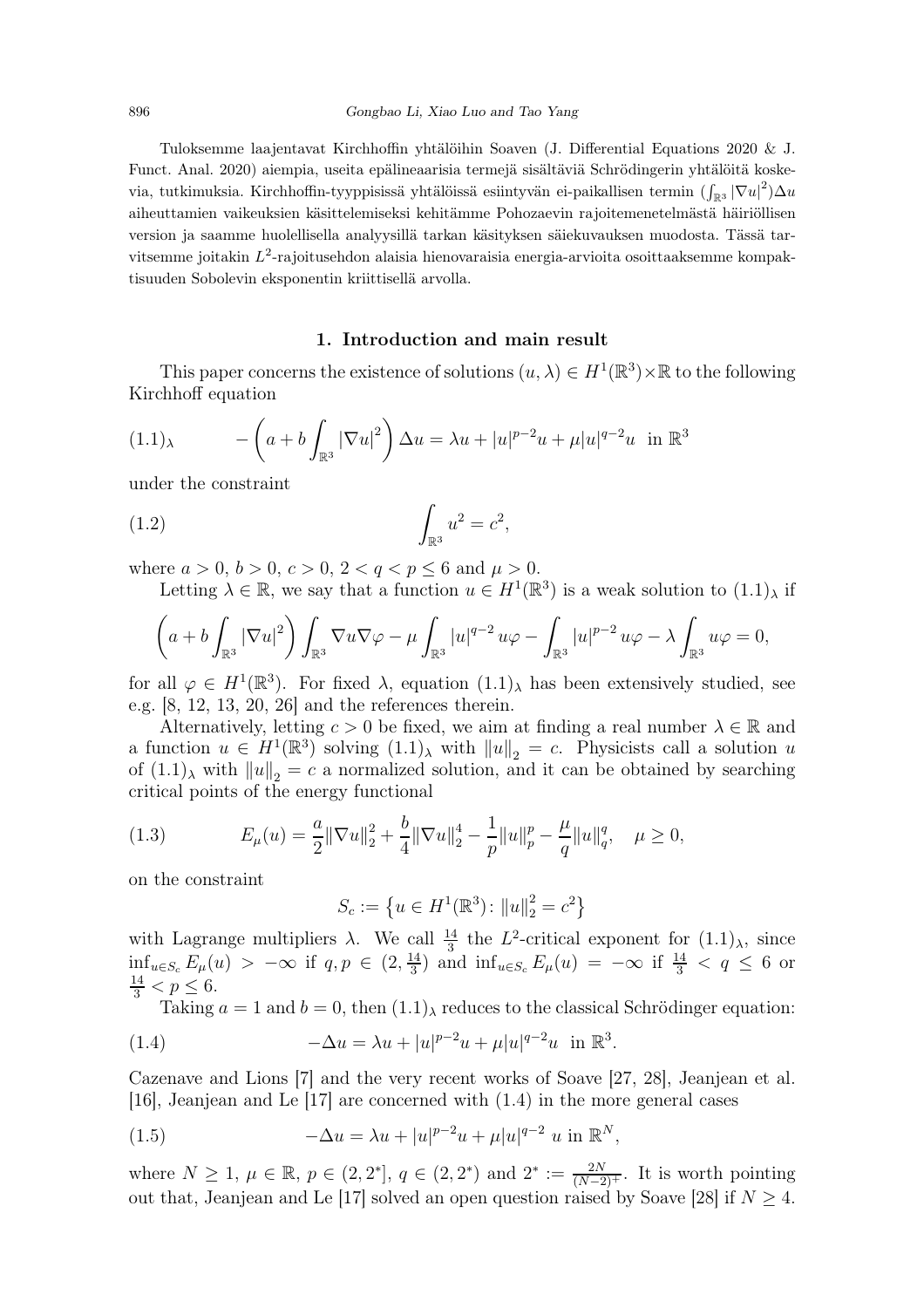Some of their results on normalized solutions to [\(1.5\)](#page-1-1) are summarized in the following table:

| N                    | $\mu$     | $p$ and $q$                                 | classifications of solutions                   | references |
|----------------------|-----------|---------------------------------------------|------------------------------------------------|------------|
| $N \geq 1$           | $\mu > 0$ | $2 < q < p \leq 2 + \frac{4}{N}$            | a global minimizer                             | [7, 27]    |
| $N \geq 1$           | $\mu < 0$ | $2 < q \leq 2 + \frac{4}{N} < p < 2^*$      | a Mountain Pass solution                       | [27]       |
| $N\geq 1$            | $\mu > 0$ | $ 2 < q < 2 + \frac{4}{N} < p < 2^* $       | a local minimizer;<br>a Mountain Pass solution | [27]       |
| $N \geq 3$           | $\mu > 0$ | $2 < q < 2 + \frac{4}{N}, \ \ p = 2^*$      | a local minimizer                              | [28, 16]   |
| $N \geq 3$           | $\mu > 0$ | $2 + \frac{4}{N} \leq q < 2^*, \ \ p = 2^*$ | a Mountain Pass solution                       | [28]       |
| $N \geq 4$ $\mu > 0$ |           | $2 < q < 2 + \frac{4}{N}, \ \ p = 2^*$      | a local minimizer;<br>a Mountain Pass solution | $[17]$ .   |

Problem  $(1.1)$ <sub>λ</sub> also arises in the Kirchhoff type problem

<span id="page-2-0"></span>(1.6) 
$$
-M\left(\int_{\Omega} |\nabla u|^2\right) \Delta u = f(x, u) \text{ in } \Omega, \quad u = 0 \text{ on } \partial \Omega,
$$

where  $\Omega \subset \mathbb{R}^3$  is a smooth domain,  $M : \mathbb{R} \to \mathbb{R}$  is some function and  $f : \Omega \times \mathbb{R} \to \mathbb{R}$ is some nonlinearity. Recalling that [\(1.6\)](#page-2-0) with  $M(t) = a + bt$   $(a, b > 0)$  is related to the stationary analogue of the equation

<span id="page-2-1"></span>(1.7) 
$$
u_{tt} - \left(a + b \int_{\Omega} |\nabla u|^2\right) \Delta u = f(x, u) \text{ in } \Omega \times (0, +\infty),
$$

$$
u(x, t) = 0 \text{ on } \partial\Omega \times [0, +\infty).
$$

In [\[19\]](#page-30-4), Kirchhoff introduced [\(1.7\)](#page-2-1) as an extension of the D'Alembert wave equation

$$
\rho \frac{\partial^2 u}{\partial t^2} - \left(\frac{\rho_0}{h} + \frac{E}{2L} \int_0^L |\frac{\partial u}{\partial x}|^2 dx\right) \frac{\partial^2 u}{\partial x^2} = f(x, u)
$$

for free vibrations of elastic strings, where  $\rho$  denotes the mass density, u the lateral displacement, h the cross section area,  $\rho_0$  the initial axial tension, E the Young modulus, L the length of the string and f the external force. In particular,  $(1.6)$ with  $M(0) = 0$  models a string with zero initial tension, and is called the degenerate Kirchhoff equation, see [\[14,](#page-29-6) [24\]](#page-30-5). One can refer to  $[1, 6, 8, 12, 13, 20, 9]$  $[1, 6, 8, 12, 13, 20, 9]$  $[1, 6, 8, 12, 13, 20, 9]$  $[1, 6, 8, 12, 13, 20, 9]$  $[1, 6, 8, 12, 13, 20, 9]$  $[1, 6, 8, 12, 13, 20, 9]$  $[1, 6, 8, 12, 13, 20, 9]$  $[1, 6, 8, 12, 13, 20, 9]$  and the references therein for more mathematical and physical background of [\(1.6\)](#page-2-0).

In [\[32\]](#page-30-6), Ye studied  $(1.1)_{\lambda}$ – $(1.2)$  with  $a > 0$ ,  $b > 0$ ,  $\mu = 0$  and  $p \in (2, 6)$ . By considering a global minimization problem

$$
m(c,0) := \inf_{u \in S_c} E_0(u) > -\infty,
$$

she proved that  $m(c, 0)$  is attained if and only if  $p \in (2, \frac{10}{3})$  $\frac{10}{3}$  and  $c > c^*$  or  $p \in (\frac{10}{3})$  $\frac{10}{3}, \frac{14}{3}$  $\frac{14}{3})$ and  $c \geq c^*$ , where

$$
c^* := \begin{cases} 0, & 2 < p < \frac{10}{3}; \\ a^{\frac{3}{4}} ||W_p||_2, & p = \frac{10}{3}; \\ \inf\{c \in (0, +\infty) : m(c, 0) < 0\}, & \frac{10}{3} < p < \frac{14}{3}, \end{cases}
$$

where  $W_p$  is the unique positive solution of  $-\Delta W + (\frac{1}{\delta_p} - 1)W = \frac{2}{p\delta_p}$  $\frac{2}{p\delta_p}|W|^{p-2}W$  and  $\delta_p = \frac{3(p-2)}{2p}$ . (see Lemma [2.2](#page-7-0) below). When  $p = \frac{14}{3}$  $\frac{14}{3}$ , she showed that  $m(c, 0)$  has no minimizers for any  $c > 0$ . Finally, she proved the existence of solutions to  $(1.1)_{\lambda}$ [\(1.2\)](#page-1-2) by using the Pohozaev constraint method if  $p \in (\frac{14}{3})$  $\frac{14}{3}$ , 6). Later on, Guo et al. in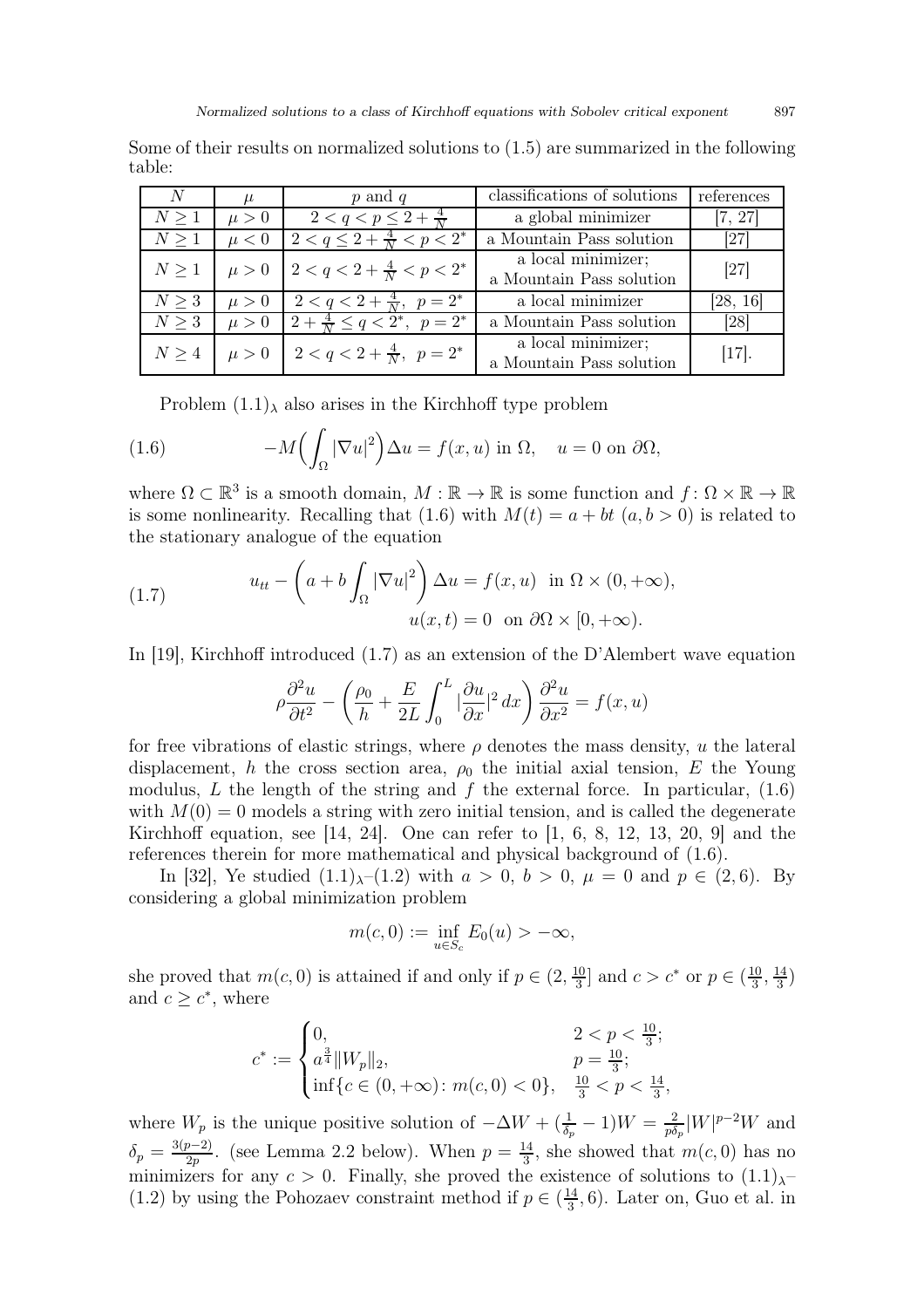[\[10\]](#page-29-10) proved that

$$
c^* := \left[2\|W_p\|_2^{p-2}\left(\frac{2a}{14-3p}\right)^{\frac{14-3p}{4}}\left(\frac{b}{3p-10}\right)^{\frac{3p-10}{4}}\right]^{\frac{1}{p(1-\delta_p)}} \quad \text{if } \frac{10}{3} < p < \frac{14}{3}.
$$

As subsequent works of [\[32\]](#page-30-6), Ye in [\[33,](#page-30-7) [34\]](#page-30-8) considered the existence and mass concentration of critical points for  $E_0|_{S_c}$  if  $p = \frac{14}{3}$  $\frac{14}{3}$ . She also studied  $(1.1)_{\lambda}$ - $(1.2)$  with an extra potential  $V(x)$  in [\[21\]](#page-30-9). Zeng et al. in [\[35\]](#page-30-10) proved the existence and uniqueness of solutions to  $(1.1)_{\lambda}$ – $(1.2)$  with  $a > 0$ ,  $b > 0$ ,  $\mu = 0$  and  $p \in (2, 6)$  by using some simple energy estimates rather than the concentration-compactness principles adopted in [\[32\]](#page-30-6).

To the best knowledge of ours, the existence of  $L^2$ -normalized solutions to  $(1.1)_{\lambda}$ with  $a \geq 0$ ,  $b > 0$ ,  $\mu > 0$ ,  $p, q \in (2, 6]$  and  $p \neq q$  is still unknown. Without loss of generality, we set  $q < p$  and consider problem  $(1.1)$ <sub>λ</sub> in the following two cases, respectively,

- (i) the mixed critical case:  $a > 0, b > 0, c > 0, \mu > 0$  and  $2 < q < \frac{14}{3} < p \le 6$ ;
- (ii) the purely  $L^2$ -supercritical case:  $a > 0$ ,  $b > 0$ ,  $c > 0$ ,  $\mu > 0$  and  $\frac{14}{3} < q < p \le$ 6.

It is worth pointing out that in both (i) and (ii), we cover the Sobolev critical case  $p=6$ .

To state our main results, we say that  $\tilde{u} \in H^1(\mathbb{R}^3)$  is a ground state of  $E_\mu|_{S_c}$  if

$$
d E_{\mu}|_{S_c}(\tilde{u}) = 0
$$
 and  $E_{\mu}(\tilde{u}) = \inf \{ E_{\mu}(u) : d E_{\mu}|_{S_c}(u) = 0$ , and  $u \in S_c \}.$ 

For  $p, q \in (2, 6]$ , let

(1.8) 
$$
\delta_q = \frac{3(q-2)}{2q} \text{ and } \delta_p = \frac{3(p-2)}{2p}.
$$

Notice that  $\delta_q, \delta_p \in (0, 1)$  and  $\delta_6 = 1$ . In addition, we see that

$$
4 < q\delta_q < p\delta_p \text{ if } \frac{14}{3} < q < p < 6; \ q\delta_q < 2 < 4 < p\delta_p \text{ if } 2 < q < \frac{10}{3} \text{ and } \frac{14}{3} < p < 6.
$$
  
For  $2 < q < \frac{10}{3}$  and  $\frac{14}{3} < p \le 6$ , we denote:

$$
\mu^* := \begin{bmatrix} \frac{a}{2} \left( \frac{bp}{4C_p^p} \right)^{\frac{2-q\delta_q}{p\delta_p - 4}} & \frac{\left( \frac{b}{4} \right)^{\frac{p\delta_p - q\delta_q}{p\delta_p - 4}} \left( \frac{p}{C_p^p} \right)^{\frac{4-q\delta_q}{p\delta_p - 4}}}{c^{q(1-\delta_q) + \frac{p(1-\delta_p)(2-q\delta_q)}{p\delta_p - 4}}} & \frac{qC_{p,q}}{C_q^q}; \\ \frac{p}{2} \left( \frac{p(1-\delta_q) + \frac{p(1-\delta_p)(2-q\delta_q)}{p\delta_p - 4}} \right)^{\frac{4-q\delta_q}{p\delta_p - 4}} & \frac{1}{C_q^q}; \\ \frac{p}{2} \left( \frac{p(1-\delta_q) + \frac{p(1-\delta_p)(4-q\delta_q)}{p\delta_p - 4}} \right)^{\frac{4-q\delta_q}{p\delta_p - 4}} & \frac{1}{C_q^q}; \\ \frac{p}{2} \left( \frac{p(1-\delta_q) + \frac{p(1-\delta_p)(4-q\delta_q)}{p\delta_p - 4}} \right)^{\frac{4-q\delta_q}{p\delta_p - 4}} & \frac{1}{C_q^q}; \\ \frac{p}{2} \left( \frac{b}{2} \right)^{\frac{q\delta_q}{q}} & \frac{1}{2} \left( \frac{12q}{4 - q\delta_q} \left( \frac{aS\Lambda}{3} + \frac{bS^2\Lambda^2}{12} \right) \right)^{1-\frac{q\delta_q}{4}} & \frac{1}{C_q(1-\delta_q)}, \end{bmatrix}
$$

<span id="page-3-0"></span>where

$$
\mathcal{C}_{p,q}:=\left(\frac{8(4-q\delta_q)}{p\delta_p(p\delta_p-2)(p\delta_p-q\delta_q)}\right)^{\frac{4-q\delta_q}{p\delta_p-4}}-\left(\frac{8(4-q\delta_q)}{p\delta_p(p\delta_p-2)(p\delta_p-q\delta_q)}\right)^{\frac{p\delta_p-q\delta_q}{p\delta_p-4}}>0,
$$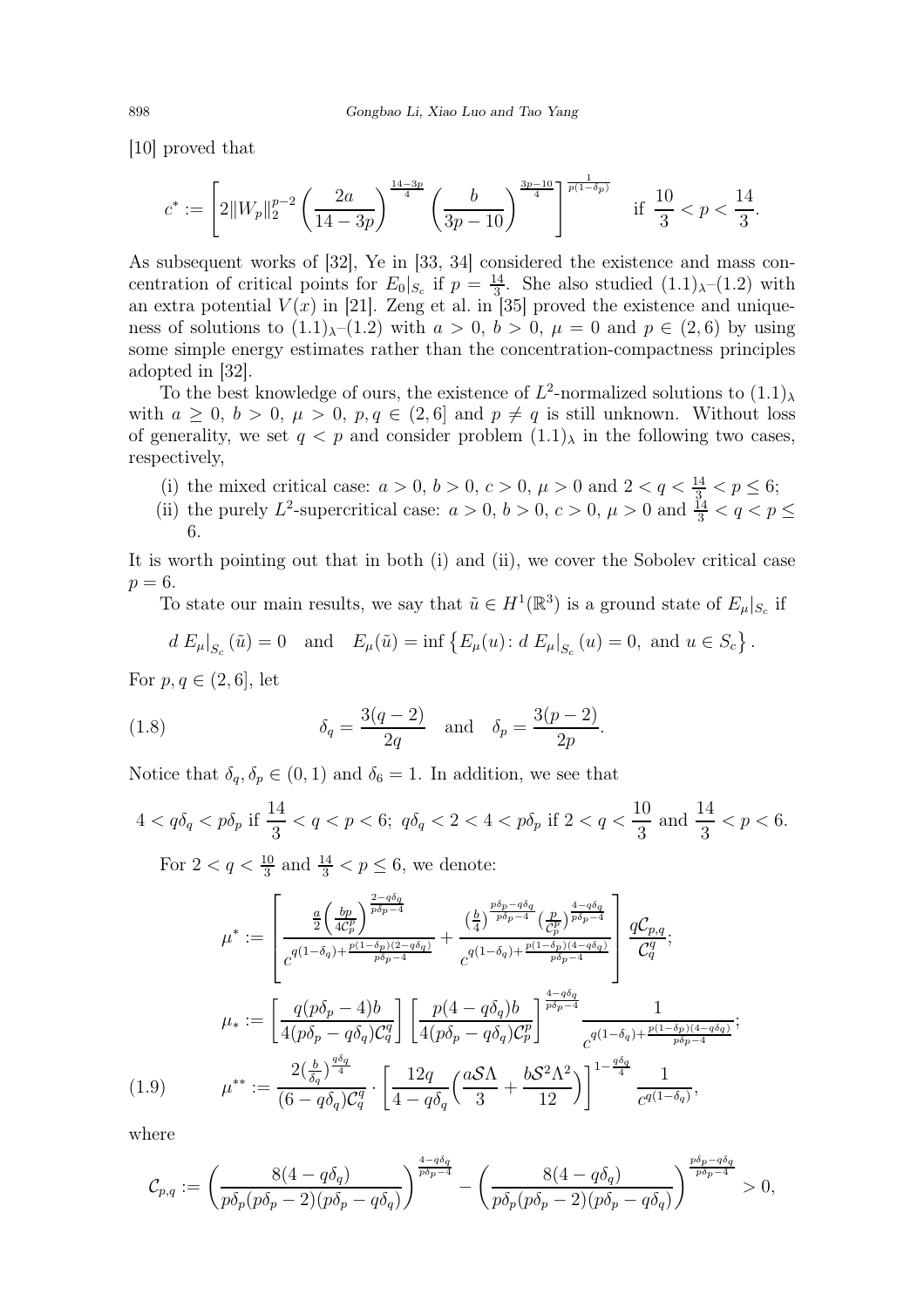$$
\Lambda = \frac{bS^2}{2} + \sqrt{aS + \frac{b^2S^4}{4}}
$$
, the embedding constants  $S$  and  $C_p$  are given by

$$
S = \inf_{u \in D^{1,2}(\mathbb{R}^3) \setminus \{0\}} \frac{\|\nabla u\|_2^2}{\|u\|_6^2}, \quad \frac{1}{\mathcal{C}_p} = \inf_{u \in H^1(\mathbb{R}^3) \setminus \{0\}} \frac{\|\nabla u\|_2^{\delta_p} \|u\|_2^{(1-\delta_p)}}{\|u\|_p}
$$

(see Section 2 below for details). Let  $u_0$  be the unique ground state of  $E_0|_{S_c}$  (see Lemma [4.14\)](#page-21-0). In the mixed critical case  $2 < q < \frac{14}{3} < p \le 6$ , our main results are the following Theorems [1.1](#page-4-0)[–1.2.](#page-4-1)

<span id="page-4-0"></span>**Theorem 1.1.** Let  $a > 0$ ,  $b > 0$ ,  $c > 0$ ,  $2 < q < \frac{10}{3}$ ,  $\frac{14}{3} < p < 6$  and  $0 < \mu <$  $\min\{\mu_*, \mu^*\}.$  Then

(1)  $E_{\mu}|_{S_c}$  has a critical point  $\tilde{u}_{c,\mu}$  at some energy level  $m(c, \mu) < 0$ , which is a local minimizer of  $E_u$  on the set

$$
A_{R_0} := \{ u \in S_c \colon ||\nabla u||_2 < R_0 \}
$$

for a suitable  $R_0 = R_0(c, \mu) > 0$ . Moreover,  $\tilde{u}_{c,\mu}$  is a ground state of  $E_{\mu}|_{S_c}$ , and any ground state of  $E_{\mu}|_{S_c}$  is a local minimizer of  $E_{\mu}$  on  $A_{R_0}$ ;

- (2)  $E_{\mu}|_{S_c}$  has a second critical point of Mountain Pass type  $\hat{u}_{c,\mu}$  at some energy level  $\sigma(c, \mu) > 0$ ;
- (3)  $\tilde{u}_{c,\mu}$  solves  $(1.1)_{\tilde{\lambda}_{c,\mu}}$  and  $\hat{u}_{c,\mu}$  solves  $(1.1)_{\hat{\lambda}_{c,\mu}}$  for some  $\tilde{\lambda}_{c,\mu}, \hat{\lambda}_{c,\mu} < 0$ . Both  $\tilde{u}_{c,\mu}$  and  $\hat{u}_{c,\mu}$  are positive and radially symmetric. Moreover,  $\tilde{u}_{c,\mu}$  is radially deceasing;
- (4) If  $\tilde{u}_{c,\mu} \in S_c$  is a ground state for  $E_{\mu}|_{S_c}$ , then  $m(c, \mu) \to 0^-$ ,  $\|\nabla \tilde{u}_{c,\mu}\|_2 \to 0$  as  $\mu \rightarrow 0^+$ ;
- (5)  $\sigma(c, \mu) \to m(c, 0)$  and  $\hat{u}_{c,\mu} \to u_0$  in  $H^1(\mathbb{R}^3)$  as  $\mu \to 0^+$ , where  $m(c, 0) = E_0(u_0)$ and  $u_0$  is the unique ground state of  $E_0|_{S_c}$ .

<span id="page-4-1"></span>**Theorem 1.2.** Let  $a > 0$ ,  $b > 0$ ,  $c > 0$ ,  $2 < q < \frac{10}{3}$ ,  $p = 6$  and  $0 < \mu <$  $\min\{\mu_*, \mu^*, \mu^{**}\}.$  Then

(1)  $E_{\mu}|_{S_c}$  has a critical point  $\tilde{u}_{c,\mu}$  at some energy level  $m(c, \mu) < 0$ , which is a local minimizer of  $E_{\mu}$  on the set

$$
A_{R_0} := \{ u \in S_c \colon ||\nabla u||_2 < R_0 \}
$$

for a suitable  $R_0 = R_0(c, \mu) > 0$ . Moreover,  $\tilde{u}_{c,\mu}$  is a ground state of  $E_{\mu}|_{S_c}$ , and any ground state of  $E_{\mu}|_{S_{\mathcal{L}}}$  is a local minimizer of  $E_{\mu}$  on  $A_{R_0}$ ;

- (2)  $\tilde{u}_{c,\mu}$  solves  $(1.1)_{\tilde{\lambda}_{c,\mu}}$  for some  $\tilde{\lambda}_{c,\mu} < 0$ . Moreover,  $\tilde{u}_{c,\mu}$  is positive and radially deceasing;
- (3) If  $\tilde{u}_{c,\mu} \in S_c$  is a ground state for  $E_{\mu}|_{S_c}$ , then  $m(c, \mu) \to 0^-$ ,  $\|\nabla \tilde{u}_{c,\mu}\|_2 \to 0$  as  $\mu \rightarrow 0^+$ .

In the purely  $L^2$ -supercritical case  $\frac{14}{3} < q < p \leq 6$ , we have the following results.

<span id="page-4-2"></span>**Theorem 1.3.** Let  $a > 0$ ,  $b > 0$ ,  $c > 0$ ,  $\frac{14}{3} < q < p < 6$  and  $\mu > 0$ . Then

- (1)  $E_{\mu}|_{S_c}$  has a critical point of Mountain Pass type  $\hat{u}_{c,\mu}$  at a positive level  $\sigma(c,\mu) > 0;$
- (2)  $\hat{u}_{c,\mu}$  is a positive radial solution to  $(1.1)_{\hat{\lambda}_{c,\mu}}$  for suitable  $\hat{\lambda}_{c,\mu} < 0$ . In addition,  $\hat{u}_{c,\mu}$  is a ground state of  $E_{\mu}|_{S_c}$ ;
- (3)  $\sigma(c, \mu) \to m(c, 0)$  and  $\hat{u}_{c, \mu} \to u_0$  in  $H^1(\mathbb{R}^3)$  as  $\mu \to 0^+$ , where  $m(c, 0) = E_0(u_0)$ and  $u_0$  is the unique ground state of  $E_0|_{S_c}$ .

<span id="page-4-3"></span>**Theorem 1.4.** Let  $a > 0$ ,  $b > 0$ ,  $c > 0$ ,  $\frac{14}{3} < q < 6$ ,  $p = 6$  and  $\mu > 0$ . Then

,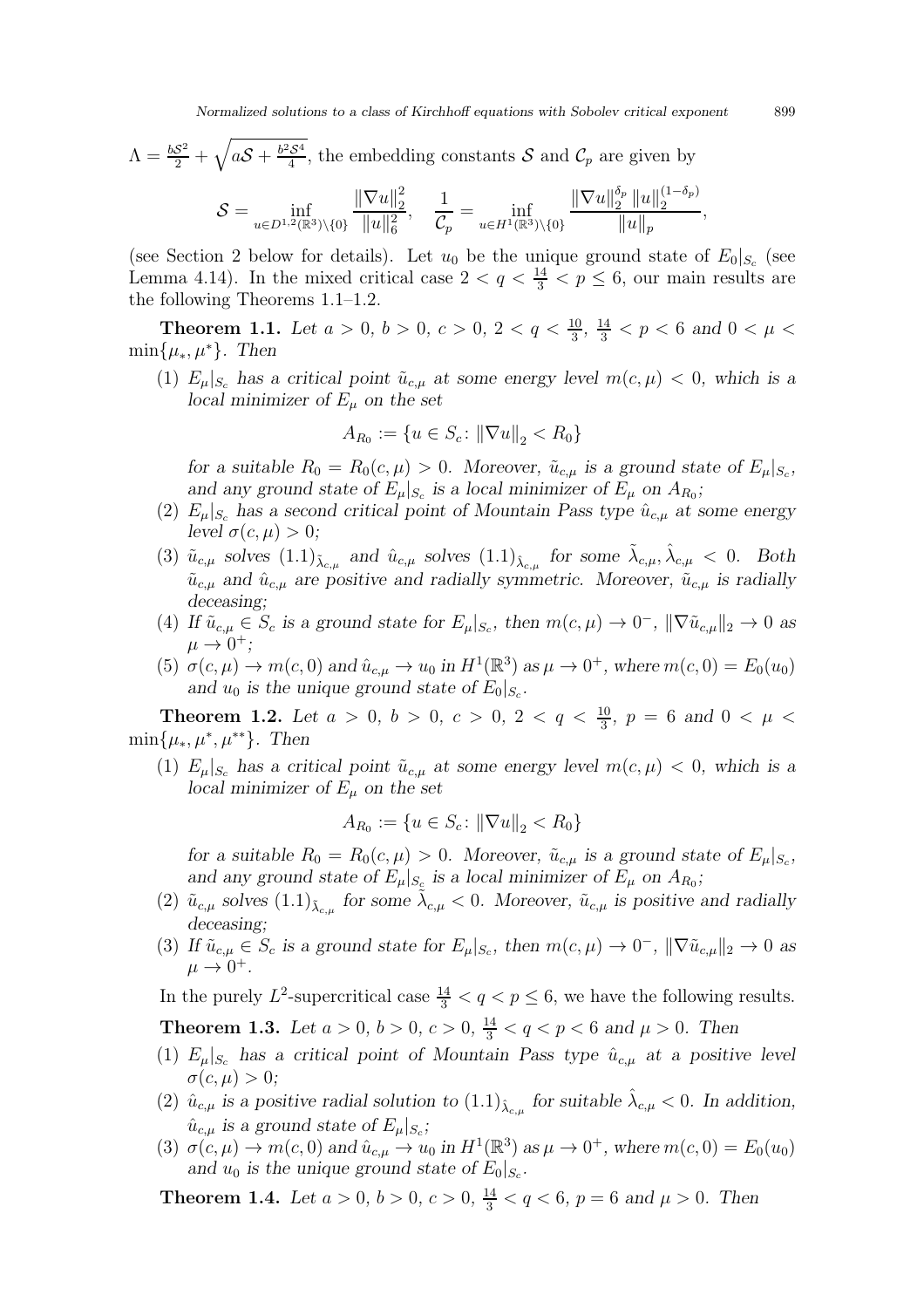- (1)  $E_{\mu}|_{S_c}$  has a critical point of Mountain Pass type  $\hat{u}_{c,\mu}$  at level  $\sigma(c,\mu) \in (0, \frac{aS\Lambda}{3} +$  $rac{bS}{\sqrt{2}}$  $\sqrt{2} \Lambda^2$  $\frac{1}{12}^{2}$ );
- (2)  $\hat{u}_{c,\mu}$  is a positive radial solution to  $(1.1)_{\hat{\lambda}_{c,\mu}}$  for suitable  $\hat{\lambda}_{c,\mu} < 0$ . In addition,  $\hat{u}_{c,\mu}$  is a ground state of  $E_{\mu}|_{S_c}$ ;

(3) 
$$
\sigma(c, \mu) \rightarrow \frac{aS\Lambda}{3} + \frac{bS^2\Lambda^2}{12}
$$
,  $\|\hat{u}_\mu\|_6^2 \rightarrow \Lambda$ ,  $\|\nabla \hat{u}_{c,\mu}\|_2^2 \rightarrow \mathcal{S}\Lambda$  as  $\mu \rightarrow 0^+$ , where  $\Lambda = \frac{bS^2}{2} + \sqrt{aS + \frac{b^2S^4}{4}}$ .

Remark 1.1 Our results extend the results of Soave [\[27,](#page-30-2) [28\]](#page-30-3), which studied nonlinear Schrödinger equations with combined nonlinearities, to the Kirchhoff equations. Compared with the cases  $a+b > 0$  and  $ab = 0$ , our case  $a > 0$  and  $b > 0$  is more difficult since the corresponding fiber map  $\Psi_u^{\mu}(s)$  has four different terms (see [\(2.6\)](#page-8-0) below). In fact, it is delicate to precisely determine the numbers and types of critical points to  $\Psi_u^{\mu}(s)$ ; in the meantime, the compactness analysis and energy estimates involving Sobolev critical exponent are very technical, since  $b > 0$  brings in the nonlocal term  $\left(\int_{\mathbb{R}^3} |\nabla u|^2\right)\Delta u$ . If  $a=1$  and  $b=0$ , our results cover the existence results of [\[27,](#page-30-2) [28\]](#page-30-3) in 3-dimensional case; in particular, we see that  $\frac{aS\Lambda}{3} + \frac{bS^2\Lambda^2}{12} = \frac{S^{\frac{3}{2}}}{3}$  $\frac{3}{3}$ , which is nothing but the well-known critical energy threshold corresponding to 3-dimensional Schrödinger equation. For the degenerate case  $a = 0$ , the gap  $\frac{10}{3} < q < \frac{14}{3}$  in Theo-rems [1.1–](#page-4-0)[1.2](#page-4-1) can be filled, since  $\Psi_u^{\mu}(s)$  has only three different terms and its critical points are easily determined.

**Remark 1.2** If  $2 < q < \frac{10}{3}$  and  $\frac{14}{3} < p < 6$ , we obtain two critical points for  $E_{\mu}|_{S_c}$ in Theorem [1.1](#page-4-0) because  $E_{\mu}$  admits a convex-concave geometry provided  $0 < \mu < \mu^*$ . The additional condition  $\mu < \mu_*$  guarantees the Pohozaev manifold  $\mathcal{P}_{c,\mu}$  is a natural constraint, on which the critical points of  $E_{\mu}$  are indeed critical points for  $E_{\mu}|_{S_c}$  (see Lemma [4.2](#page-12-0) below). The condition  $\mu < \mu^{**}$  in Theorem [1.2](#page-4-1) is crucial in compactness analysis of the Palais–Smale sequences corresponding to  $E_{\mu}|_{S_c}$ . If  $2 < q < \frac{14}{3}$  and  $p = 6$ , it is still a pending issue on how to obtain the second critical point for  $E_u|_{S_c}$ even in the case  $b = 0$  (an open question raised by Soave [\[28\]](#page-30-3)). For  $b = 0$ , Jeanjean and Le  $[17]$  solved this open question if the dimension N of the work space satisfies  $N \geq 4$ . Therefore, the method of [\[17\]](#page-29-5) is not applicable to our case since  $N = 3$ . When it comes to the range  $\frac{14}{3} < q < p \leq 6$ , the convex-concave geometry of  $E_{\mu}$ disappears, we get at least one critical point for  $E_{\mu}|_{S_c}$  in Theorems [1.3–](#page-4-2)[1.4](#page-4-3) because  $E_{\mu}$  admits a Mountain Pass geometry.

The proofs of Theorems [1.1](#page-4-0)[–1.4](#page-4-3) are motivated by [\[5,](#page-29-11) [15,](#page-29-12) [27,](#page-30-2) [28\]](#page-30-3), which studied the Schrödinger equations. In the  $L^2$ -supercritical regime, the global minimization method adopted in [\[32\]](#page-30-6) does not work and it is difficult to prove the boundedness of a Palais–Smale sequence corresponding to  $E_{\mu}|_{S_c}$ . Furthermore, the main obstacle for Kirchhoff-type problems is that we can not deduce

<span id="page-5-0"></span>
$$
(1.10) \qquad \lim_{n \to \infty} \|\nabla u_n\|_2^2 \int_{\mathbb{R}^3} \nabla u_n \nabla \phi \, dx = \|\nabla u\|_2^2 \int_{\mathbb{R}^3} \nabla u \nabla \phi \, dx, \quad \forall \phi \in H^1(\mathbb{R}^3)
$$

only by  $u_n \rightharpoonup u$  weakly in  $H^1(\mathbb{R}^3)$ .

Usually, a bounded Palais–Smale sequence of  $E_{\mu}|_{S_c}$  can be obtained by using the Pohozaev constraint approach (see [\[5,](#page-29-11) [15,](#page-29-12) [27,](#page-30-2) [28\]](#page-30-3)). That is to say, we can construct a special Palais–Smale sequence  ${u_n} \subset H_{rad}^1(\mathbb{R}^3)$  for  $E_\mu|_{S_c}$  with

<span id="page-5-1"></span>(1.11) 
$$
P_{\mu}(u_n) = a \|\nabla u_n\|_2^2 + b \|\nabla u_n\|_2^4 - \mu \delta_q \|u_n\|_q^q - \delta_p \|u_n\|_p^p = o_n(1),
$$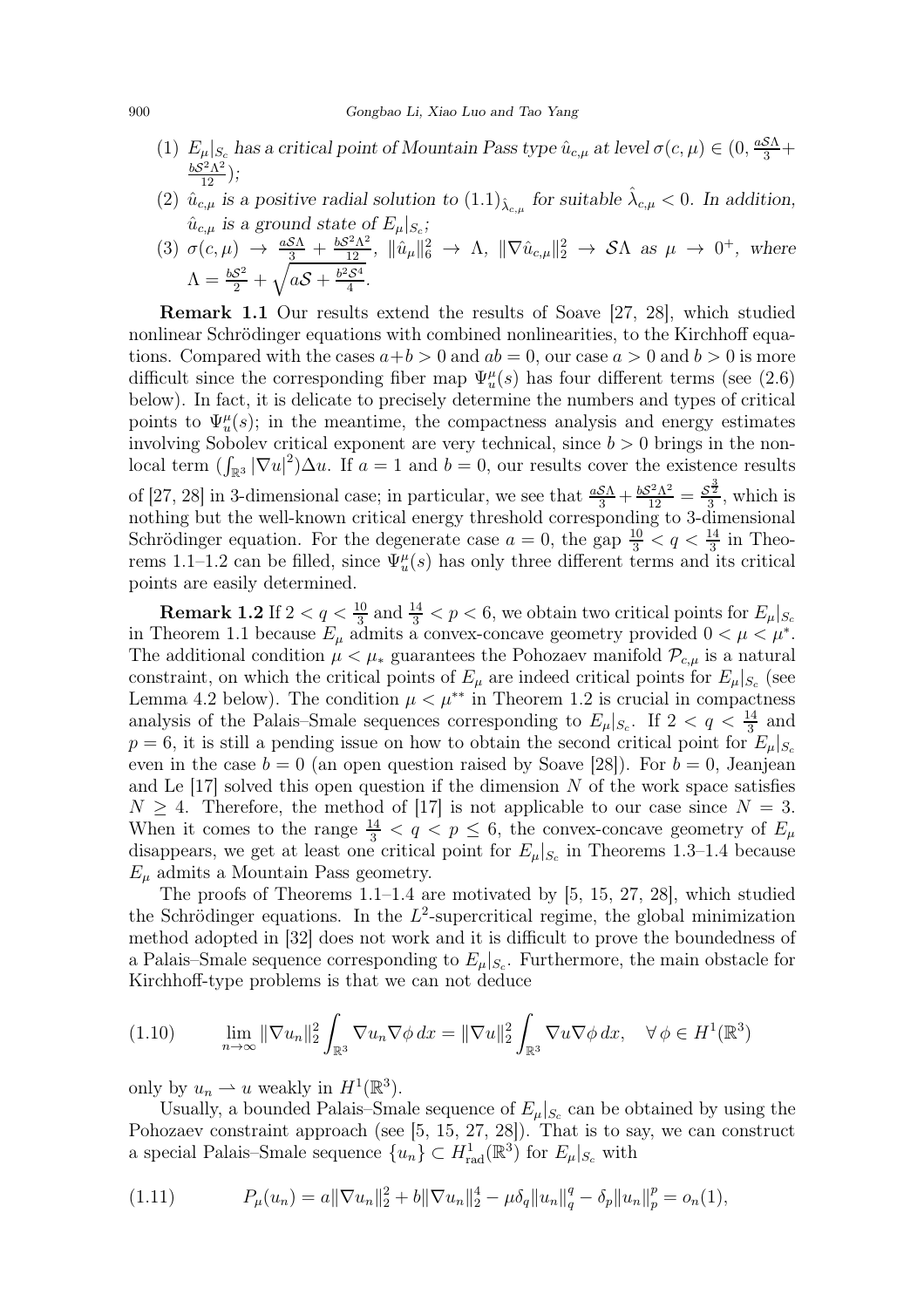then  $\{u_n\}$  is bounded in  $H^1(\mathbb{R}^3)$ . Once proving  $u_n \rightharpoonup u \not\equiv 0$  in  $H^1(\mathbb{R}^3)$  for some  $u \in \tilde{H}^1(\mathbb{R}^3)$ , we can define

<span id="page-6-0"></span>(1.12) 
$$
B := \lim_{n \to \infty} \|\nabla u_n\|_2^2 \ge \|\nabla u\|_2^2 > 0
$$

and hence [\(1.10\)](#page-5-0) follows in a standard way if  $p, q \in (2, 6)$  (see Proposition [3.1](#page-9-0) below).

However, the Sobolev critical case  $q \in (2, 6)$  and  $p = 6$  is much different from the case where  $p, q \in (2, 6)$ . The proof of  $(1.12)$  depends on solving a quartic polynomial equation. We develop a perturbed Pohozaev constraint approach to prove [\(1.10\)](#page-5-0). Briefly speaking, the main observation is to rewrite  $P_{\mu}(u_n) = o_n(1)$  (see [\(1.11\)](#page-5-1)) as

<span id="page-6-1"></span>(1.13) 
$$
o_n(1) = P_\mu(u_n) = (a + Bb) \|\nabla u_n\|_2^2 - \mu \delta_q \|u\|_q^q - \|u_n\|_6^6 + o_n(1),
$$

where B is defined in  $(1.12)$ . The revision  $(1.13)$  is the key point in proving  $(1.10)$ , since it possesses the splitting properties of the Brézis–Lieb lemma (see [\[2\]](#page-29-13)). Then, a subtle compactness analysis of  $\{u_n\}$  leads to [\(1.10\)](#page-5-0) (see Proposition [3.2](#page-10-0) below).

It remains to search a suitable Palais–Smale sequence  $\{u_n\} \subset H^1_{rad}(\mathbb{R}^3)$  for  $E_\mu|_{S_c}$ . To this end, we need to know a clear picture of the corresponding fiber map  $\Psi_u^{\mu}(s)$ (see [\(2.6\)](#page-8-0) below). This process is quite different from that adopted in [\[27,](#page-30-2) [28\]](#page-30-3) since the appearance of the nonlocal term  $(\int_{\mathbb{R}^3} |\nabla u|^2) \Delta u$ . We reach this goal by a careful analysis of the profile of some polynomials (see Lemma [4.3](#page-13-0) and Lemma [5.1\)](#page-23-0).

The rest is standard as in [\[27,](#page-30-2) [28\]](#page-30-3). In the case of  $2 < q < \frac{10}{3}$  and  $\frac{14}{3} < p \leq 6$ , we first study a local minimization problem  $m(c, \mu) := \inf_{u \in A_{R_0}} E_{\mu}(u)$  for some  $R_0 > 0$ . By using rearrangement technique and the Ekeland's variational principle, we get a desired Palais–Smale sequence  $\{u_n\}$  for  $E_\mu|_{S_c}$  at energy level  $m(c, \mu) < 0$ . The compactness of  $\{u_n\}$  guarantees the existence of a local minimizer for  $E_\mu|_{A_{R_0}}$  if 2  $q < \frac{10}{3}$  and  $\frac{14}{3} < p < 6$ . Utilizing  $m(c, \mu)$  and a min-max principle (see Lemma 2.7), we also get a Mountain Pass type critical point for  $E_{\mu}|_{S_c}$ . If  $2 < q < \frac{10}{3}$  and  $p = 6$ , we recover the compactness of  $\{u_n\}$  by using  $\mu < \mu^{**}$  and  $m(c, \mu) < 0$ .

In the case of  $\frac{14}{3} < q < p \leq 6$ , we obtain a Mountain Pass critical point for  $E_{\mu}|_{S_c}$  at energy level  $\sigma(c, \mu)$  by a min-max principle. The selected Palais–Smale sequence  $\{u_n\}$  for  $E_\mu|_{S_c}$  is compact provided  $\frac{14}{3} < q < p < 6$ . However, we need the extra energy estimate  $\sigma(c, \mu) < \frac{aS\Lambda}{3} + \frac{bS^2\Lambda^2}{12}$  to recover the compactness of  $\{u_n\}$ when  $\frac{14}{3} < q < 6$  and  $p = 6$ . Since  $b > 0$  and the min-max procedure is confined by the L<sup>2</sup>-constraint, the proof of  $\sigma(c, \mu) < \frac{aS\Lambda}{3} + \frac{bS^2\Lambda^2}{12}$  is very delicate (see Lemma [5.5](#page-24-0) below).

This paper is organized as follows, in Section 2, we give some preliminaries. In Section 3, we give the compactness analysis of Palais–Smale sequences for  $E_{\mu}|_{S_c}$ . In Section 4, we consider the mixed critical case and prove Theorems [1.1](#page-4-0)[–1.2.](#page-4-1) In Section 5, we study the purely  $L^2$ -supercritical case and prove Theorems [1.3–](#page-4-2)[1.4.](#page-4-3)

Notations. Throughout this paper, we use standard notations. The integral  $\int_{\mathbb{R}^3} f dx$  is simply denoted by  $\int_{\mathbb{R}^3} f$ . For  $1 \leq p < \infty$  and  $u \in L^p(\mathbb{R}^3)$ , we denote  $||u||_p := (\int_{\mathbb{R}^3} |u|^p)^{\frac{1}{p}}$ . The Hilbert space  $H^1(\mathbb{R}^3)$  is defined as

$$
H^1(\mathbb{R}^3) := \{ u \in L^2(\mathbb{R}^3) \colon \nabla u \in L^2(\mathbb{R}^3) \}
$$

with the inner product  $(u, v) := \int_{\mathbb{R}^3} \nabla u \nabla v + \int_{\mathbb{R}^3} uv$  and norm  $||u|| := (||\nabla u||_2^2 + ||u||_2^2)$  $\binom{2}{2}^{\frac{1}{2}}$ .  $H^{-1}(\mathbb{R}^3)$  is the dual space of  $H^1(\mathbb{R}^3)$ . The space  $D^{1,2}(\mathbb{R}^3)$  is defined as

$$
D^{1,2}(\mathbb{R}^3) := \{ u \in L^6(\mathbb{R}^3) \colon \nabla u \in L^2(\mathbb{R}^3) \},
$$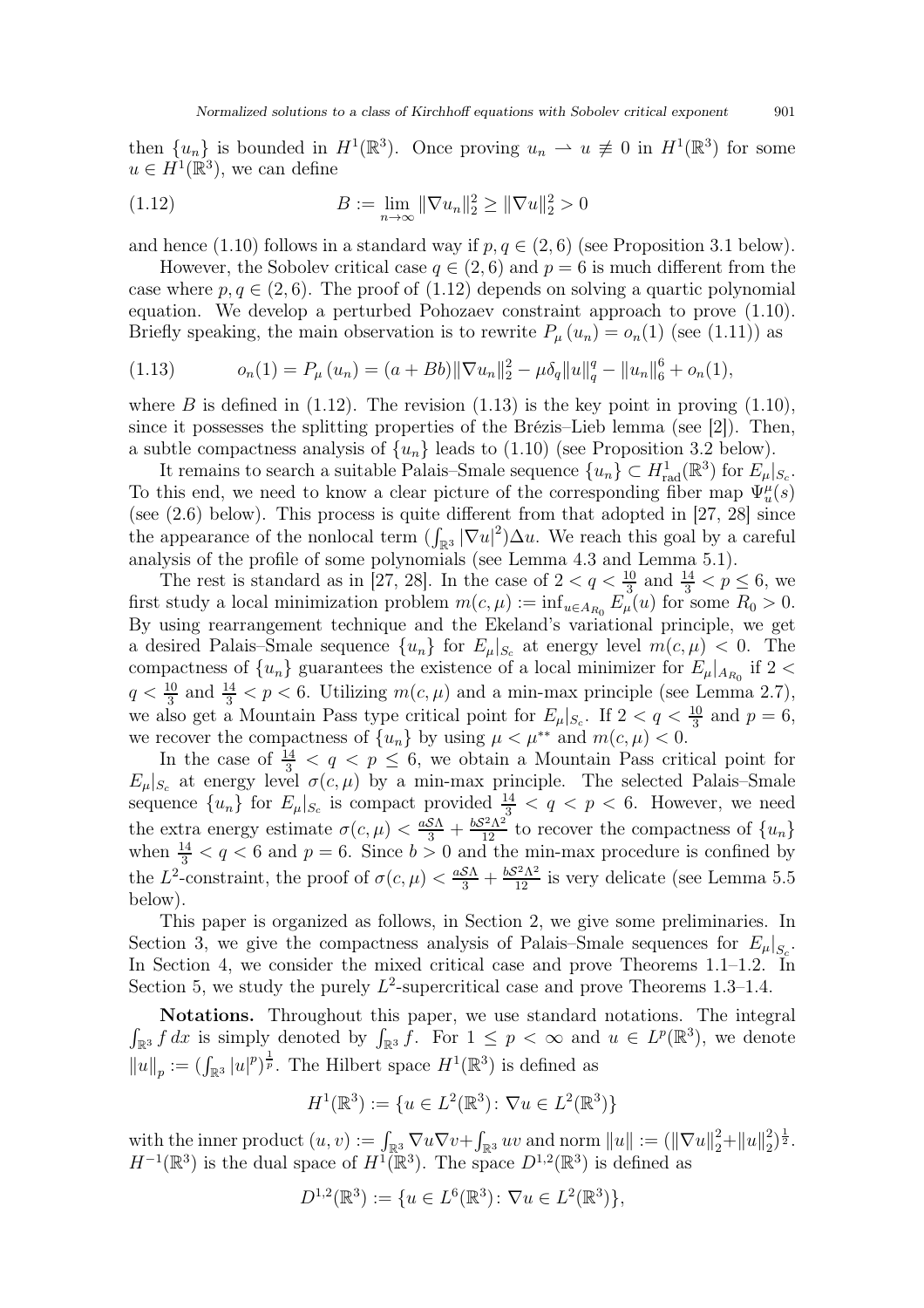which is in fact the completion of  $C_0^{\infty}(\mathbb{R}^3)$  under the norm  $||u||_{D^{1,2}(\mathbb{R}^3)} = ||\nabla u||_2$ . For  $N \geq 1$ ,  $H_{rad}^1(\mathbb{R}^N) := \{u(x) \in H^1(\mathbb{R}^N) : u(x) = u(|x|)\}, H_+^1(\mathbb{R}^N) := \{u(x) \in$  $H^1(\mathbb{R}^N): u(x) \geq 0$  and  $S_{c,r} := H^1_{rad} \cap S_c = \{u \in H^1_{rad}(\mathbb{R}^3): ||u||_2^2 = c^2\}$ . We use "  $\rightarrow$  " and "  $\rightarrow$  " to denote the strong and weak convergence in the related function spaces respectively. C and  $C_i$  will denote positive constants.  $\langle \cdot, \cdot \rangle$  denote the dual pair for any Banach space and its dual space.  $X \hookrightarrow Y$  means X embeds into Y.  $o_n(1)$  and  $O_n(1)$  mean that  $|o_n(1)| \to 0$  and  $|O_n(1)| \leq C$  as  $n \to +\infty$ , respectively.

#### 2. Preliminaries

In this Section, we give some preliminaries. The next lemma is the Sobolev embedding.

**Lemma 2.1.** [\[29\]](#page-30-11) There exists a constant  $S > 0$  such that

(2.1) 
$$
\mathcal{S} = \inf_{u \in D^{1,2}(\mathbb{R}^3) \setminus \{0\}} \frac{\|\nabla u\|_2^2}{\|u\|_6^2}.
$$

<span id="page-7-0"></span>**Lemma 2.2.** (Gagliardo–Nirenberg inequality, [\[30\]](#page-30-12)) Let  $p \in (2,6)$ . Then there exists a constant  $\mathcal{C}_p = \left(\frac{p}{2\|W_p}\right)$  $2\|W_p\|_2^{p-2}$  $\int_{0}^{\frac{1}{p}}$  > 0 such that

<span id="page-7-1"></span>(2.2) 
$$
||u||_p \leq C_p ||\nabla u||_2^{\delta_p} ||u||_2^{(1-\delta_p)}, \quad \forall u \in H^1(\mathbb{R}^3)
$$

where  $\delta_p = \frac{3(p-2)}{2p}$  and  $W_p$  is the unique positive solution of  $-\Delta W + (\frac{1}{\delta_p} - 1)W = \frac{2}{W} |W|^{p-2}W$  $\frac{2}{p\delta_p}|W|^{p-2}W$ .

For any  $u \in S_c$ , [\(2.2\)](#page-7-1) indicates that  $\inf_{u \in S_c} E_\mu(u) > -\infty$  if  $p, q \in (2, \frac{14}{3})$  $\frac{14}{3}$ ). On the contrary, we have  $\inf_{u \in S_c} E_{\mu}(u) = -\infty$  for  $\frac{14}{3} < q \leq 6$  or  $\frac{14}{3} < p \leq 6$ , and therefore the global minimization method used in [\[32\]](#page-30-6) does not work any more. Naturally, we would hope to overcome this difficulty by using the Pohozaev constraint method adopted in [\[27,](#page-30-2) [28\]](#page-30-3). To this end, we need the following lemma which is related to the Pohozaev identity.

<span id="page-7-3"></span>**Lemma 2.3.** Let  $a \geq 0$ ,  $b > 0$ ,  $p, q \in (2, 6]$  and  $\mu, \lambda \in \mathbb{R}$ . If  $u \in H^1(\mathbb{R}^3)$  is a weak solution of

<span id="page-7-2"></span>(2.3) 
$$
-\left(a+b\int_{\mathbb{R}^3} |\nabla u|^2\right)\Delta u = \lambda u + |u|^{p-2}u + \mu|u|^{q-2}u \text{ in } \mathbb{R}^3,
$$

then the Pohozaev identity  $P_{\mu}(u) := a ||\nabla u||_2^2 + b ||\nabla u||_2^4 - \mu \delta_q ||u||_q^q - \delta_p ||u||_p^p = 0$  holds.

Proof. If  $u \equiv 0$ , then  $P_{\mu}(u) = 0$ . If  $u \not\equiv 0$ , [\(2.3\)](#page-7-2) becomes  $-(a + bB)\Delta u =$  $\lambda u + |u|^{p-2}u + \mu |u|^{q-2}u$  for  $B = \int_{\mathbb{R}^3} |\nabla u|^2$ , then the elliptic regularity theory implies that  $u \in C^2(\mathbb{R}^3)$ . The rest is standard as in [\[25\]](#page-30-13).

When  $\inf_{u \in S_c} E_u(u) = -\infty$ , we introduce the Pohozaev set:

$$
(2.4) \qquad \mathcal{P}_{c,\mu} = \left\{ u \in S_c \colon 0 = P_{\mu}(u) = a \|\nabla u\|_2^2 + b \|\nabla u\|_2^4 - \mu \delta_q \|u\|_q^q - \delta_p \|u\|_p^p \right\}.
$$

Lemma [2.3](#page-7-3) implies that any critical point of  $E_{\mu}|_{S_c}$  is contained in  $\mathcal{P}_{c,\mu}$ . For  $u \in S_c$ and  $s \in \mathbb{R}$ , we define

(2.5) 
$$
(s * u)(x) := e^{\frac{3}{2}s}u(e^s x).
$$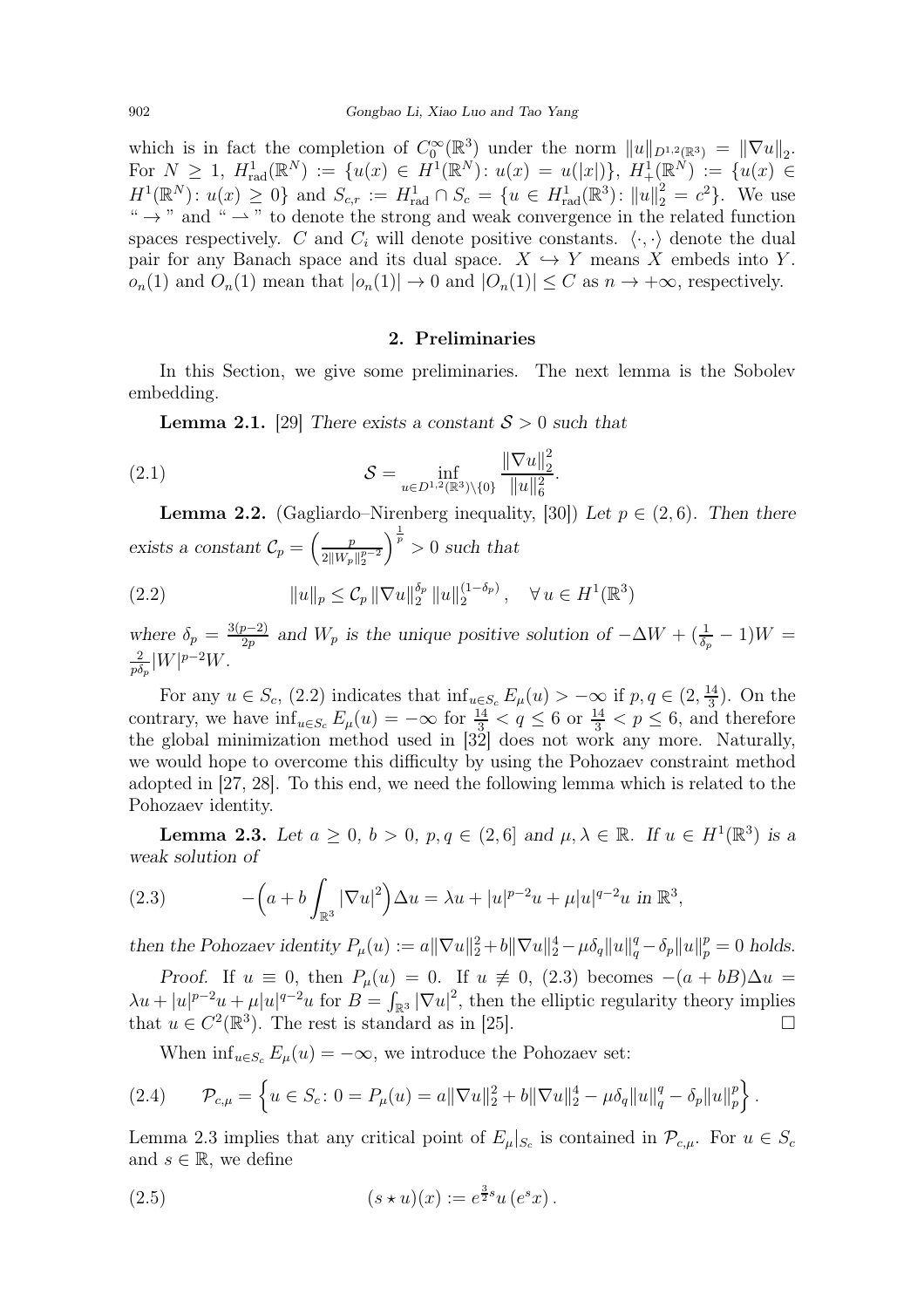Then,  $s \star u \in S_c$  and that the map  $(s, u) \in \mathbb{R} \times H^1(\mathbb{R}^3) \mapsto s \star u \in H^1(\mathbb{R}^3)$  is continuous (see Lemma 3.5 in [\[3\]](#page-29-14)). Let  $u \in S_c$  and  $\mu \in \mathbb{R}^+$  be fixed, we define the fiber map (2.6)

<span id="page-8-0"></span>
$$
\Psi_u^{\mu}(s):=E_{\mu}(s\star u)=\frac{a}{2}e^{2s}\|\nabla u\|_2^2+\frac{b}{4}e^{4s}\|\nabla u\|_2^4-\mu\frac{e^{q\delta_q s}}{q}\|u\|_q^q-\frac{e^{p\delta_p s}}{p}\|u\|_p^p,\quad \forall\,s\in\mathbb{R}.
$$

Direct calculation gives

<span id="page-8-1"></span>
$$
(2.7) \quad (\Psi_u^{\mu})'(s) = ae^{2s} \|\nabla u\|_2^2 + be^{4s} \|\nabla u\|_2^4 - \mu \delta_q e^{q\delta_q s} \|u\|_q^q - \delta_p e^{p\delta_p s} \|u\|_p^p = P_\mu(s \star u).
$$

Therefore,  $(\Psi_u^{\mu})'(s) = 0$  if and only if  $s \star u \in \mathcal{P}_{c,\mu}$ . From [\(2.7\)](#page-8-1), we see immediately that:

<span id="page-8-3"></span>Corollary 2.4. Let  $u \in S_c$  and  $\mu \in \mathbb{R}^+$ . Then  $s \in \mathbb{R}$  is a critical point for  $\Psi_u^{\mu}$  if and only if  $s \star u \in \mathcal{P}_{c,\mu}$ .

To determine the exact location and types of some critical points for  $E_{\mu}|_{S_c}$ , we observe that  $\mathcal{P}_{c,\mu}$  can be split into the disjoint union  $\mathcal{P}_{c,\mu} = \mathcal{P}_{+}^{c,\mu} \cup \mathcal{P}_{0}^{c,\mu} \cup \mathcal{P}_{-}^{c,\mu}$ , where

$$
\mathcal{P}_{+}^{c,\mu} := \left\{ u \in \mathcal{P}_{c,\mu}: \left( \Psi_{u}^{\mu} \right)^{\prime\prime} (0) > 0 \right\}, \quad \mathcal{P}_{-}^{c,\mu} := \left\{ u \in \mathcal{P}_{c,\mu}: \left( \Psi_{u}^{\mu} \right)^{\prime\prime} (0) < 0 \right\},
$$
  

$$
\mathcal{P}_{0}^{c,\mu} := \left\{ u \in \mathcal{P}_{c,\mu}: \left( \Psi_{u}^{\mu} \right)^{\prime\prime} (0) = 0 \right\} \quad \text{for}
$$
  

$$
\left( \Psi_{u}^{\mu} \right)^{\prime\prime} (0) := 2a \| \nabla u \|_{2}^{2} + 4b \| \nabla u \|_{2}^{4} - \mu q \delta_{q}^{2} \| u \|_{q}^{q} - p \delta_{p}^{2} \| u \|_{p}^{p}.
$$

We also need the following lemma.

<span id="page-8-4"></span>**Lemma 2.5.** [\[3,](#page-29-14) Lemma 3.6] For  $u \in S_c$  and  $s \in \mathbb{R}$ , the map  $\varphi \mapsto s \star \varphi$ from  $T_uS_c$  to  $T_{s\star u}S_c$  is a linear isomorphism with inverse  $\psi \mapsto (-s) \star \psi$ , where  $T_u S_c := \{ \varphi \in S_c: \int_{\mathbb{R}^3} u \varphi = 0 \}.$ 

**Definition 2.6.** Let  $X$  be a topological space and  $B$  be a closed subset of  $X$ . We shall say that a class  $\mathcal F$  of compact subsets of X is a homotopy-stable family with extended boundary B if for any set A in F and any  $\eta \in C([0,1] \times X; X)$  satisfying  $\eta(t, x) = x$  for all  $(t, x) \in (\{0\} \times X) \cup ([0, 1] \times B)$  we have that  $\eta(\{1\} \times A) \in \mathcal{F}$ .

The following Lemma [2.7](#page-8-2) is a min-max principle obtained by Ghoussoub [\[11\]](#page-29-15).

<span id="page-8-2"></span>**Lemma 2.7.** [\[11,](#page-29-15) Theorem 5.2] Let  $\varphi$  be a C<sup>1</sup>-functional on a complete connected  $C^1$ -Finsler manifold X and consider a homotopy-stable family F with an extended closed boundary B. Set  $m = m(\varphi, \mathcal{F})$  and let F be a closed subset of X satisfying

- (1)  $(A \cap F) \ B \neq \emptyset$  for every  $A \in \mathcal{F}$ ,
- (2)  $\sup \varphi(B) \leq m \leq \inf \varphi(F)$ .

Then, for any sequence of sets  $(A_n)_n$  in F such that  $\lim_n \sup_{A_n} \varphi = m$ , there exists a sequence  $(x_n)_n$  in X such that

$$
\lim_{n \to +\infty} \varphi(x_n) = m, \lim_{n \to +\infty} ||d\varphi(x_n)|| = 0, \lim_{n \to +\infty} \text{dist}(x_n, F) = 0, \lim_{n \to +\infty} \text{dist}(x_n, A_n) = 0.
$$

### 3. Compactness analysis of Palais–Smale sequences for  $E_\mu|_{S_\mu}$

In this Section, we give the compactness analysis of Palais–Smale sequences for  $E_{\mu}|_{S_c}$ . The next two propositions are motivated by [\[27,](#page-30-2) [28\]](#page-30-3), which studied nonlinear Schrödinger equations ( $a = 1$ ,  $b = 0$  in our cases). To deal with the special difficulties created by the nonlocal term  $(\int_{\mathbb{R}^3} |\nabla u|^2) \Delta u$ , we develop a perturbed Pohozaev constraint approach in proving Proposition [3.2.](#page-10-0)

In the Sobolev subcritical case  $p, q \in (2, 6)$ , we have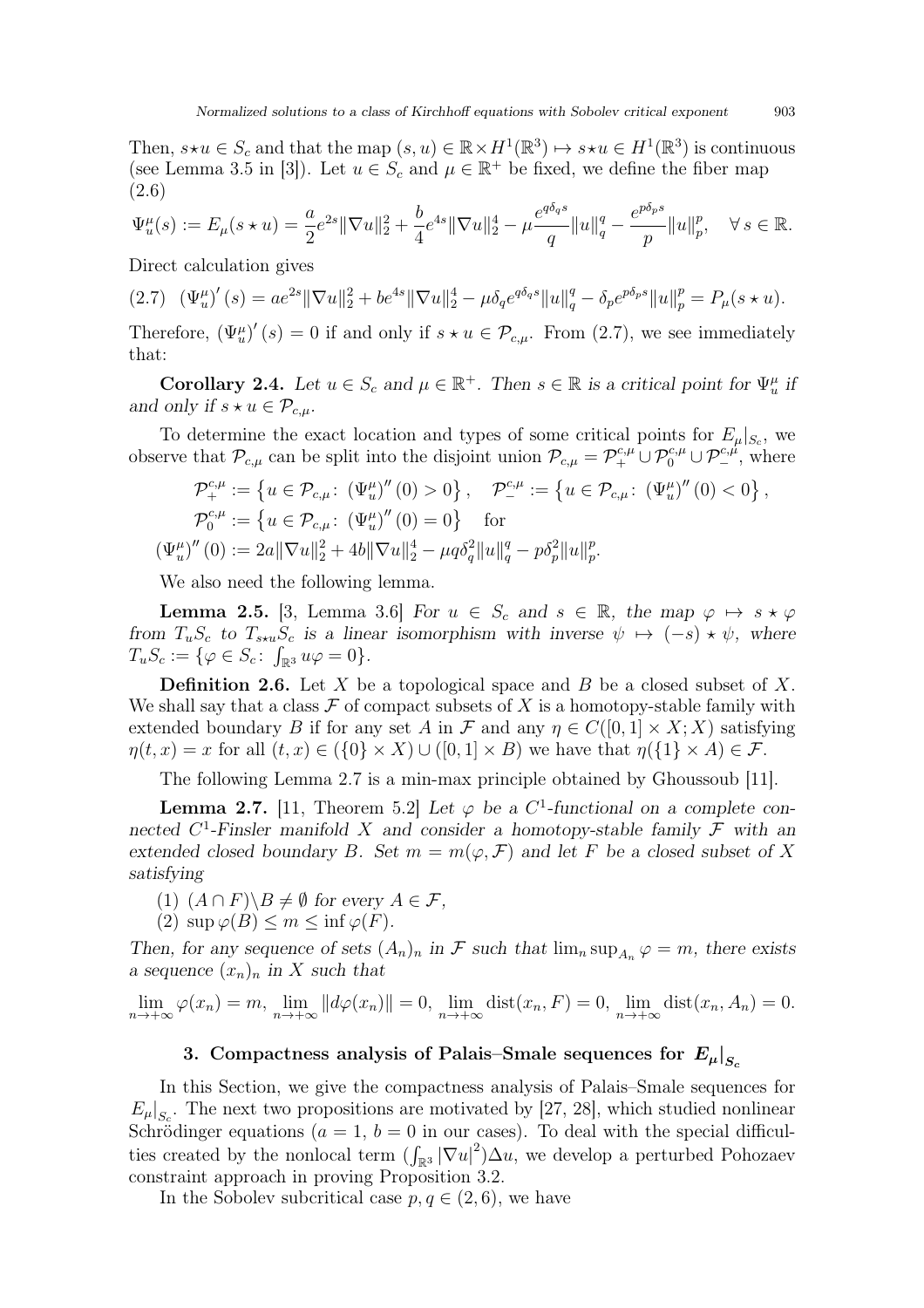<span id="page-9-0"></span>**Proposition 3.1.** Let  $a > 0$ ,  $b > 0$ ,  $c > 0$ ,  $\mu > 0$ ,  $2 < q < \frac{14}{3} < p < 6$  or  $\frac{14}{3} < q < p < 6$ . Let  $\{u_n\} \subset S_{c,r}$  be a Palais–Smale sequence for  $E_{\mu}|_{S_c}$  at energy level  $m \neq 0$  with  $P_{\mu}(u_n) \to 0$  as  $n \to \infty$ . Then up to a subsequence  $u_n \to u$  strongly in  $H^1(\mathbb{R}^3)$  for some  $u \in H^1(\mathbb{R}^3)$ . Moreover,  $u \in S_c$  and u is a radial solution to  $(1.1)_{\lambda}$ for some  $\lambda < 0$ .

Proof. The proof is divided into four main steps.

(1) Boundedness of  $\{u_n\}$  in  $H^1(\mathbb{R}^3)$ . If  $2 < q < \frac{14}{3} < p < 6$ , we have  $q\delta_q < 4 < p\delta_p$ and

$$
E_{\mu}(u_{n}) = \left(\frac{a}{2} - \frac{a}{p\delta_{p}}\right) \|\nabla u_{n}\|_{2}^{2} + \left(\frac{b}{4} - \frac{b}{p\delta_{p}}\right) \|\nabla u_{n}\|_{2}^{4} - \frac{\mu}{q} \left(1 - \frac{q\delta_{q}}{p\delta_{p}}\right) \|u_{n}\|_{q}^{q} + o_{n}(1)
$$

by  $P_{\mu}(u_n) = o_n(1)$ . It results to

$$
\left(\frac{a}{2} - \frac{a}{p\delta_p}\right) \|\nabla u_n\|_2^2 + \left(\frac{b}{4} - \frac{b}{p\delta_p}\right) \|\nabla u_n\|_2^4
$$
  

$$
\leq (m+1) + \frac{\mu}{q} \left(1 - \frac{q\delta_q}{p\delta_p}\right) C_q^q \|\nabla u_n\|_2^{q\delta_q} c^{q(1-\delta_q)}
$$

,

which gives  $\|\nabla u_n\|_2 \leq C$ . If  $\frac{14}{3} < q < p < 6$ , we have  $4 < q\delta_q < p\delta_p$  and  $E_\mu(u_n) =$ <br> $\frac{a}{\|\nabla u\|}\|_2 + (\frac{\delta_p}{\|\nabla u\|}\|_p + \mu(\frac{\delta_q}{\|\nabla u\|}\|_q + o(1)) < (m+1)$ . So  $\int u \cdot \ln \rho$  is bounded  $\frac{a}{4} \|\nabla u_n\|_2^2 + (\frac{\delta_p}{4} - \frac{1}{p})$  $\frac{1}{p}$ )  $\|u_n\|_p^p + \mu (\frac{\delta_q}{4} - \frac{1}{q})$  $\frac{1}{q}$ ]  $||u_n||_q^q + o_n(1) \le (m+1)$ . So  $\{u_n\}$  is bounded in  $H^1(\mathbb{R}^3)$ .

(2) ∃ Lagrange multipliers  $\lambda_n \to \lambda \in \mathbb{R}$ . Since  $H^1_{rad}(\mathbb{R}^3) \hookrightarrow L^r(\mathbb{R}^3)$  is compact for  $r \in (2, 6)$ , we deduce that there exists an  $u \in H_{rad}^1$  such that, up to a subsequence,

 $u_n \rightharpoonup u$  in  $H^1(\mathbb{R}^3)$ ,  $u_n \to u$  in  $L^r(\mathbb{R}^3)$ ,  $u_n \to u$  a.e. on  $\mathbb{R}^3$ .

Notice that  ${u_n}$  is a Palais–Smale sequence of  $E_\mu|_{S_c}$ , by the Lagrange multipliers rule there exists  $\lambda_n \in \mathbb{R}$  such that

<span id="page-9-1"></span>(3.1) 
$$
(a + b\|\nabla u_n\|_2^2) \int_{\mathbb{R}^3} \nabla u_n \nabla \varphi - \mu \int_{\mathbb{R}^3} |u_n|^{q-2} u_n \varphi - \int_{\mathbb{R}^3} |u_n|^{p-2} u_n \varphi - \lambda_n \int_{\mathbb{R}^3} u_n \varphi = o_n(1)
$$

for every  $\varphi \in H^1(\mathbb{R}^3)$ , where  $o_n(1) \to 0$  as  $n \to \infty$ . In particular, take  $\varphi = u_n$ , then

$$
\lambda_n c^2 = a \|\nabla u_n\|_2^2 + b \|\nabla u_n\|_2^4 - \mu \|u_n\|_q^q - \|u_n\|_p^p + o_n(1).
$$

The boundedness of  $\{u_n\}$  in  $H^1 \cap L^q \cap L^p$  implies that  $\lambda_n \to \lambda \in \mathbb{R}$ , up to a subsequence.

(3)  $\lambda$  < 0 and  $u \neq 0$ . Recalling that  $P_{\mu}(u_n) \to 0$ , we have

$$
\lambda_n c^2 = \mu(\delta_q - 1) \|u_n\|_q^q + (\delta_p - 1) \|u_n\|_p^p + o_n(1).
$$

Letting  $n \to +\infty$ , then  $\lambda c^2 = \mu(\delta_q - 1) ||u||_q^q + (\delta_p - 1) ||u||_p^p$ . Since  $\mu > 0$  and  $0 < \delta_q, \delta_p < 1$ , we deduce that  $\lambda \leq 0$ , with " = " if and only if  $u \equiv 0$ . If  $\lambda_n \to 0$ , we have  $\lim_{n\to\infty}||u_n||_p^p = 0 = \lim_{n\to\infty}||u_n||_q^q$ . Using again  $P_\mu(u_n) \to 0$ , we have  $E_{\mu}(u_n) \to 0$ . A contradiction with  $E_{\mu}(u_n) \to m \neq 0$  and thus  $\lambda_n \to \lambda < 0$  and  $u \not\equiv 0.$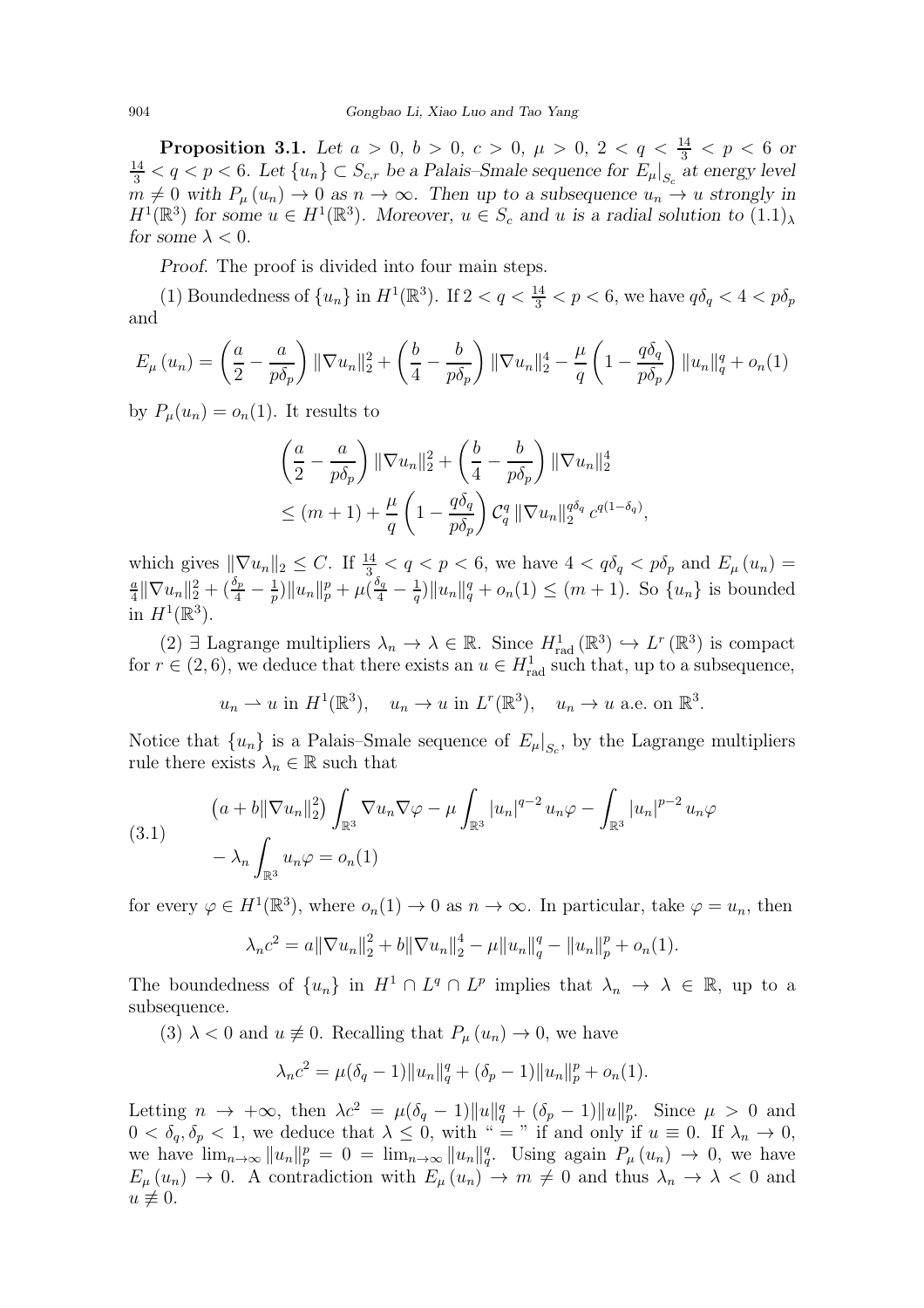$(4)$   $u_n \to u$  in  $H^1(\mathbb{R}^3)$ . Since  $u_n \to u \not\equiv 0$  in  $H^1(\mathbb{R}^3)$ , we get  $B := \lim_{n \to \infty} ||\nabla u_n||_2^2$  $\geq \|\nabla u\|_2^2 > 0$ . Then, [\(3.1\)](#page-9-1) implies that

<span id="page-10-1"></span>(3.2) 
$$
(a+bB)\int_{\mathbb{R}^3} \nabla u \nabla \varphi - \mu \int_{\mathbb{R}^3} |u|^{q-2} u \varphi - \int_{\mathbb{R}^3} |u|^{p-2} u \varphi - \lambda \int_{\mathbb{R}^3} u \varphi = 0,
$$

for all  $\varphi \in H^1(\mathbb{R}^3)$ . Test  $(3.1)$ – $(3.2)$  with  $\varphi = u_n - u$ , we obtain  $(a + bB)$  $\|\nabla(u_n ||u||_2^2 - \lambda ||u_n - u||_2^2$  $2\frac{2}{2} \rightarrow 0.$ 

The Sobolev critical case  $q \in (2,6)$  and  $p = 6$  is more difficult than the case  $p, q \in (2, 6)$ . We develop a perturbed Pohozaev constraint approach to prove Propo-sition [3.2.](#page-10-0) The key point is a revision of  $P_{\mu}(u_n) = o_n(1)$ , which makes it possible to split  $P_{\mu}(u_n) = o_n(1)$  via the Brézis–Lieb lemma (see [\[2\]](#page-29-13)).

<span id="page-10-0"></span>**Proposition 3.2.** Let  $a > 0$ ,  $b > 0$ ,  $c > 0$ ,  $\mu > 0$ ,  $2 < q < \frac{14}{3} < p = 6$  or  $\frac{14}{3} < q < p = 6$ . Let  $\{u_n\} \subset S_{c,r}$  be a Palais–Smale sequence for  $E_{\mu}|_{S_c}$  at energy level  $m \neq 0$ , with

$$
m < \frac{aS\Lambda}{3} + \frac{bS^2\Lambda^2}{12}
$$
 and  $P_\mu(u_n) \to 0$  as  $n \to \infty$ ,

where  $S = \inf_{v \in D^{1,2}(\mathbb{R}^3) \setminus \{0\}} \frac{\|\nabla v\|_2^2}{\|v\|_6^2}$  and  $\Lambda = \frac{bS^2}{2} + \sqrt{aS + \frac{b^2S^4}{4}}$ . Then, up to a subsequence, one of the following alternatives holds:

(i) either  $u_n \rightharpoonup u \not\equiv 0$  weakly in  $H^1(\mathbb{R}^3)$  but not strongly, where u solves

$$
(3.4)_{\lambda} \qquad -(a+Bb)\Delta u = \lambda u + |u|^4 u + \mu |u|^{q-2}u \text{ in } \mathbb{R}^3
$$

for some  $\lambda < 0$ , and  $m - \left(\frac{aS\Lambda}{3} + \frac{bS^2\Lambda^2}{12}\right) \ge I_\mu(u) := \left(\frac{a}{2} + \frac{Bb}{4}\right)$  $\frac{3b}{4}$ )  $\|\nabla u\|_2^2 - \frac{1}{6}$ for some  $\lambda < 0$ , and  $m - \left(\frac{aS\Lambda}{3} + \frac{bS^2\Lambda^2}{12}\right) \ge I_\mu(u) := \left(\frac{a}{2} + \frac{Bb}{4}\right) \|\nabla u\|_2^2 - \frac{1}{6} \|u\|_6^6 -$ <br>  $\frac{\mu \|u\|_2^q}{\|B\|_6^q}$  for  $B := \lim_{h \to \infty} \|\nabla u\|_2^2 > 0$  $\frac{\mu}{q}$ || $u$ || $\frac{q}{q}$  $_q^q$  for  $B := \lim_{n \to \infty} ||\nabla u_n||_2^2 > 0.$ 

(ii) or  $u_n \to u$  strongly in  $H^1(\mathbb{R}^3)$  for some  $u \in H^1(\mathbb{R}^3)$ . Moreover,  $u \in S_c$ ,  $E_{\mu}(u) = m$  and u solves  $(1.1)_{\lambda}$  $(1.1)_{\lambda}$ - $(1.2)$  for some  $\lambda < 0$ .

Proof. The proof is divided into four main steps. Similar to the proof of Propo-sition [3.1,](#page-9-0) we can easily get steps  $(1)$  and  $(2)$ , that is,

(1) 
$$
\{u_n\}
$$
 is bounded in  $H^1(\mathbb{R}^3)$  and  $u_n \rightharpoonup u$  weakly in  $H^1(\mathbb{R}^3)$  for some  $u \in H^1(\mathbb{R}^3)$ .

(2) ∃ Lagrange multipliers  $\lambda_n \to \lambda \in \mathbb{R}$ . Moreover, we have

<span id="page-10-2"></span>(3.3) 
$$
(a + b \|\nabla u_n\|_2^2) \int_{\mathbb{R}^3} \nabla u_n \nabla \varphi - \mu \int_{\mathbb{R}^3} |u_n|^{q-2} u_n \varphi - \int_{\mathbb{R}^3} |u_n|^4 u_n \varphi - \lambda_n \int_{\mathbb{R}^3} u_n \varphi = o_n(1)
$$

for every  $\varphi \in H^1(\mathbb{R}^3)$ , where  $o_n(1) \to 0$  as  $n \to \infty$ . In particular, take  $\varphi = u_n$ , then

$$
\lambda_n c^2 = a \|\nabla u_n\|_2^2 + b \|\nabla u_n\|_2^4 - \mu \|u_n\|_q^q - \|u_n\|_6^6 + o_n(1).
$$

(3)  $\lambda$  < 0 and  $u \neq 0$ . Recalling that  $P_{\mu}(u_n) \to 0$ , we have

$$
\lambda_n c^2 = \mu(\delta_q - 1) \|u_n\|_q^q + o_n(1).
$$

Letting  $n \to +\infty$ , then  $\lambda c^2 = \mu(\delta_q - 1) ||u||_q^q$ . Since  $\mu > 0$  and  $0 < \delta_q < 1$ , we deduce that  $\lambda \leq 0$ , with "=" if and only if  $u \equiv 0$ . If  $\lambda_n \to 0$ , we have

$$
\lim_{n \to \infty} (a \|\nabla u_n\|_2^2 + b \|\nabla u_n\|_2^4) = \lim_{n \to \infty} \|u_n\|_6^6 = \ell.
$$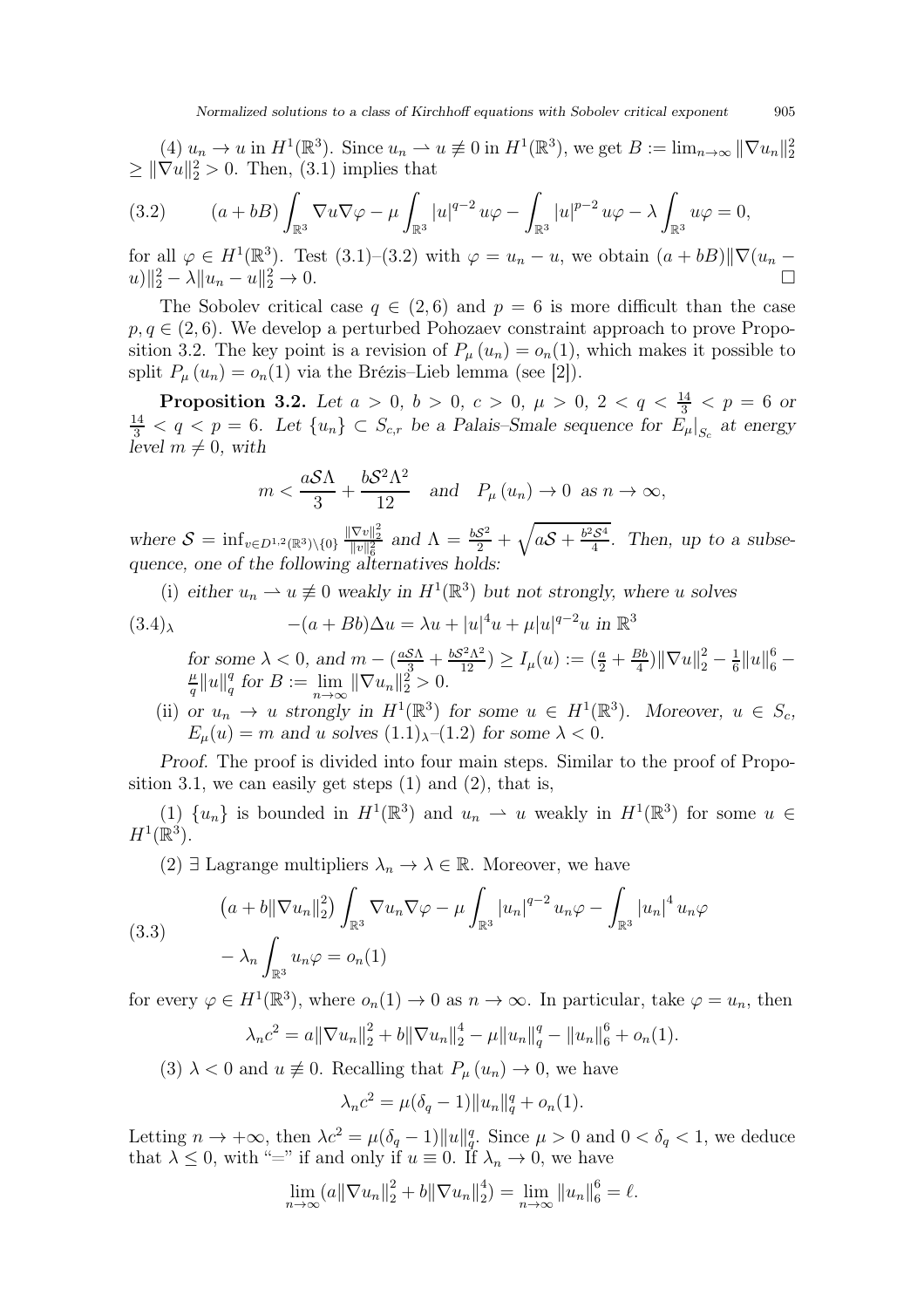So  $\lim_{n\to\infty} \|\nabla u_n\|_2^2 = \sqrt{\frac{\ell}{b} + \frac{a^2}{4b^2}}$  $\frac{a^2}{4b^2} - \frac{a}{2l}$  $\frac{a}{2b}$  and by the Sobolev inequality  $\ell \geq bS^2\ell^{\frac{2}{3}} + aS\ell^{\frac{1}{3}}$ . Since

$$
0 \neq m = \lim_{n \to +\infty} E_{\mu}(u_n) = \lim_{n \to +\infty} \left[ \frac{a}{2} ||\nabla u_n||_2^2 + \frac{b}{4} ||\nabla u_n||_2^4 - \frac{1}{6} ||u_n||_6^6 \right]
$$
  
=  $\frac{\ell}{12} + \frac{a}{4} \sqrt{\frac{\ell}{b} + \frac{a^2}{4b^2} - \frac{a^2}{8b}},$ 

we get  $\ell \neq 0$  and  $\ell \geq \Lambda^3$ , where  $\Lambda = \frac{bS^2}{2} + \sqrt{aS + \frac{b^2S^4}{4}}$ . This leads to

$$
m = \lim_{n \to \infty} E_{\mu}(u_n) \ge \frac{\Lambda^3}{12} + \frac{a}{4} \sqrt{\frac{\Lambda^3}{b} + \frac{a^2}{4b^2}} - \frac{a^2}{8b} = \frac{\Lambda^3}{12} + \frac{aS\Lambda}{4} = \frac{aS\Lambda}{3} + \frac{bS^2\Lambda^2}{12},
$$

which contradicts with our assumptions  $m < \frac{aS\Lambda}{3} + \frac{bS^2\Lambda^2}{12}$ . So, we have  $\lambda < 0$  and  $u \not\equiv 0.$ 

(4) Conclusion. Since  $u_n \rightharpoonup u \not\equiv 0$  in  $H^1(\mathbb{R}^3)$ , we get  $B := \lim_{n \to \infty} ||\nabla u_n||_2^2 \ge$  $\|\nabla u\|_2^2 > 0$ . Then, [\(3.3\)](#page-10-2) implies that

<span id="page-11-0"></span>(3.4) 
$$
(a + Bb) \int_{\mathbb{R}^3} \nabla u \nabla \varphi - \mu \int_{\mathbb{R}^3} |u|^{q-2} u \varphi - \int_{\mathbb{R}^3} |u|^4 u \varphi - \lambda \int_{\mathbb{R}^3} u \varphi = 0,
$$

for all  $\varphi \in H^1(\mathbb{R}^3)$ . That is, u satisfies  $-(a + Bb)\Delta u = \lambda u + |u|^4u + \mu |u|^{q-2}u$ . So we have the Pohozaev identity

$$
Q_{\mu}(u) := (a + Bb) \|\nabla u\|_2^2 - \mu \delta_q \|u\|_q^q - \|u\|_6^6 = 0.
$$

Denote  $v_n = u_n - u$ , then  $v_n \rightharpoonup 0$  in  $H^1(\mathbb{R}^3)$  and  $\|\nabla u_n\|_2^2 = \|\nabla u\|_2^2 + \|\nabla v_n\|_2^2 +$  $o_n(1)$ . By the Brézis–Lieb lemma in [\[2\]](#page-29-13), we have

 $||u_n||_6^6 = ||u||_6^6 + ||v_n||_6^6 + o_n(1)$ ,  $||u_n||_q^q = ||u||_q^q + ||v_n||_q^q + o_n(1)$ .

Since  $v_n \to 0$  strongly in  $L^q(\mathbb{R}^3)$ , we have  $||u_n||_q^q = ||u||_q^q + o_n(1)$ . Rewrite  $P_\mu(u_n) =$  $o_n(1)$  as

$$
P_{\mu}(u_n) = (a + Bb) \|\nabla u_n\|_2^2 - \mu \delta_q \|u\|_q^q - \|u_n\|_6^6 + o_n(1).
$$

From  $Q_{\mu}(u) = 0$ , we have

$$
\ell = \lim_{n \to \infty} ||v_n||_6^6 = \lim_{n \to \infty} (a + Bb) ||\nabla v_n||_2^2 \ge \lim_{n \to \infty} (a ||\nabla v_n||_2^2 + b ||\nabla v_n||_2^4).
$$

The Sobolev inequality implies that

$$
\ell \ge a\mathcal{S}\ell^{\frac{1}{3}} + b\mathcal{S}^2\ell^{\frac{2}{3}}, \quad \lim_{n \to \infty} (a\|\nabla v_n\|_2^2 + b\|\nabla v_n\|_2^4) \le \lim_{n \to \infty} \|v_n\|_6^6 \le \frac{1}{\mathcal{S}^3} \lim_{n \to \infty} \|\nabla v_n\|_2^6.
$$

We get  $\ell \geq \Lambda^3$  and  $\lim_{n\to\infty} ||\nabla v_n||_2^2 \geq \mathcal{S}\Lambda$  or  $\ell = 0 = \lim_{n\to\infty} ||\nabla v_n||_2^2$  $2<sub>2</sub>$ . Two possible cases may occur:

(i)  $\ell \geq \Lambda^3$  and  $\lim_{n \to \infty} ||\nabla v_n||_2^2 \geq \mathcal{S}\Lambda$ . Then, we have

$$
m = \lim_{n \to +\infty} E_{\mu}(u_n) = I_{\mu}(u) + \lim_{n \to +\infty} \left[ \frac{a}{2} ||\nabla v_n||_2^2 + \frac{Bb}{4} ||\nabla v_n||_2^2 - \frac{||v_n||_6^6}{6} \right]
$$
  
=  $I_{\mu}(u) + \frac{\ell}{12} + \lim_{n \to +\infty} \frac{a}{4} ||\nabla v_n||_2^2 \ge I_{\mu}(u) + \frac{aS\Lambda}{3} + \frac{bS^2\Lambda^2}{12},$ 

where  $I_{\mu}(u) := \left(\frac{a}{2} + \frac{Bb}{4}\right)$  $\frac{3b}{4}$ )  $\|\nabla u\|_2^2 - \frac{1}{6}$  $\frac{1}{6}||u||_6^6 - \frac{\mu}{q}$  $\frac{\mu}{q}$ || $u$ || $\frac{q}{q}$  $_q^q$ . In this case, alternative (i) follows. (ii)  $\ell = 0$ . Then  $u_n \to u$  in  $D^{1,2}(\mathbb{R}^3)$  and  $L^6(\mathbb{R}^3)$ . Test [\(3.3\)](#page-10-2)–[\(3.4\)](#page-11-0) with  $\varphi = u_n - u$ ,

we have  $(a+Bb)\|\nabla(u_n-u)\|_2^2-\lambda\|u_n-u\|_2^2\to 0$ . In this case, alternative (ii) holds.  $\Box$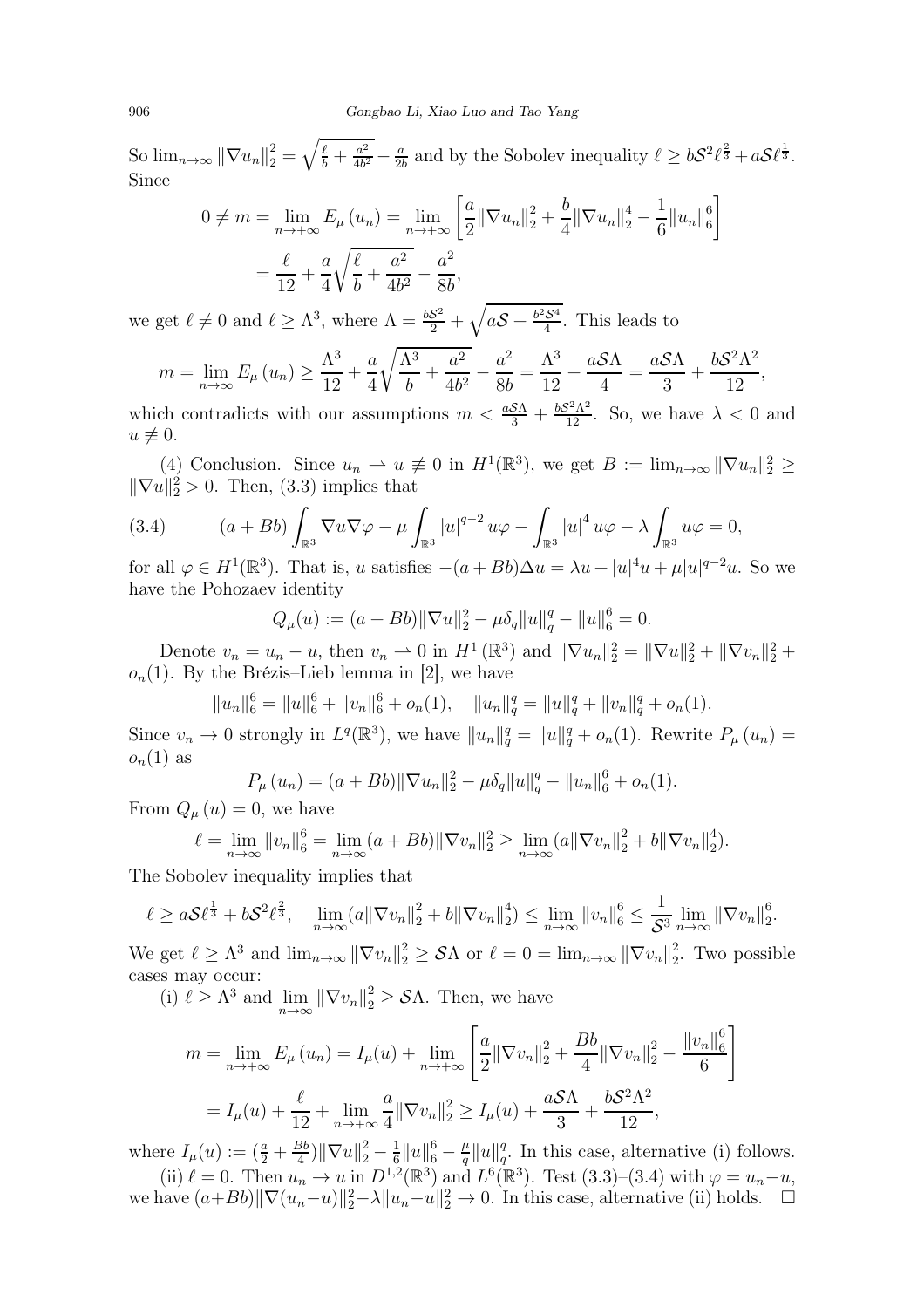#### 4. Mixed critical case

In this Section, we always assume that  $2 < q < \frac{10}{3}$  and  $\frac{14}{3} < p \leq 6$ . Subsection 4.1 is devoted to locating the exact position of some critical points to  $E_{\mu}|_{S_c}$ . In Subsection 4.2, we prove Theorems [1.1–](#page-4-0)[1.2.](#page-4-1) Under the setting  $2 < q < \frac{10}{3}$  and  $\frac{14}{3} < p \le 6$ ,  $E_{\mu}|_{S_c}$ admits a convex-concave geometry if  $0 < \mu < \mu^*$ , so we get a local minimizer and a Mountain Pass type critical point for  $E_{\mu}|_{S_c}$  if  $p < 6$ . When it comes to  $2 < q < \frac{10}{3}$ and  $p = 6$ , we only obtain a local minimizer for  $E_{\mu}|_{S_c}$ .

4.1. The exact location of some critical points to  $E_{\mu}|_{S_c}$  for  $2 < q < \frac{10}{3}$ and  $\frac{14}{3} < p \leq 6$ . In this Subsection, we study the structure of  $P_{c,\mu}$  and  $E_{\mu}$  to locate the position of critical points of  $E_{\mu}|_{S_c}$ . Since  $2 < q < \frac{10}{3}$  and  $\frac{14}{3} < p \le 6$ , we have  $q\delta_q < 2$  and  $4 < p\delta_p$ . Let  $\mathcal{C}_p$  be given by  $(2.2)$  for  $p < 6$ ,  $\mathcal{C}_p = \mathcal{S}^{-\frac{1}{2}}$  for  $p = 6$ . Observing  $\mathcal{P}_{c,\mu} = \mathcal{P}_+^{c,\mu} \cup \mathcal{P}_0^{c,\mu} \cup \mathcal{P}_-^{c,\mu}$ , we have:

<span id="page-12-1"></span>**Lemma 4.1.** Let  $a > 0$ ,  $b > 0$ ,  $c > 0$ ,  $2 < q < \frac{10}{3}$ ,  $\frac{14}{3} < p \le 6$  and  $0 < \mu < \mu_*$ . Then  $\mathcal{P}_0^{c,\mu} = \emptyset$  and  $\mathcal{P}_{c,\mu}$  is a smooth manifold of codimension 2 in  $H^1(\mathbb{R}^3)$ . Here  $\mu_*$ was defined in  $(1.9)$ .

Proof. Firstly, we claim that  $\mathcal{P}_0^{c,\mu} = \emptyset$ . Otherwise, there exists  $u \in \mathcal{P}_0^{c,\mu}$ . From  $P_{\mu}(u) = 0$  and  $(\Psi_{u}^{\mu})''(0) = 0$ , we have  $a \|\nabla u\|_2^2 + b \|\nabla u\|_2^4 = \mu \delta_q \|u\|_q^q + \delta_p \|u\|_p^p$  $\|p_p^n, \quad 2a \|\nabla u\|_2^2 + 4b \|\nabla u\|_2^4 = \mu q \delta_q^2 \|u\|_q^q + p \delta_p^2 \|u\|_p^p$ p.

By using  $(2.2)$ , we have

$$
(2 - q\delta_q)a \|\nabla u\|_2^2 + (4 - q\delta_q)b \|\nabla u\|_2^4 = \delta_p(p\delta_p - q\delta_q) \|u\|_p^p
$$
  
\n
$$
\leq \delta_p(p\delta_p - q\delta_q)C_p^p c^{p(1-\delta_p)} \|\nabla u\|_2^{p\delta_p},
$$
  
\n
$$
(p\delta_p - 2)a \|\nabla u\|_2^2 + (p\delta_p - 4)b \|\nabla u\|_2^4 = \mu \delta_q(p\delta_p - q\delta_q) \|u\|_q^q
$$
  
\n
$$
\leq \mu \delta_q(p\delta_p - q\delta_q)C_q^q c^{q(1-\delta_q)} \|\nabla u\|_2^{q\delta_q}.
$$

Then, the lower and upper bounds of  $\|\nabla u\|_2$  are given by

$$
\left[\frac{(4-q\delta_q)b}{\delta_p(p\delta_p-q\delta_q)\mathcal{C}_p^p c^{p(1-\delta_p)}}\right]^{\frac{1}{p\delta_p-4}} \leq \|\nabla u\|_2 \leq \left[\frac{\mu\delta_q(p\delta_p-q\delta_q)\mathcal{C}_q^q c^{q(1-\delta_q)}}{(p\delta_p-4)b}\right]^{\frac{1}{4-q\delta_q}}
$$

This leads to

$$
\mu \geq \frac{(p\delta_p-4)b}{\delta_q(p\delta_p-q\delta_q)\mathcal{C}_q^q} \bigg[ \frac{(4-q\delta_q)b}{\delta_p(p\delta_p-q\delta_q)\mathcal{C}_p^p} \bigg]^{\frac{4-q\delta_q}{p\delta_p-4}} \frac{1}{c^{q(1-\delta_q)+\frac{p(1-\delta_p)(4-q\delta_q)}{p\delta_p-4}}} > \mu_*,
$$

which contradicts to  $\mu < \mu_*$ . Here  $\mu_*$  was defined in [\(1.9\)](#page-3-0). We also used the fact that  $(\frac{p\delta_p}{4})$  $\frac{\delta_p}{4}$ )<sup>4-q $\delta_q$ </sup>( $\frac{q\delta_q}{4}$  $\frac{\delta_q}{4}$ )<sup>pδ<sub>p</sub>-4</sup> < 1 and this can be proved by using the monotonicity of  $ln x$  $\frac{\ln x}{x-1}$ . Similar to the proof of Lemma 5.2 in [\[27\]](#page-30-2), we can check that  $\mathcal{P}_{c,\mu}$  is a smooth manifold of codimension 2 in  $H^1(\mathbb{R}^3)$  $\Box$ 

Since  $\mathcal{P}_0^{c,\mu} = \emptyset$ , we get  $\mathcal{P}_{c,\mu} = \mathcal{P}_+^{c,\mu} \cup \mathcal{P}_-^{c,\mu}$  with  $\mathcal{P}_+^{c,\mu} \cap \mathcal{P}_-^{c,\mu} = \emptyset$ . We can prove that  $\mathcal{P}_{c,\mu}$  is a natural constraint in the following sense:

<span id="page-12-0"></span>**Lemma 4.2.** Let  $a > 0$ ,  $b > 0$ ,  $c > 0$ ,  $2 < q < \frac{10}{3}$ ,  $\frac{14}{3} < p \le 6$  and  $0 < \mu < \mu_*$ . If  $u \in \mathcal{P}_{c,\mu}$  is a critical point for  $E_{\mu}|_{\mathcal{P}_{c,\mu}}$ , then u is a critical point for  $E_{\mu}|_{S_c}$ . Here  $\mu_*$ was defined in  $(1.9)$ .

*Proof.* We only prove the case  $p \in (\frac{14}{3})$  $\frac{14}{3}$ , 6). For the case  $p = 6$ , the proof is much easier since  $\delta_p = 1$ . We deduce by Lemma [4.1](#page-12-1) that  $\mathcal{P}_{c,\mu}$  is a smooth manifold of

.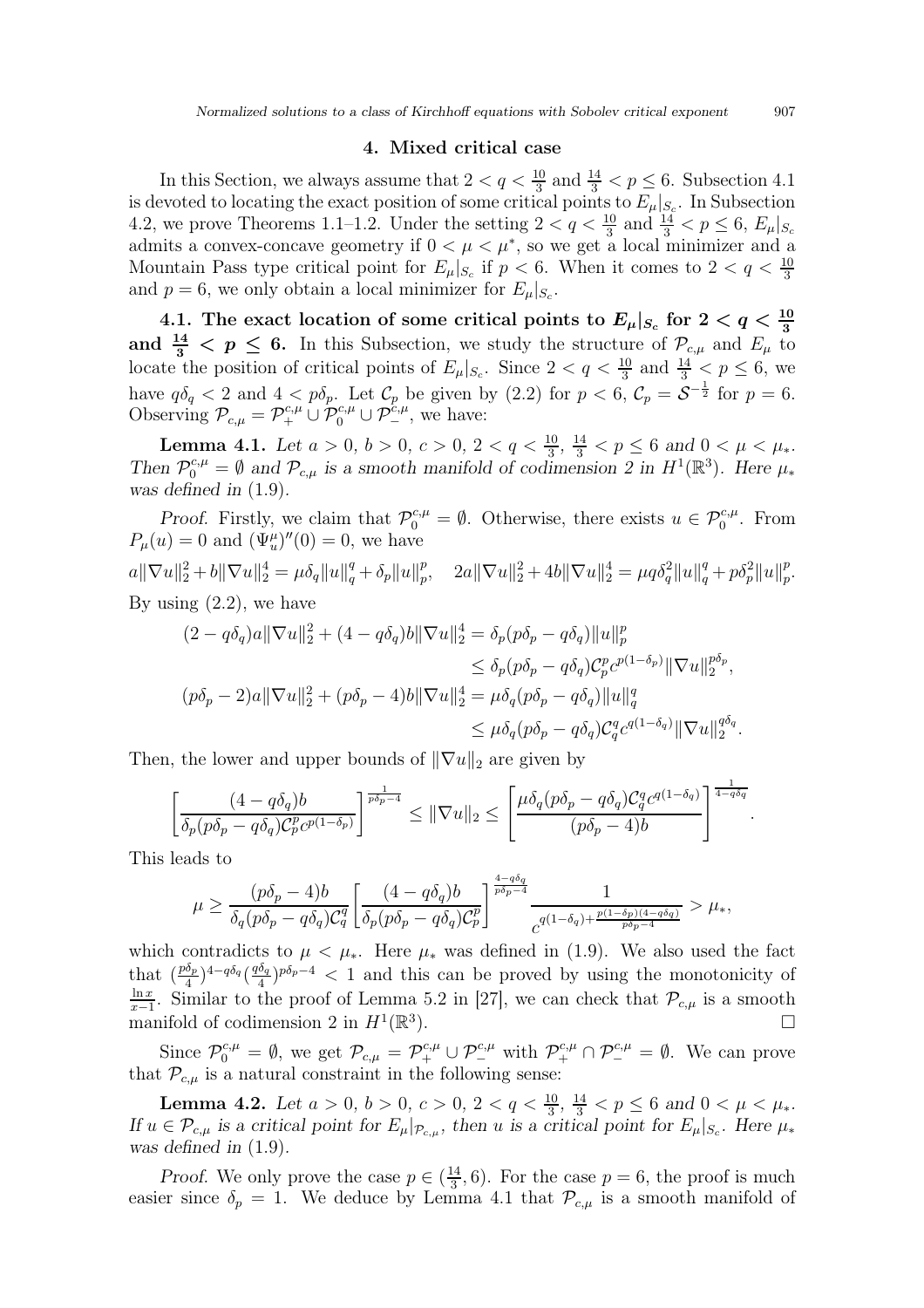codimension 2 in  $H^1$  and  $\mathcal{P}_0^{c,\mu} = \emptyset$ . If  $u \in \mathcal{P}_{c,\mu}$  is a critical point for  $E_{\mu}|_{\mathcal{P}_{c,\mu}}$ , then by the Lagrange multipliers rule, there exists  $\lambda, \nu \in \mathbb{R}$  such that

$$
\langle E'_{\mu}(u), \varphi \rangle - \lambda \int_{\mathbb{R}^3} u \varphi - \nu \langle P'_{\mu}(u), \varphi \rangle = 0, \quad \forall \varphi \in H^1(\mathbb{R}^3).
$$

So u solves  $-[(1-2\nu)a + (1-4\nu)b\|\nabla u\|_2^2] \Delta u - \lambda u + \mu(\nu q \delta_q - 1)|u|^{q-2}u + (\nu p \delta_p 1)|u|^{p-2}u=0.$  Combined with the Pohozaev identity, we have

$$
(1-2\nu)a\|\nabla u\|_2^2 + (1-4\nu)b\|\nabla u\|_2^4 + \mu\delta_q(\nu q\delta_q - 1)\|u\|_q^q + \delta_p(\nu p\delta_p - 1)\|u\|_p^p = 0.
$$

Since  $u \in \mathcal{P}_{c,\mu}$  and  $u \notin \mathcal{P}_0^{c,\mu}$ , we deduce from  $\nu(2a||\nabla u||_2^2 + 4b||\nabla u||_2^4 - \mu q \delta_q^2 ||u||_q^q$  $p\delta_p^2||u||_p^p$  $p_p(p) = 0$  that  $\nu = 0$ .

Next, we study the fiber map  $\Psi_u^{\mu}(s)$  and determine the location and types of some critical points for  $E_{\mu}|_{S_c}$ . Consider the constrained functional  $E_{\mu}|_{S_c}$ , by [\(2.2\)](#page-7-1), we have

<span id="page-13-1"></span>
$$
(4.1) \tE_{\mu}(u) \geq \frac{a}{2} \|\nabla u\|_{2}^{2} + \frac{b}{4} \|\nabla u\|_{2}^{4} - \frac{C_{p}^{p}}{p} \|\nabla u\|_{2}^{p\delta_{p}} c^{p(1-\delta_{p})} - \frac{\mu C_{q}^{q}}{q} \|\nabla u\|_{2}^{q\delta_{q}} c^{q(1-\delta_{q})},
$$

 $\forall u \in S_c$ . To understand the geometry of  $E_{\mu}|_{S_c}$ , we introduce the function  $h: \mathbb{R}^+ \to$  $\mathbb{R}$ :

(4.2) 
$$
h(t) = \frac{a}{2}t^2 + \frac{b}{4}t^4 - \frac{\mathcal{C}_p^p}{p}c^{p(1-\delta_p)}t^{p\delta_p} - \frac{\mu\mathcal{C}_q^q}{q}c^{q(1-\delta_q)}t^{q\delta_q}.
$$

Since  $\mu > 0$ ,  $q\delta_q < 2$  and  $4 < p\delta_p$ , we have that  $h(0^+) = 0^-$  and  $h(+\infty) = -\infty$ . If  $p = 6$ , we have  $\delta_p = 1$ ,  $C_p = S^{-\frac{1}{2}}$  and hence  $h(t) = \frac{a}{2}t^2 + \frac{b}{4}$  $\frac{b}{4}t^4-\frac{\mu\mathcal{C}_q^q}{q}c^{q(1-\delta_q)}t^{q\delta_q}-\frac{\mathcal{S}^{-3}}{6}t^6.$ 

<span id="page-13-0"></span>**Lemma 4.3.** Let  $\tilde{a}, \tilde{b}, \tilde{c}, \tilde{d}, \tilde{p}, \tilde{q} \in (0, +\infty)$  and  $f(t) := \tilde{a}t^2 + \tilde{b}t^4 - \tilde{c}t^{\tilde{p}} - \tilde{d}t^{\tilde{q}}$  for  $t > 0$ . If  $\tilde{p} \in (4, +\infty)$ ,  $\tilde{q} \in (0, 2)$  and

$$
\left[\left(\frac{8(4-\tilde{q})}{\tilde{p}(\tilde{p}-2)(\tilde{p}-\tilde{q})}\right)^{\frac{4-\tilde{q}}{\tilde{p}-4}}-\left(\frac{8(4-\tilde{q})}{\tilde{p}(\tilde{p}-2)(\tilde{p}-\tilde{q})}\right)^{\frac{\tilde{p}-\tilde{q}}{\tilde{p}-4}}\right]\left[\frac{\tilde{a}}{\tilde{d}}\left(\frac{\tilde{b}}{\tilde{c}}\right)^{\frac{2-\tilde{q}}{\tilde{p}-4}}+\frac{1}{\tilde{d}}\frac{\tilde{b}^{\frac{\tilde{p}-\tilde{q}}{\tilde{p}-4}}}{\tilde{c}^{\frac{4-\tilde{q}}{\tilde{p}-4}}}\right]>1,
$$

then  $f(t)$  has a local strict minimum at a negative level and a global strict maximum at a positive level on  $[0, +\infty)$ .

Proof. Direct calculations give

$$
f'(t) = t^{\tilde{q}-1}g(t) \text{ for } g(t) = 2\tilde{a}t^{2-\tilde{q}} + 4\tilde{b}t^{4-\tilde{q}} - \tilde{p}\tilde{c}t^{\tilde{p}-\tilde{q}} - \tilde{q}\tilde{d};
$$
  
\n
$$
g'(t) = t^{1-\tilde{q}}w(t) \text{ for } w(t) = 2(2-\tilde{q})\tilde{a} + 4(4-\tilde{q})\tilde{b}t^2 - \tilde{p}(\tilde{p}-\tilde{q})\tilde{c}t^{\tilde{p}-2};
$$
  
\n
$$
w'(t) = 8(4-\tilde{q})\tilde{b}t - \tilde{p}(\tilde{p}-2)(\tilde{p}-\tilde{q})\tilde{c}t^{\tilde{p}-3}.
$$

Let  $t^* = (\frac{8(4-\tilde{q})\tilde{b}}{\tilde{p}(\tilde{p}-2)(\tilde{p}-\tilde{q})\tilde{c}})^{\frac{1}{\tilde{p}-4}}$ , then we have  $w'(t) > 0$  if  $t \in (0, t^*)$  and  $w'(t) < 0$  if  $t \in (t^*, +\infty)$ . Consequently,  $w(t) \nearrow$  on  $[0, t^*)$  and  $\searrow$  on  $(t^*, +\infty)$ . Since  $w(0) > 0$ and  $w(+\infty) = -\infty$ ,  $w(t)$  possesses unique zero point at some  $\bar{t}$  with  $\bar{t} > t^*$ . So we have  $g(t) \nearrow$  on  $[0, \bar{t})$  and  $\searrow$  on  $(\bar{t}, +\infty)$ . We deduce from

$$
\frac{A_2 - A_3}{\tilde{d}} \left[ \tilde{a} \left( \frac{\tilde{b}}{\tilde{c}} \right)^{\frac{2 - \tilde{q}}{\tilde{p} - 4}} + \frac{\tilde{b}^{\frac{\tilde{p} - \tilde{q}}{\tilde{p} - 4}}}{\tilde{c}^{\frac{4 - \tilde{q}}{\tilde{p} - 4}}} \right] > 1
$$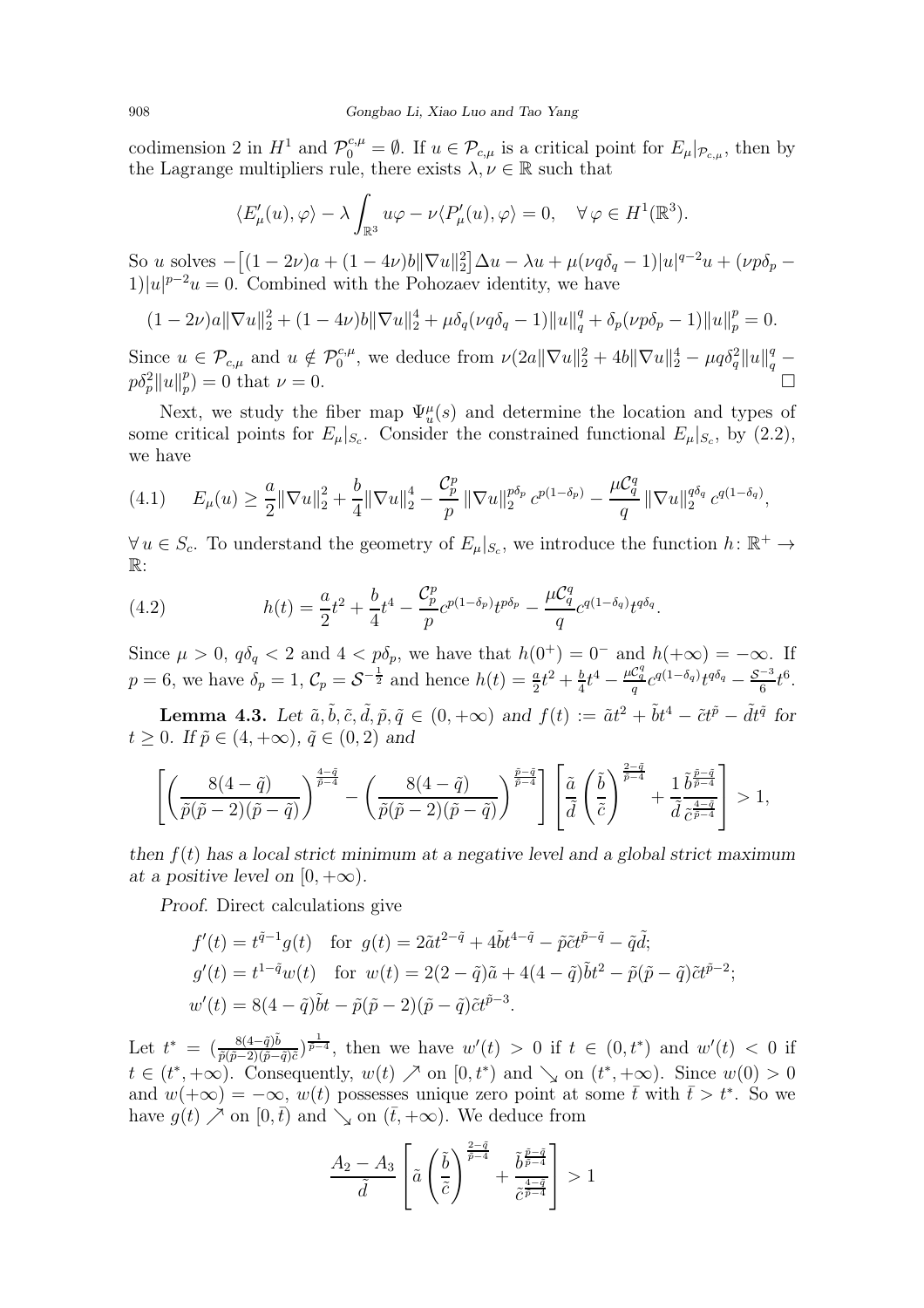that

$$
\frac{2A_1\tilde{a}}{\tilde{q}\tilde{d}}\left(\frac{\tilde{b}}{\tilde{c}}\right)^{\frac{2-\tilde{q}}{\tilde{p}-4}}+\frac{\left(4A_2-\tilde{p}A_3\right)}{\tilde{q}\tilde{d}}\frac{\tilde{b}^{\frac{\tilde{p}-\tilde{q}}{\tilde{p}-4}}}{\tilde{c}^{\frac{4-\tilde{q}}{\tilde{p}-4}}}> \frac{A_1\tilde{a}}{\tilde{d}}\left(\frac{\tilde{b}}{\tilde{c}}\right)^{\frac{2-\tilde{q}}{\tilde{p}-4}}+\frac{\left(A_2-A_3\right)}{\tilde{d}}\frac{\tilde{b}^{\frac{\tilde{p}-\tilde{q}}{\tilde{p}-4}}}{\tilde{c}^{\frac{4-\tilde{q}}{\tilde{p}-4}}}>1,
$$

where  $A_1 = \left(\frac{8(4-\tilde{q})}{\tilde{p}(\tilde{p}-2)(\tilde{p}-\tilde{q})}\right)^{\frac{2-\tilde{q}}{\tilde{p}-4}}$ ,  $A_2 = \left(\frac{8(4-\tilde{q})}{\tilde{p}(\tilde{p}-2)(\tilde{p}-\tilde{q})}\right)^{\frac{4-\tilde{q}}{\tilde{p}-4}}$  and  $A_3 = \left(\frac{8(4-\tilde{q})}{\tilde{p}(\tilde{p}-2)(\tilde{p}-\tilde{q})}\right)^{\frac{\tilde{p}-\tilde{q}}{\tilde{p}-4}}$ leads to  $g(\bar{t}) > g(\bar{t}^*) > 0$  and  $f(t^*) > 0$ . Since  $g(0) < 0$ ,  $g(\bar{t}) > g(\bar{t}^*) > 0$  and  $g(+\infty) = -\infty$ , there exists unique  $t_1, t_2 \ (0 \lt t_1 \lt t^* \lt \bar{t} \lt t_2)$  such that  $g(t_1) = 0 =$  $g(t_2)$ . Consequently,  $f'(t) < 0$  if  $t \in (0, t_1) \cup (t_2, +\infty)$  and  $f'(t) > 0$  if  $t \in (t_1, t_2)$ . This implies that  $f(t) \searrow$  on  $[0, t_1)$ ,  $\nearrow$  on  $(t_1, t_2)$  and  $\searrow$  on  $(t_2, +\infty)$ . The conclusion follows from  $f(0) = 0$ ,  $f(t_2) > f(t^*) > 0$  and  $f(+\infty) = -\infty$ . follows from  $f(0) = 0$ ,  $f(t_2) > f(t^*) > 0$  and  $f(+\infty) = -\infty$ .

Similar to Lemma 5.1 and Lemma 5.3 in [\[27\]](#page-30-2), we can prove the following Lemmas [4.4–](#page-14-0)[4.5.](#page-14-1)

<span id="page-14-0"></span>**Lemma 4.4.** Let  $a > 0$ ,  $b > 0$ ,  $c > 0$ ,  $2 < q < \frac{10}{3}$ ,  $\frac{14}{3} < p \le 6$  and  $0 < \mu < \mu^*$ . Then the function h has a local strict minimum at a negative level and a global strict maximum at a positive level. Moreover, there exist  $0 < R_0 < R_1$ , both depending on c and  $\mu$ , such that  $h(R_0) = 0 = h(R_1)$  and  $h(t) > 0$  if and only if  $t \in (R_0, R_1)$ . Here  $\mu^*$  was defined in [\(1.9\)](#page-3-0).

Proof. Take  $\tilde{a} = \frac{a}{2}$  $\frac{a}{2}, \, \tilde{b} = \frac{b}{4}$  $\frac{b}{4}$ ,  $\tilde{c} = \frac{\mathcal{C}_p^p}{p} c^{p(1-\delta_p)}$ ,  $\tilde{d} = \frac{\mu}{q}$  $q^{\mu}_{q} C_{q}^{q} c^{q(1-\delta_{q})}, \tilde{q} = q \delta_{q} \text{ and } \tilde{p} = p \delta_{p} \text{ in}$ Lemma [4.3,](#page-13-0) then the conclusion follows provided  $\vec{0} \leq \mu \leq \mu^*$ . .

<span id="page-14-1"></span>**Lemma 4.5.** Let  $a > 0$ ,  $b > 0$ ,  $c > 0$ ,  $2 < q < \frac{10}{3}$ ,  $\frac{14}{3} < p \le 6$  and  $0 <$  $\mu < \min\{\mu_*, \mu^*\}$ , where  $\mu_*, \mu^*$  were defined in [\(1.9\)](#page-3-0). For every  $u \in S_c$ , the function  $\Psi_u^{\mu}$  has exactly two critical points  $s_u < t_u \in \mathbb{R}$  and two zeros  $c_u < d_u \in \mathbb{R}$ , with  $s_u < c_u < t_u < d_u$ . Moreover:

(1)  $s_u \star u \in \mathcal{P}_+^{c,\mu}$  and  $t_u \star u \in \mathcal{P}_-^{c,\mu}$ , and if  $s \star u \in \mathcal{P}_{c,\mu}$ , then either  $s = s_u$  or  $s = t_u$ ; (2)  $\|\nabla(s \star u)\|_2 \leq R_0$  for every  $s \leq c_u$ , and

$$
E_{\mu}(s_u \star u) = \min \{ E_{\mu}(s \star u) : s \in \mathbb{R} \text{ and } ||\nabla(s \star u)||_2 < R_0 \} < 0;
$$

(3) We have

$$
E_{\mu}(t_u \star u) = \max\{E_{\mu}(s \star u) \colon s \in \mathbb{R}\} > 0,
$$

and  $\Psi_u^{\mu}$  is strictly decreasing on  $(t_u, +\infty)$ ;

(4) The maps  $u \in S_c \mapsto s_u \in \mathbb{R}$  and  $u \in S_c \mapsto t_u \in \mathbb{R}$  are of class  $C^1$ .

*Proof.* Again we prove the case  $p \in \left(\frac{14}{3}\right)$  $\frac{14}{3}$ , 6). Letting  $u \in S_c$ , then  $u_t(x) =$  $t^{\frac{3}{2}}u(tx) \in S_c$  for  $t > 0$ . Consider the functional

$$
f(t) = E_{\mu}(u_t) = \frac{a}{2}t^2 \|\nabla u\|_2^2 + \frac{b}{4}t^4 \|\nabla u\|_2^4 - \mu \frac{t^{q\delta_q}}{q} \|u\|_q^q - \frac{t^{p\delta_p}}{p} \|u\|_p^p, \quad \forall \, t > 0
$$

and take  $\tilde{a} = \frac{a}{2}$  $\frac{a}{2} \|\nabla u\|_2^2, \, \tilde{b} = \frac{b}{4}$  $\frac{b}{4} \|\nabla u\|_2^4, \ \tilde{c} = \frac{1}{p}$  $\frac{1}{p}$ || $u$ || $\frac{p}{p}$  $_p^p, \ \tilde{d} = \frac{\mu}{q}$  $\frac{\mu}{q}$ || $u$ || $\frac{q}{q}$  $q^q$ ,  $\tilde{q} = q \delta_q$  and  $\tilde{p} = p \delta_p$  in Lemma [4.3.](#page-13-0) By the following estimates

$$
\frac{\|\nabla u\|_2^2}{\|u\|_q^q} \left[ \frac{\|\nabla u\|_2^4}{\|u\|_p^p} \right]^{\frac{2-q\delta_q}{p\delta_p-4}} \ge \frac{\|\nabla u\|_2^{2-q\delta_q}}{\mathcal{C}_q^q c^{q(1-\delta_q)}} \left[ \frac{\|\nabla u\|_2^{4-p\delta_p}}{\mathcal{C}_p^p c^{p(1-\delta_p)}} \right]^{\frac{2-q\delta_q}{p\delta_p-4}} = \frac{1}{\mathcal{C}_q^q c^{q(1-\delta_q)}} \left[ \frac{1}{\mathcal{C}_p^p c^{p(1-\delta_p)}} \right]^{\frac{2-q\delta_q}{p\delta_p-4}}
$$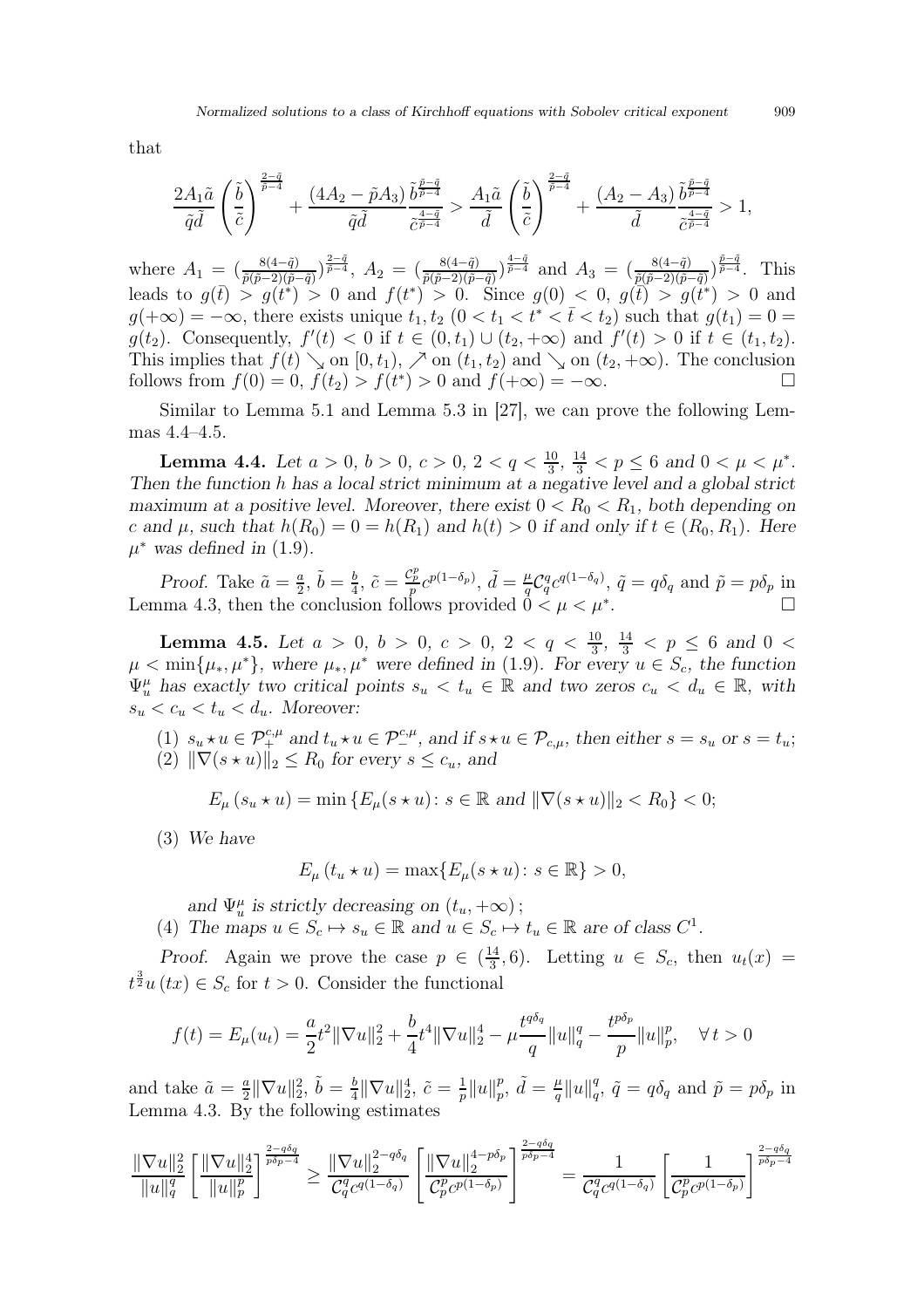and

$$
\frac{1}{\|u\|_q^q} \frac{\left[ \|\nabla u\|_2^4 \right]^{\frac{p\delta_p - q\delta_q}{p\delta_p - 4}}}{\left[ \|u\|_p^p \right]^{\frac{4 - q\delta_q}{p\delta_p - 4}}} \ge \frac{1}{\mathcal{C}_q^q \|\nabla u\|_2^{q\delta_q} c^{q(1 - \delta_q)}} \frac{\|\nabla u\|_2^{q\delta_q}}{\left[\mathcal{C}_p^p c^{p(1 - \delta_p)}\right]^{\frac{4 - q\delta_q}{p\delta_p - 4}}}
$$

$$
= \frac{1}{\mathcal{C}_q^q c^{q(1 - \delta_q)}} \left[ \frac{1}{\mathcal{C}_p^p c^{p(1 - \delta_p)}} \right]^{\frac{4 - q\delta_q}{p\delta_p - 4}},
$$

we deduce that  $f(t)$  has a local strict minimum at a negative level and a global strict maximum at a positive level on  $[0, +\infty)$  provided  $\mu < \mu^*$ . By monotonicity of composite functions, we derive that  $\Psi_u^{\mu}(s) := E_{\mu}(s \star u) = f(e^s)$  has a local strict minimum at a negative level and a global strict maximum at a positive level on  $(-\infty, +\infty).$ 

From [\(4.1\)](#page-13-1), we have

$$
\Psi_u^{\mu}(s) = E_{\mu}(s \star u) \ge h \left( \|\nabla(s \star u)\|_2 \right) = h \left(e^s \|\nabla u\|_2\right).
$$

Thus, the  $C^2$  function  $\Psi_u^{\mu}$  is positive on  $(\log \frac{R_0}{\|\nabla u\|_2}, \log \frac{R_1}{\|\nabla u\|_2})$ , and clearly  $\Psi_u^{\mu}(-\infty)$  =  $0^-$ ,  $\Psi_u^{\mu}(+\infty) = -\infty$ . It follows that  $\Psi_u^{\mu}$  has exactly two critical points  $s_u < t_u$ , with  $s_u$  local minimum point on  $(-\infty, \log \frac{R_0}{\|\nabla u\|_2})$  at negative level, and  $t_u > s_u$  global maximum point at positive level. By Corollary [2.4,](#page-8-3) we have  $s_u \star u$ ,  $t_u \star u \in \mathcal{P}_{c,\mu}$ ,  $s \star u \in \mathcal{P}_{c,\mu}$  implies  $s \in \{s_u, t_u\}$ . By minimality  $(\Psi_{s_u \star u}^{\mu})''(0) = (\Psi_u^{\mu})''(s_u) \geq 0$ , and " = " can not hold, since  $\mathcal{P}_0^{c,\mu} = \emptyset$ ; namely  $s_u \star u \in \mathcal{P}_+^{c,\mu}$ . Similarly, we have  $t_u \star u \in \mathcal{P}^{c,\mu}_{-1}$ . By monotonicity and the behavior at infinity,  $\Psi^{\mu}_u$  has exactly two zeros  $c_u < d_u$ , with  $s_u < c_u < t_u < d_u$ .

It remains to show that  $u \mapsto s_u$  and  $u \mapsto t_u$  are of class  $C^1$ . Consider the  $C^1$ function  $\Phi(s, u) := (\Psi_u^{\mu})'(s)$ . By the facts that  $\Phi(s_u, u) = 0$ ,  $\partial_s \Phi(s_u, u) > 0$ , and it is not possible to pass with continuity from  $\mathcal{P}_+^{c,\mu}$  to  $\mathcal{P}_-^{c,\mu}$  (since  $\mathcal{P}_0^{c,\mu} = \emptyset$ ), then the implicit function theorem applied on  $\Phi(s, u)$  gives the desired result. Similarly, we have  $u \mapsto t_u$  is  $C^1$ .

For  $k > 0$ , let us set

$$
A_k := \{ u \in S_c : ||\nabla u||_2 < k \}, \text{ and } m(c, \mu) := \inf_{u \in A_{R_0}} E_{\mu}(u).
$$

<span id="page-15-0"></span>Corollary 4.6. Let  $a > 0, b > 0, c > 0, 2 < q < \frac{10}{3}, \frac{14}{3} < p \le 6$  and  $0 < \mu < \min\{\mu_*, \mu^*\},\$  where  $\mu_*, \mu^*$  were defined in [\(1.9\)](#page-3-0). Then the set  $\mathcal{P}_+^{c,\mu}$  is contained in  $A_{R_0} = \{u \in S_c : ||\nabla u||_2 < R_0\}$ , and  $\sup_{\mathcal{P}_+^{c,\mu}} E_\mu \leq 0 \leq \inf_{\mathcal{P}_-^{c,\mu}} E_\mu$ .

Proof. It is a direct conclusion of Lemma [4.5.](#page-14-1) Indeed,  $\forall u \in \mathcal{P}^{c,\mu}_{\pm}$ , Lemma [4.5](#page-14-1) implies that  $s_u = 0$ ,  $E_\mu(u) \leq 0$  and  $\|\nabla u\|_2 < R_0$ . Similarly,  $u \in \mathcal{P}_-^{c,\mu}$  implies that  $t_u = 0$  and  $E_\mu(u) \geq 0$ .

Let  $A_{R_0}$  be the closure of  $A_{R_0}$  and  $A_{R_0} \setminus A_{R_0-\rho} = \{u \in A_{R_0}: u \notin A_{R_0-\rho}\}\$  for some  $R_0$  and  $\rho$ .

<span id="page-15-1"></span>**Lemma 4.7.** Let  $a > 0$ ,  $b > 0$ ,  $c > 0$ ,  $2 < q < \frac{10}{3}$ ,  $\frac{14}{3} < p \le 6$  and  $0 < \mu <$  $\min\{\mu_*, \mu^*\}\$ , where  $\mu_*, \mu^*$  were defined in [\(1.9\)](#page-3-0). It holds that  $m(c, \mu) \in (-\infty, 0)$  and

$$
m(c,\mu) = \inf_{\mathcal{P}_{c,\mu}} E_{\mu} = \inf_{\mathcal{P}_{+}^{c,\mu}} E_{\mu}.
$$

Moreover, there exists a constant  $\rho > 0$  (independent of c and  $\mu$ ) small enough such that

$$
m(c,\mu) < \inf_{\overline{A_{R_0} \setminus A_{R_0 - \rho}}} E_{\mu}.
$$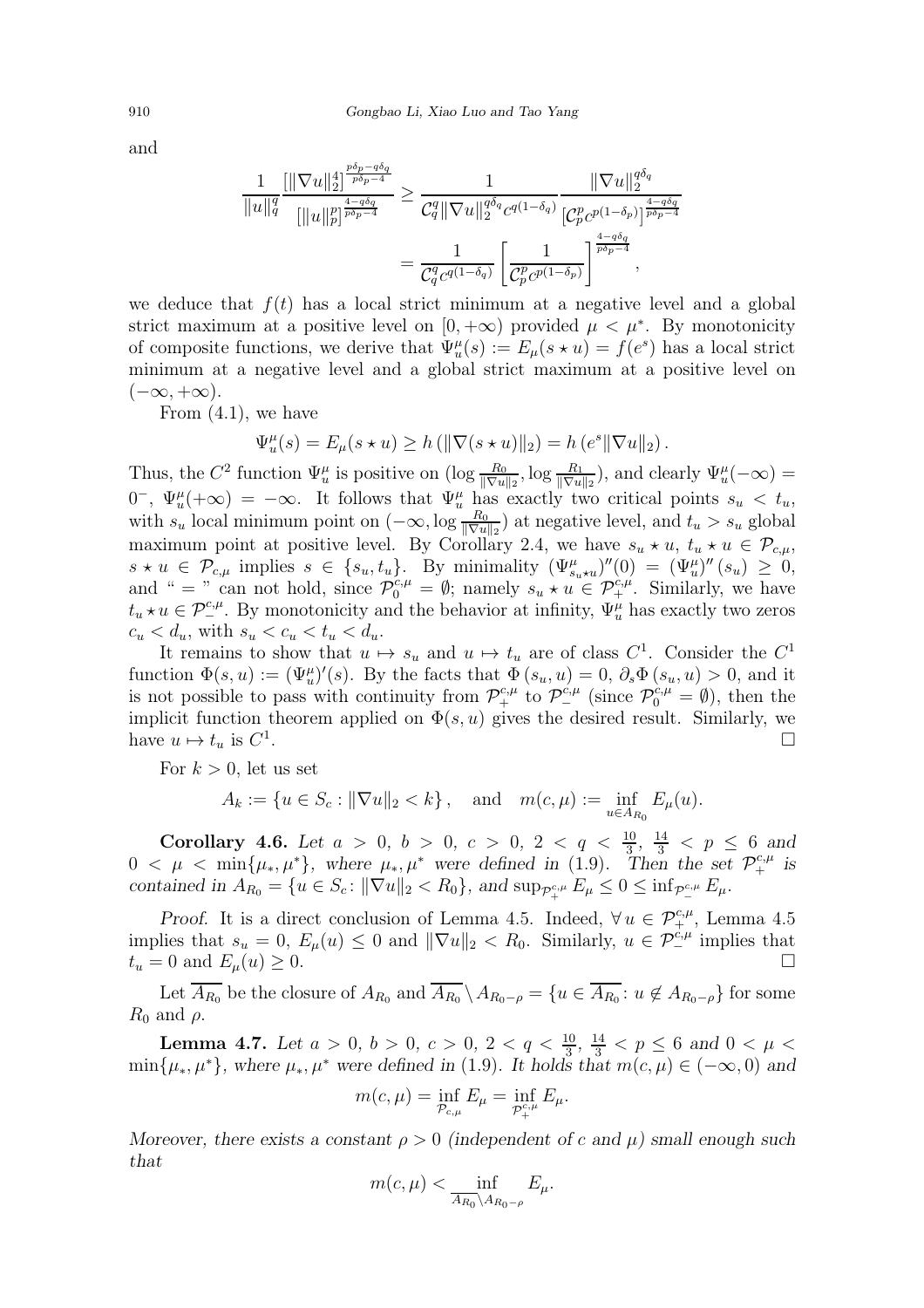Proof. For  $u \in A_{R_0}$ , we have  $E_\mu(u) \ge h(\|\nabla u\|_2) \ge \min_{t \in [0,R_0]} h(t) > -\infty$ , and hence  $m(c, \mu) > -\infty$ . Moreover, for any  $u \in S_c$  we have  $\|\nabla(s \star u)\|_2 < R_0$  and  $E_{\mu}(s \star u) < 0$  for  $s \ll -1$ , and hence  $m(c, \mu) < 0$ .

By Corollary [4.6,](#page-15-0) we have  $m(c, \mu) \leq \inf_{\mathcal{P}^{c,\mu}_+} E_{\mu}$  since  $\mathcal{P}^{c,\mu}_+ \subset A_{R_0}$ . On the other hand, if  $u \in A_{R_0}$ , we have  $s_u \star u \in \mathcal{P}_+^{c,\mu} \subset A_{R_0}$  and

$$
E_{\mu}(s_u \star u) = \min \{ E_{\mu}(s \star u) : s \in \mathbb{R} \text{ and } ||\nabla(s \star u)||_2 < R_0 \} \le E_{\mu}(u),
$$

which implies that  $\inf_{\mathcal{P}^{\text{c},\mu}_+} E_\mu \leq m(c,\mu)$ . To prove that  $\inf_{\mathcal{P}^{\text{c},\mu}_+} E_\mu = \inf_{\mathcal{P}_{\text{c},\mu}} E_\mu$ , it is sufficient to recall that  $E_{\mu} \ge 0$  on  $\mathcal{P}_-^{c,\mu}$ , see Corollary [4.6.](#page-15-0)

Finally, by continuity of h there exists  $\rho > 0$  (independent of c and  $\mu$ ) such that  $h(t) \geq \frac{m(c,\mu)}{2}$  $\frac{(c,\mu)}{2}$  if  $t \in [R_0 - \rho, R_0]$ . Therefore  $E_\mu(u) \ge h(\|\nabla u\|_2) \ge \frac{m(c,\mu)}{2} > m(c,\mu)$  for every  $u \in S_c$  with  $\|\nabla u\|_2 \in [R_0 - \rho, R_0].$ 

<span id="page-16-0"></span>**Lemma 4.8.** Let  $a > 0$ ,  $b > 0$ ,  $c > 0$ ,  $2 < q < \frac{10}{3}$ ,  $\frac{14}{3} < p \le 6$  and  $0 < \mu <$ min $\{\mu_*, \mu^*\}$ . Suppose that  $E_\mu(u) < m(c, \mu)$ . Then the value  $t_u$  defined by Lemma [4.5](#page-14-1) is negative. Here  $\mu_*, \mu^*$  were defined in [\(1.9\)](#page-3-0).

Proof. Let  $s_u < c_u < t_u < d_u$  be defined by Lemma [4.5.](#page-14-1) If  $d_u \leq 0$ , then  $t_u < 0$ , and hence we can assume by contradiction that  $d_u > 0$ . If  $0 \in (c_u, d_u)$ , then  $E_{\mu}(u) = \Psi_{u}^{\mu}(0) > 0$ , which is impossible since  $E_{\mu}(u) < m(c, \mu) < 0$ . Therefore  $c_u > 0$ , and by Lemma [4.5-](#page-14-1)(2)

$$
m(c, \mu) > E_{\mu}(u) = \Psi_{u}^{\mu}(0) \ge \inf_{s \in (-\infty, c_u]} \Psi_{u}^{\mu}(s)
$$
  
 
$$
\ge \inf \{ E_{\mu}(s \star u) : s \in \mathbb{R} \text{ and } ||\nabla(s \star u)||_2 < R_0 \} = E_{\mu}(s_u \star u) \ge m(c, \mu)
$$

which is again a contradiction.

<span id="page-16-1"></span>**Lemma 4.9.** Let  $a > 0$ ,  $b > 0$ ,  $c > 0$ ,  $2 < q < \frac{10}{3}$ ,  $\frac{14}{3} < p \le 6$  and  $0 < \mu <$  $\min\{\mu_*, \mu^*\}\$ , where  $\mu_*, \mu^*$  were defined in [\(1.9\)](#page-3-0). It holds that

$$
\tilde{\sigma}(c,\mu):=\inf_{u\in\mathcal{P}^{c,\mu}_{-}}E_{\mu}(u)>0.
$$

Proof. Let  $t_{max}$  be the strict maximum of the function h at positive level, see Lemma [4.4.](#page-14-0) For every  $u \in \mathcal{P}^{c,\mu}_{-}$ , there exists  $\tau_u \in \mathbb{R}$  such that  $\|\nabla (\tau_u \star u)\|_2 = t_{\max}$ . Moreover, since  $u \in \mathcal{P}_-^{c,\mu}$  we also have by Lemma [4.5](#page-14-1) that the value 0 is the unique strict maximum of the function  $\Psi_u^{\mu}$ . Therefore

$$
E_{\mu}(u) = \Psi_{u}^{\mu}(0) \ge \Psi_{u}^{\mu}(\tau_{u}) = E_{\mu}(\tau_{u} \star u) \ge h \left( \|\nabla (\tau_{u} \star u)\|_{2} \right) = h \left( t_{\max} \right) > 0.
$$

Since  $u \in \mathcal{P}_-^{c,\mu}$  was arbitrarily chosen, we deduce that  $\inf_{\mathcal{P}_-^{c,\mu}} E_\mu \ge \max_{\mathbb{R}} h > 0.$   $\Box$ 

4.2. The existence and asymptotic results for  $2 < q < \frac{10}{3}$  and  $\frac{14}{3} < p \le$ **6.** In this Subsection, we first prove the existence results, i.e. Theorem  $1.1-(1)(2)(3)$ and Theorem  $1.2-(1)(2)$ . The proof of Theorem [1.1](#page-4-0) is divided into two parts. To begin with, we prove the existence of a local minimizer for  $E_{\mu}|_{S_c}$ . Next, we construct a Mountain Pass type critical point for  $E_{\mu}|_{S_c}$ . Finally, we prove the asymptotic results, i.e. Theorem  $1.1-(4)(5)$  and Theorem  $1.2-(3)$ .

Proof of Theorem [1.1-](#page-4-0)(1),(2),(3). (i) Existence of a local minimizer. Let  $\{v_n\}$ be a minimizing sequence for  $m(c, \mu) := \inf_{u \in A_{R_0}} E_{\mu}(u)$ . From Section 3.3 and Lemma 7.17 in [\[23\]](#page-30-14), we have  $E_{\mu} (|v_n|^*) \le E_{\mu} (v_n)$ , since

$$
(4.3) \t ||\nabla |v_n|^*||_2 \le ||\nabla |v_n|||_2, \t ||v_n||_p = |||v_n|^*||_p, \t ||v_n||_q = |||v_n|^*||_q,
$$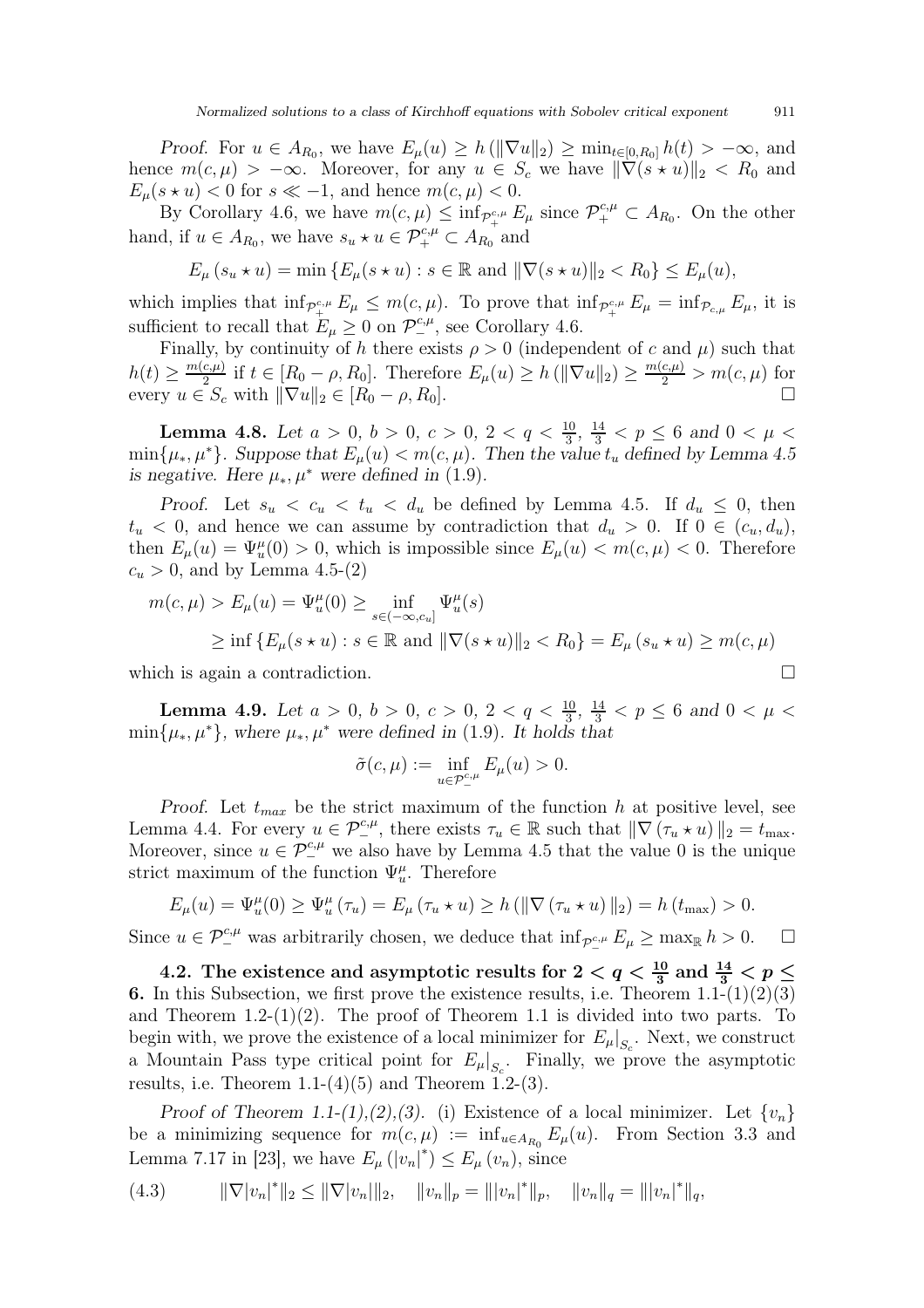where  $|v_n|^*$  is the symmetric decreasing rearrangement of  $|v_n|$ . So we can assume that  $v_n \in S_c$  is nonnegative and radially decreasing for every n. By using Lemma [4.5](#page-14-1) and Corollary [4.6,](#page-15-0) we have  $s_{v_n} \star v_n \in \mathcal{P}_+^{c,\mu}$ ,  $\|\nabla (s_{v_n} \star v_n)\|_2 < R_0$  and that

$$
E_{\mu}(s_{v_n} \star v_n) = \min \{ E_{\mu}(s \star v_n) : s \in \mathbb{R} \text{ and } ||\nabla(s \star v_n)||_2 < R_0 \} \le E_{\mu}(v_n).
$$

Consequently, we obtain a new minimizing sequence  $\{w_n = s_{v_n} \star v_n\}$  for  $m(c, \mu)$ , with

$$
w_n \in S_{c,r} \cap \mathcal{P}_+^{c,\mu}
$$
 and  $P_\mu(w_n) = 0$ 

for every n. By Lemma [4.7,](#page-15-1) we have  $\|\nabla w_n\|_2 < R_0 - \rho$  for every n. Hence, the Ekeland's variational principle guarantees the existence of a new minimizing sequence  ${u_n} \subset A_{R_0}$  for  $m(c, \mu) < 0$ , with the property that  $||u_n - w_n||_{H^1} \to 0$  as  $n \to +\infty$ , which is also a Palais–Smale sequence for  $E_{\mu}$  on  $S_c$ . The condition  $||u_n - w_n||_{H^1} \to 0$ implies

$$
\|\nabla u_n\|_2 \le R_0 - \rho \quad \text{and} \quad P_\mu(u_n) \to 0 \text{ as } n \to \infty
$$

and hence  $\{u_n\}$  satisfies all the assumptions of Proposition [3.1.](#page-9-0) Therefore, up to a subsequence  $u_n \to \tilde{u}_\mu$  strongly in  $H^1$ ,  $\tilde{u}_\mu$  is an interior local minimizer for  $E_\mu|_{A_{R_0}}$ , and solves  $(1.1)_{\tilde{\lambda}}$  for some  $\tilde{\lambda} < 0$ . It is easy to know that  $\tilde{u}_{\mu}$  is nonnegative and radially deceasing. The strong maximum principle implies that  $\tilde{u}_{\mu} > 0$ .

Since any critical point of  $E_{\mu}|_{S_c}$  lies in  $\mathcal{P}_{c,\mu}$  and  $m(c,\mu) = \inf_{\mathcal{P}_{c,\mu}} E_{\mu}$  (see Lem-ma [4.7\)](#page-15-1), we see that  $\tilde{u}_{\mu}$  is a ground state for  $E_{\mu}|_{S_c}$ . It only remains to prove that any ground state of  $E_{\mu}|_{S_c}$  is a local minimizer of  $E_{\mu}$  in  $A_{R_0}$ . Let then u be a critical point of  $E_{\mu}|_{S_c}$  with  $E_{\mu}(u) = m(c, \mu) = \inf_{\mathcal{P}_{c,\mu}} E_{\mu}$ . Since  $E_{\mu}(u) < 0 < \inf_{\mathcal{P}^{\text{c},\mu}_-} E_{\mu}$ , necessarily  $u \in \mathcal{P}_{+}^{c,\mu}$ . Then Corollary [4.6](#page-15-0) implies that  $\mathcal{P}_{+}^{c,\mu} \subset A_{R_0}$ . This leads to  $\|\nabla u\|_2 < R_0$ , and as a consequence u is a local minimizer for  $E_{\mu}|_{A_{R_0}}$ .

(ii) Existence of a Mountain Pass type solution. We focus now on the existence of a second critical point for  $E_{\mu}|_{S_c}$ . Denote  $E_{\mu}^m = \{u \in S_c : E_{\mu}(u) \leq m\}$ . Motivated by [\[15\]](#page-29-12), we define the augmented functional  $\tilde{E}_{\mu} : \mathbb{R} \times H^1 \to \mathbb{R}$ 

$$
\tilde{E}_{\mu}(s, u) := E_{\mu}(s \star u) = \frac{a}{2} e^{2s} \|\nabla u\|_{2}^{2} + \frac{b}{4} e^{4s} \|\nabla u\|_{2}^{4} - \mu \frac{e^{q\delta_{q}s}}{q} \|u\|_{q}^{q} - \frac{e^{p\delta_{p}s}}{p} \|u\|_{p}^{p}
$$

and study  $\tilde{E}_{\mu}|_{\mathbb{R}\times S_c}$ . Notice that  $S_{c,r} = H_{\text{rad}}^1 \cap S_c$  and  $\tilde{E}_{\mu}$  is of class  $C^1$ . Theorem 1.28 in [\[31\]](#page-30-15) indicates that a critical point for  $\tilde{E}_{\mu}|_{\mathbb{R}\times S_{c,r}}$  is a critical point for  $\tilde{E}_{\mu}|_{\mathbb{R}\times S_{c}}$ .

We introduce the minimax class

$$
\Gamma := \{ \gamma(\tau) = (\zeta(\tau), \beta(\tau)) \in C([0, 1], \mathbb{R} \times S_{c,r}); \gamma(0) \in (0, \mathcal{P}_+^{c,\mu}), \gamma(1) \in (0, E_{\mu}^{2m(c,\mu)}) \},
$$

then  $\Gamma \neq \emptyset$ . Indeed,  $\forall u \in S_{c,r}$ , by Lemma [4.5](#page-14-1) we know that there exists  $s_1 \gg 1$  such that

(4.4) 
$$
\gamma_u \colon \tau \in [0,1] \mapsto (0, ((1-\tau)s_u + \tau s_1) \star u) \in \mathbb{R} \times S_{c,r}
$$

is a path in  $\Gamma$  (recall that  $s \in \mathbb{R} \mapsto s \star u \in S_{c,r}$  is continuous,  $s_u \star u \in \mathcal{P}_+^{c,\mu}$  and  $E_{\mu}(s \star u) \rightarrow -\infty$  as  $s \rightarrow +\infty$ ). Thus, the minimax value

<span id="page-17-1"></span>
$$
\sigma(c,\mu) := \inf_{\gamma \in \Gamma} \max_{(s,u) \in \gamma([0,1])} \tilde{E}_{\mu}(s,u)
$$

is a real number. We claim that

<span id="page-17-0"></span>(4.5) 
$$
\forall \gamma \in \Gamma \text{ there exists } \tau_{\gamma} \in (0,1) \text{ such that } \zeta(\tau_{\gamma}) \star \beta(\tau_{\gamma}) \in \mathcal{P}_{-}^{c,\mu}.
$$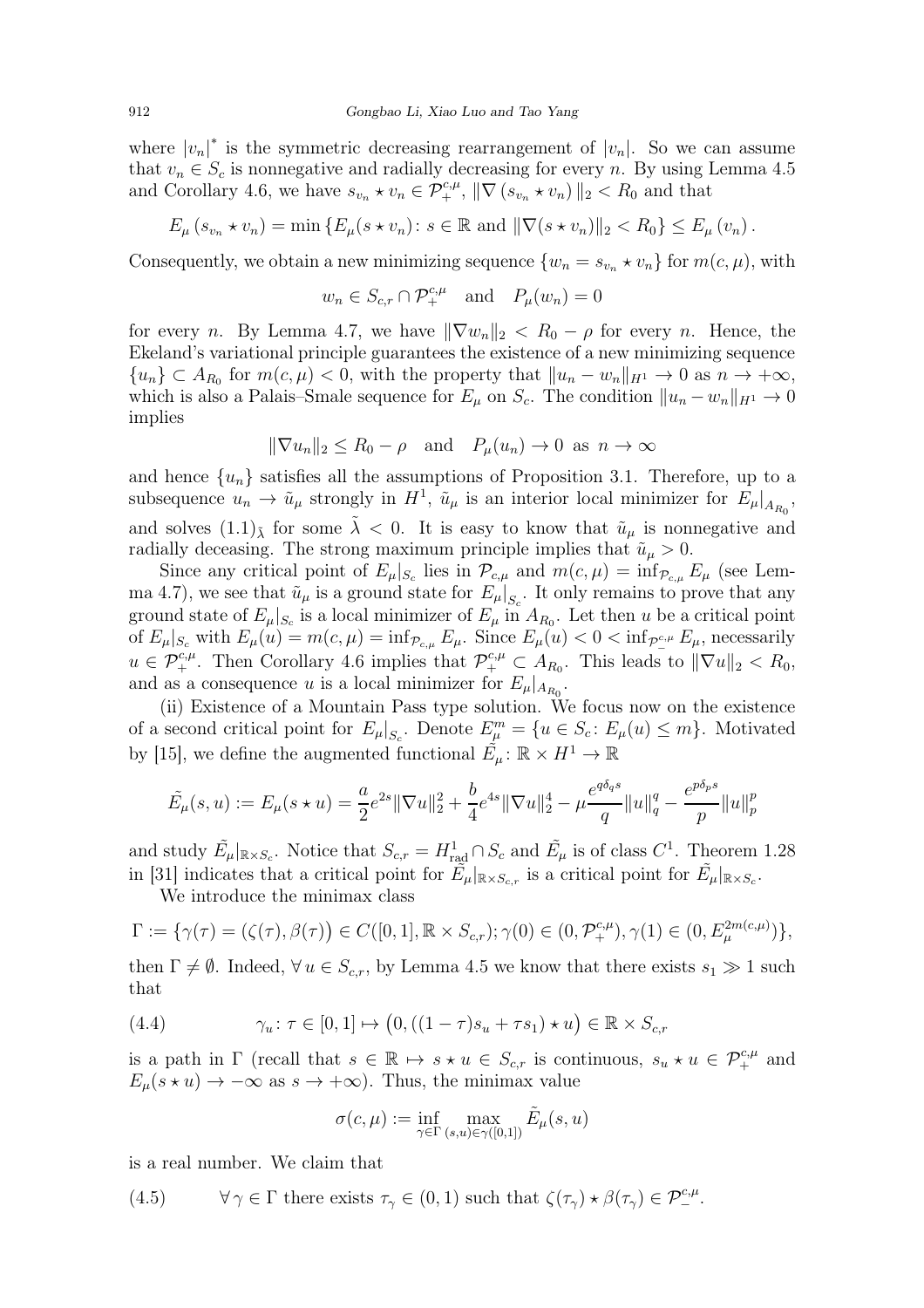Indeed, since  $\gamma(0) = (\zeta(0), \beta(0)) \in (0, \mathcal{P}_+^{c,\mu})$ , by Corollary [2.4](#page-8-3) and Lemma [4.5,](#page-14-1) we have  $t_{\zeta(0)\star\beta(0)} = t_{\beta(0)} > s_{\beta(0)} = 0$ ; since  $E_{\mu}(\beta(1)) = \tilde{E}_{\mu}(\gamma(1)) \leq 2m(c, \mu)$ , by Lemma [4.8,](#page-16-0) we have

$$
t_{\zeta(1)\star\beta(1)} = t_{\beta(1)} < 0,
$$

and moreover the map  $t_{\zeta(\tau)\star\beta(\tau)}$  is continuous in  $\tau$  (we refer again to Lemma [4.5](#page-14-1) and recall that  $s \in \mathbb{R} \mapsto s \star u \in S_{c,r}$  is continuous). It follows that for every  $\gamma \in \Gamma$  there exists  $\tau_{\gamma} \in (0,1)$  such that  $t_{\zeta(\tau_{\gamma}) \star \beta(\tau_{\gamma})} = 0$ , and so  $\zeta(\tau_{\gamma}) \star \beta(\tau_{\gamma}) \in \mathcal{P}^{c,\mu}_{-}$ . Thus [\(4.5\)](#page-17-0) holds.

<span id="page-18-0"></span>For every  $\gamma \in \Gamma$ , by [\(4.5\)](#page-17-0) we have

(4.6) 
$$
\max_{\gamma([0,1])} \tilde{E}_{\mu} \ge \tilde{E}_{\mu} (\gamma(\tau_{\gamma})) = E_{\mu}(\zeta(\tau_{\gamma}) \star \beta(\tau_{\gamma})) \ge \inf_{\mathcal{P}_{-}^{c,\mu} \cap S_{c,r}} E_{\mu},
$$

which gives  $\sigma(c, \mu) \geq \inf_{\mathcal{P}^{\mathcal{C},\mu}_{-} \cap S_{c,r}} E_{\mu}$ . On the other hand, if  $u \in \mathcal{P}^{\mathcal{C},\mu}_{-} \cap S_{c,r}$ , then  $\gamma_u$ defined in  $(4.4)$  is a path in  $\Gamma$  with

$$
E_{\mu}(u) = \tilde{E}_{\mu}(0, u) = \max_{\gamma_u([0,1])} \tilde{E}_{\mu} \ge \sigma(c, \mu),
$$

which gives  $\inf_{\mathcal{P}^{\text{c},\mu}_{-} \cap S_{c,r}} E_{\mu} \ge \sigma(c,\mu)$ . This, Corollary [4.6](#page-15-0) and Lemma [4.9](#page-16-1) imply that

<span id="page-18-1"></span>(4.7) 
$$
\sigma(c,\mu) = \inf_{\mathcal{P}^{c,\mu}_{-} \cap S_{c,r}} E_{\mu} > 0 \ge \sup_{\left(\mathcal{P}^{c,\mu}_{+} \cup E^{2m(c,\mu)}_{\mu}\right) \cap S_{c,r}} E_{\mu}
$$

$$
= \sup_{\left((0,\mathcal{P}^{c,\mu}_{+}) \cup (0,E^{2m(c,\mu)}_{\mu})\right) \cap (\mathbb{R} \times S_{c,r})} \tilde{E}_{\mu}.
$$

Let  $\gamma_n(\tau) = (\zeta_n(\tau), \beta_n(\tau))$  be any minimizing sequence for  $\sigma(c, \mu)$  with the property that  $\zeta_n(\tau) \equiv 0$  and  $\beta_n(\tau) \geq 0$  a.e. in  $\mathbb{R}^3$  for every  $\tau \in [0,1]$  (Notice that, if  ${\gamma_n = (\zeta_n, \beta_n)}$  is a minimizing sequence, then also  ${(0, \zeta_n * |\beta_n|)}$  has the same property). Take

$$
X = \mathbb{R} \times S_{c,r}, \quad \mathcal{F} = \{ \gamma([0, 1]) \colon \gamma \in \Gamma \}, \quad B = (0, \mathcal{P}_+^{c, \mu}) \cup (0, E_{\mu}^{2m(c, \mu)}), F = \{ (s, u) \in \mathbb{R} \times S_{c,r} \mid \tilde{E}_{\mu}(s, u) \ge \sigma(c, \mu) \}, \quad A = \gamma([0, 1]), \quad A_n = \gamma_n([0, 1])
$$

in Lemma [2.7.](#page-8-2) We need to checked that  $\mathcal F$  is a homotopy stable family of compact subsets of X with extended closed boundary B, and that F is a dual set for  $\mathcal F$ , in the sense that assumptions (1) and (2) in Lemma [2.7](#page-8-2) are satisfied.

Indeed, since  $\sigma(c,\mu) = \inf_{\mathcal{P} \subset \mu \cap S_{c,r}} E_{\mu}, (4.6) \Rightarrow \gamma(\tau_{\gamma}) = (\zeta(\tau_{\gamma}), \beta(\tau_{\gamma})) \in A \cap F$  $\sigma(c,\mu) = \inf_{\mathcal{P} \subset \mu \cap S_{c,r}} E_{\mu}, (4.6) \Rightarrow \gamma(\tau_{\gamma}) = (\zeta(\tau_{\gamma}), \beta(\tau_{\gamma})) \in A \cap F$  $\sigma(c,\mu) = \inf_{\mathcal{P} \subset \mu \cap S_{c,r}} E_{\mu}, (4.6) \Rightarrow \gamma(\tau_{\gamma}) = (\zeta(\tau_{\gamma}), \beta(\tau_{\gamma})) \in A \cap F$ ,  $(4.7) \Rightarrow F \cap B = \emptyset$  $(4.7) \Rightarrow F \cap B = \emptyset$  and  $(2)$  in Lemma [2.7,](#page-8-2) then  $A \cap F \neq \emptyset$  and  $F \cap B = \emptyset$  give (1) in Lemma [2.7.](#page-8-2) For every  $\gamma \in \Gamma$ , since  $\gamma(0) \in (0, \mathcal{P}_+^{c,\mu})$  and  $\gamma(1) \in (0, E_{\mu}^{2m(c,\mu)}),$ we have  $\gamma(0), \gamma(1) \in B$ . Then for any set A in F and any  $\eta \in C([0,1] \times X; X)$ satisfying  $\eta(t, x) = x$  for all  $(t, x) \in (\{0\} \times X) \cup ([0, 1] \times B)$ , it holds that  $\eta(1, \gamma(0)) = \gamma(0)$ ,  $\eta(1, \gamma(1)) = \gamma(1)$ . So we have  $\eta(\{1\} \times A) \in \mathcal{F}$ .  $\eta(1,\gamma(1)) = \gamma(1)$ . So we have  $\eta(\{1\} \times A) \in \mathcal{F}$ .

Consequently, by Lemma [2.7,](#page-8-2) there exists a Palais–Smale sequence  $\{(s_n, w_n)\}\subset$  $\mathbb{R} \times S_{c,r}$  for  $\tilde{E}_{\mu}|_{\mathbb{R} \times S_{c,r}}$  at level  $\sigma(c,\mu) > 0$  such that

<span id="page-18-2"></span>(4.8) 
$$
\partial_s \tilde{E}_{\mu}(s_n, w_n) \to 0
$$
 and  $\left\| \partial_u \tilde{E}_{\mu}(s_n, w_n) \right\|_{(T_{w_n} S_{c,r})^*} \to 0$  as  $n \to \infty$ ,

with the additional property that

<span id="page-18-3"></span>(4.9) 
$$
|s_n| + \text{dist}_{H^1}(w_n, \beta_n([0,1])) \to 0 \quad \text{as } n \to \infty.
$$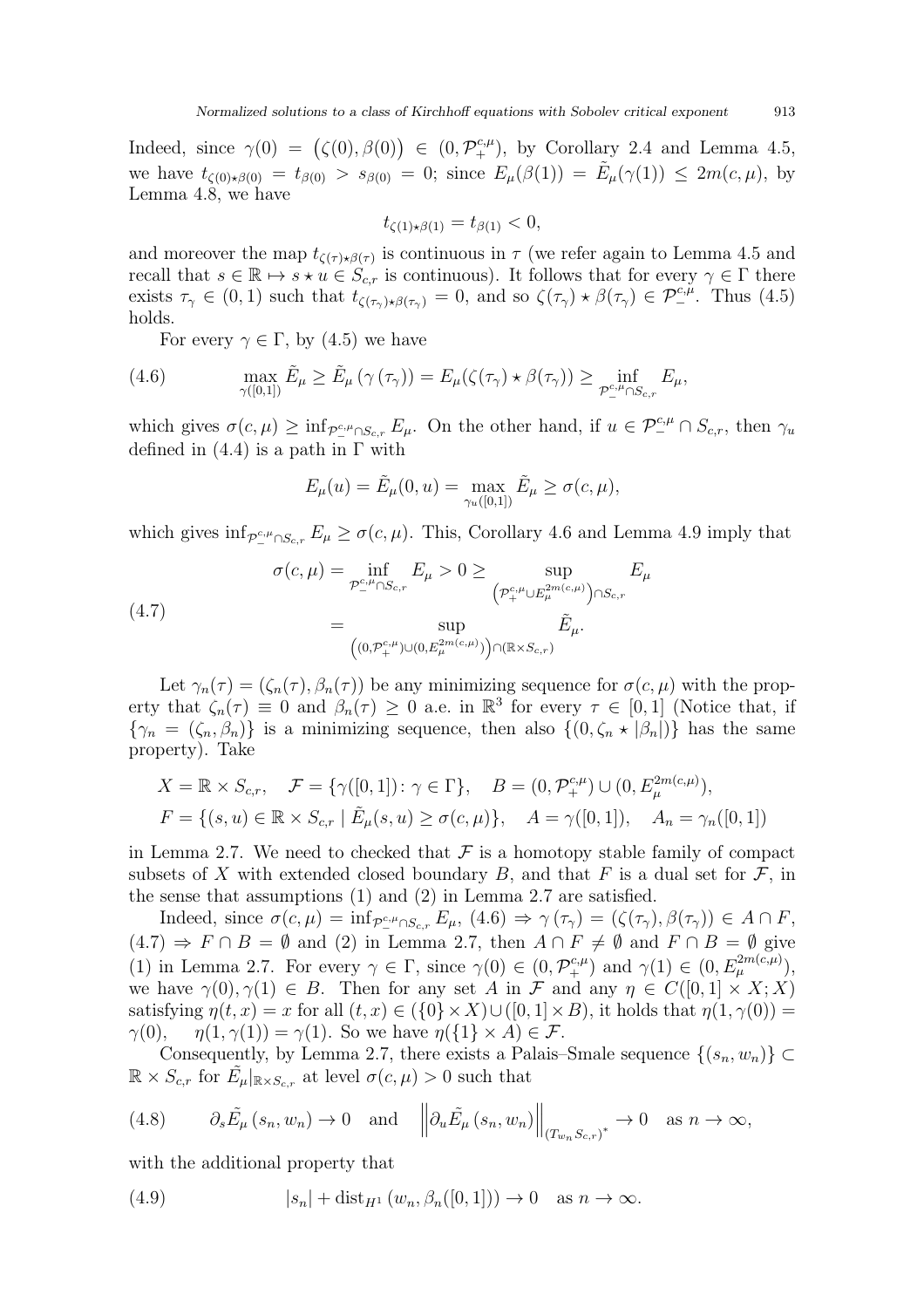From [\(4.8\)](#page-18-2), we have  $P_{\mu}(s_n \star w_n) \to 0$  and that

$$
(4.10) \quad a e^{2s_n} \int_{\mathbb{R}^3} \nabla w_n \nabla \varphi + b e^{4s_n} \|\nabla w_n\|_2^2 \int_{\mathbb{R}^3} \nabla w_n \nabla \varphi - \mu e^{q \delta_q s_n} \int_{\mathbb{R}^3} |w_n|^{q-2} w_n \varphi
$$
  

$$
- e^{p \delta_p s_n} \int_{\mathbb{R}^3} |w_n|^{p-2} w_n \varphi = o(1) \|\varphi\|_{H^1}, \quad \forall \varphi \in T_{w_n} S_{c,r}.
$$

By using [\(4.9\)](#page-18-3), we know that  $s_n$  is bounded from above and from below. Consequently,

<span id="page-19-0"></span>(4.11) 
$$
\langle E'_{\mu}(s_n \star w_n), s_n \star \varphi \rangle = o(1) \|\varphi\|_{H^1} = o(1) \|s_n \star \varphi\|_{H^1} \text{ as } n \to \infty,
$$

 $\forall \varphi \in T_{w_n} S_{c,r}$ . From [\(4.11\)](#page-19-0) and Lemma [2.5,](#page-8-4) we see that  $\{u_n := s_n \star w_n\} \subset S_{c,r}$  is a Palais–Smale sequence for  $E_{\mu}|_{S_{c,r}}$  at level  $\sigma(c, \mu) > 0$ , with  $P_{\mu}(u_n) \to 0$ . Therefore, all the assumptions of Proposition [3.1](#page-9-0) are satisfied, and we deduce that up to a subsequence  $u_n \to \hat{u}_\mu$  strongly in  $H^1$ , with  $\hat{u}_\mu \in S_{c,r}$  nonnegative radial solution to  $(1.1)$ <sup>5</sup> for some  $\lambda < 0$ . The strong maximum principle implies that  $\hat{u}_{\mu} > 0$ .

Proof of Theorem [1.2-](#page-4-1) $(1)$ , $(2)$ . Imitating the proof of Theorem [1.1-](#page-4-0) $(1)$ , we get a Palais–Smale sequence  $\{u_n\}$  for  $E_\mu|_{S_c}$  with

$$
\|\nabla u_n\|_2 \le R_0 - \rho \quad \text{and} \quad P_\mu(u_n) \to 0 \quad \text{as } n \to \infty
$$

and  $u_n$  is nonnegative and radially decreasing for every n. Hence  $\{u_n\}$  satisfies all the assumptions of Proposition [3.2.](#page-10-0) We show that alternative (ii) in Proposition [3.2](#page-10-0) occurs. Otherwise, up to a subsequence  $u_n \rightharpoonup \tilde{u}_{\mu} \neq 0$  weakly in  $H^1(\mathbb{R}^3)$  but not strongly, where  $\tilde{u}_{\mu}$  is a solution to  $(3.4)_{\tilde{\lambda}}$  for some  $\lambda < 0$ , and

$$
I_{\mu}(\tilde{u}_{\mu}) := \left(\frac{a}{2} + \frac{Bb}{4}\right) \|\nabla \tilde{u}_{\mu}\|_{2}^{2} - \frac{1}{6} \|\tilde{u}_{\mu}\|_{6}^{6} - \frac{\mu}{q} \|\tilde{u}_{\mu}\|_{q}^{q} \leq m(c, \mu) - \frac{aS\Lambda}{3} - \frac{bS^{2}\Lambda^{2}}{12},
$$

where  $B := \lim_{n \to \infty} ||\nabla u_n||_2^2 \ge ||\nabla \tilde{u}_\mu||_2^2 > 0$  and  $\Lambda = \frac{bS^2}{2} + \sqrt{aS + \frac{b^2S^4}{4}}$ . Since  $\tilde{u}_\mu$ solves  $(3.4)_{\tilde{\lambda}}$ , we get the Pohozaev identity  $Q_{\mu}(\tilde{u}_{\mu}) := (a + Bb) \|\nabla \tilde{u}_{\mu}\|_{2}^{2} - \mu \delta_{q} \|\tilde{u}_{\mu}\|_{q}^{q} \|\tilde{u}_\mu\|_6^6 = 0$ . By using  $\|\tilde{u}_\mu\|_2 \leq c$  and  $I_\mu(\tilde{u}_\mu) = \frac{a}{3} \|\nabla \tilde{u}_\mu\|_2^2 + \frac{Bb}{12} \|\nabla \tilde{u}_\mu\|_2^2 - \mu(\frac{1}{q} - \frac{\delta_q}{6})$  $\frac{\delta_q}{6})\|\tilde u_\mu\|_q^q$  $_q^q,$ we have

$$
m(c,\mu) \ge \frac{aS\Lambda}{3} + \frac{bS^2\Lambda^2}{12} + \frac{a}{3} \|\nabla \tilde{u}_{\mu}\|_2^2 + \frac{Bb}{12} \|\nabla \tilde{u}_{\mu}\|_2^2 - \mu \left(\frac{1}{q} - \frac{\delta_q}{6}\right) \|\tilde{u}_{\mu}\|_q^q
$$
  
(4.12) 
$$
\ge \frac{aS\Lambda}{3} + \frac{bS^2\Lambda^2}{12} + \frac{b}{12} \|\nabla \tilde{u}_{\mu}\|_2^4 - \mu \left(\frac{1}{q} - \frac{\delta_q}{6}\right) C_q^q c^{q(1-\delta_q)} \|\nabla \tilde{u}_{\mu}\|_2^{q\delta_q}.
$$

<span id="page-19-1"></span>Denote  $g(t) = \frac{b}{12}t^4 - \mu(\frac{1}{q} - \frac{\delta_q}{6})$  $\frac{\partial q}{\partial \theta}$ ) $C_q^q c^{q(1-\delta_q)} t^{q\delta_q}$ ,  $\forall t \geq 0$ . By using  $\mu < \mu^{**}$ , we have  $\min_{t\geq 0} g(t) = -\frac{b}{3}$  $rac{b}{3}(\frac{1}{q\delta}$  $\frac{1}{q\delta_q}-\frac{1}{4}$  $\frac{1}{4}$ ) $t_0^4 > -\frac{aS\Lambda}{3} - \frac{bS^2\Lambda^2}{12}$  for  $t_0 = \left[\frac{\mu \delta_q (6 - q\delta_q)C_q^q c^{q(1-\delta_q)}}{2b}\right]$  $\left[\frac{2b}{2b}\right]$  $\frac{1}{4-q\delta q}$ . Then [\(4.12\)](#page-19-1) implies that

$$
0 > m(c, \mu) \ge \frac{aS\Lambda}{3} + \frac{bS^2\Lambda^2}{12} + g(\|\nabla \tilde{u}_{\mu}\|_2) \ge \frac{aS\Lambda}{3} + \frac{bS^2\Lambda^2}{12} + \min_{t \ge 0} g(t) > 0.
$$

Consequently, up to a subsequence  $u_n \to \tilde{u}_\mu$  strongly in  $H^1$ ,  $\tilde{u}_\mu$  is an interior local minimizer for  $E_{\mu}|_{A_{R_0}}$ , and solves  $(1.1)_{\tilde{\lambda}}$  for some  $\tilde{\lambda} < 0$ . Moreover,  $\tilde{u}_{\mu}$  is nonnegative and radially decreasing and the strong maximum principle implies that  $\tilde{u}_{\mu} > 0$ . Since any critical point of  $E_{\mu}|_{S_c}$  lies in  $\mathcal{P}_{c,\mu}$  and  $m(c,\mu) = \inf_{\mathcal{P}_{c,\mu}} E_{\mu}$  (see Lemma [4.7\)](#page-15-1), we see that  $\tilde{u}_{\mu}$  is a ground state for  $E_{\mu}|_{S_c}$ . Similar to the proof of Theorem [1.1-](#page-4-0)(1), we can show that any ground state of  $E_{\mu}|_{S_c}$  is a local minimizer of  $E_{\mu}$  in  $A_{R_0}$  $\Box$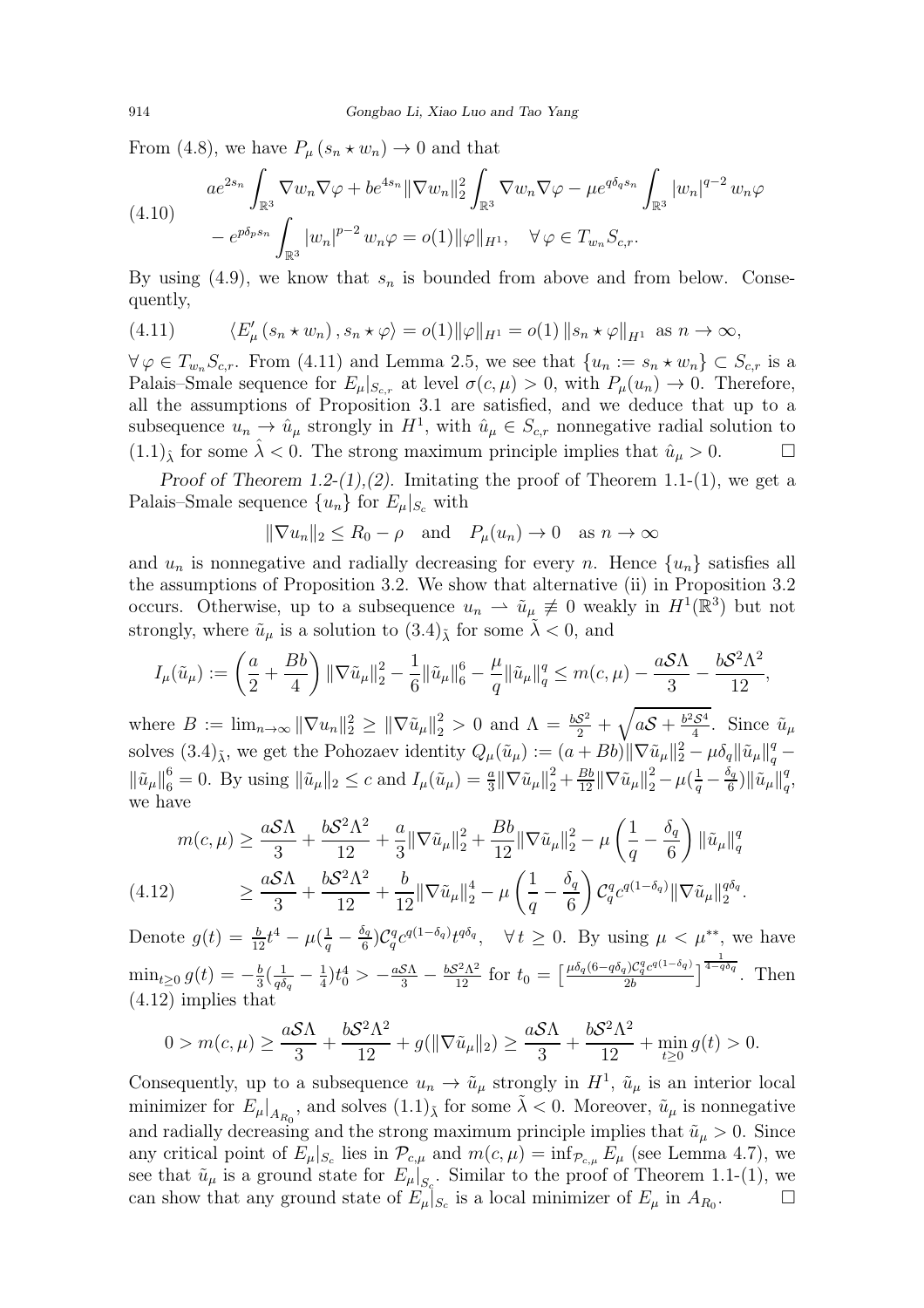To obtain the asymptotic property of  $m(c, \mu)$  and  $\sigma(c, \mu)$  as  $\mu \to 0^+$ , we need to study equation  $(1.1)$ <sub>λ</sub> with  $\mu = 0$ . Although it has been studied in [\[32,](#page-30-6) [35\]](#page-30-10), we still give a detailed proof as we obtain a ground state solution. Modify the arguments in Section 2, especially Lemma [4.1](#page-12-1) and Lemma [4.5,](#page-14-1) we can derive the following Lemmas [4.10](#page-20-0)[–4.11.](#page-20-1)

<span id="page-20-0"></span>**Lemma 4.10.** Let  $a > 0$ ,  $b > 0$ ,  $c > 0$ ,  $\frac{14}{3} < p < 6$  and  $\mu = 0$ . Then  $\mathcal{P}_0^{c,\mu} = \emptyset$ , and  $\mathcal{P}_{c,\mu}$  is a smooth manifold of codimension 2 in  $H^1(\mathbb{R}^3)$ .

*Proof.* The proof is similar to that of Lemma [4.1.](#page-12-1)

<span id="page-20-1"></span>**Lemma 4.11.** Let  $a > 0$ ,  $b > 0$ ,  $c > 0$ ,  $\frac{14}{3} < p < 6$  and  $\mu = 0$ . For every  $u \in S_c$ , there exists a unique  $t_u \in \mathbb{R}$  such that  $t_u \star u \in \mathcal{P}_{c,\mu}$ .  $t_u$  is the unique critical point of the function  $\Psi_u^{\mu}$ , and is a strict maximum point at positive level. Moreover:

$$
(1) \ \mathcal{P}_{c,\mu} = \mathcal{P}^{c,\mu}_{-}.
$$

- (2)  $\Psi_u^{\mu}$  is strictly decreasing and concave on  $(t_u, +\infty)$ .
- (3) The maps  $u \in S_c \mapsto t_u \in \mathbb{R}$  are of class  $C^1$ .
- (4) If  $P_{\mu}(u) < 0$ , then  $t_u < 0$ .

Proof. The proof is similar to that of Lemma 6.1 in [\[28\]](#page-30-3).  $\Box$ 

<span id="page-20-2"></span>**Lemma 4.12.** Let  $a > 0$ ,  $b > 0$ ,  $c > 0$ ,  $\frac{14}{3} < p < 6$  and  $\mu = 0$ , then  $m(c, 0) :=$  $\inf_{u \in \mathcal{P}_{c,0}} E_0(u) > 0.$ 

Proof. By  $(2.2)$  and  $P_0(u) = 0$ , we have

$$
a\|\nabla u\|_{2}^{2} + b\|\nabla u\|_{2}^{4} = \delta_{p} \|u\|_{p}^{p} \leq \delta_{p} C_{p}^{p} \|\nabla u\|_{2}^{p\delta_{p}} c^{p(1-\delta_{p})}.
$$

So we get  $\inf_{u \in \mathcal{P}_{c,0}} ||\nabla u||_2 \ge C > 0$  from  $p\delta_p > 4$ . As  $P_0(u) = 0$ , we have

$$
\inf_{u \in \mathcal{P}_{c,0}} E_0(u) = \inf_{u \in \mathcal{P}_{c,0}} \left\{ \left( \frac{a}{2} - \frac{a}{p\delta_p} \right) \|\nabla u\|_2^2 + \left( \frac{b}{4} - \frac{b}{p\delta_p} \right) \|\nabla u\|_2^4 \right\} \ge C > 0. \quad \Box
$$

<span id="page-20-3"></span>**Lemma 4.13.** Let  $a > 0$ ,  $b > 0$ ,  $c > 0$ ,  $\frac{14}{3} < p < 6$  and  $\mu = 0$ . There exists  $k > 0$  sufficiently small such that

$$
0 < \sup_{\overline{A_k}} E_0 < m(c, 0) \quad \text{and} \quad u \in \overline{A_k} \Longrightarrow E_0(u) > 0, \quad P_0(u) > 0,
$$

where  $A_k := \{u \in S_c : ||\nabla u||_2 < k\}.$ 

Proof. By using [\(2.2\)](#page-7-1), we have

$$
E_0(u) \ge \frac{b\|\nabla u\|_2^4}{4} - \frac{\mathcal{C}_p^p c^{p(1-\delta_p)}}{p} \|\nabla u\|_2^{p\delta_p}, \quad P_0(u) \ge b\|\nabla u\|_2^4 - \delta_p \mathcal{C}_p^p \|\nabla u\|_2^{p\delta_p} c^{p(1-\delta_p)}.
$$

Therefore, for any  $u \in \overline{A_k}$  with k small enough, we have

$$
0 < \sup_{\overline{A_k}} E_0 \quad \text{and} \quad u \in \overline{A_k} \Longrightarrow E_0(u) > 0, \quad P_0(u) > 0.
$$

If necessary replacing  $k$  with a smaller quantity, we also have

$$
E_0(u) \le \frac{a}{2} ||\nabla u||_2^2 + \frac{b}{4} ||\nabla u||_2^4 < m(c, 0), \quad \forall u \in \overline{A_k},
$$

since  $m(c, 0) > 0$  by Lemma [4.12.](#page-20-2)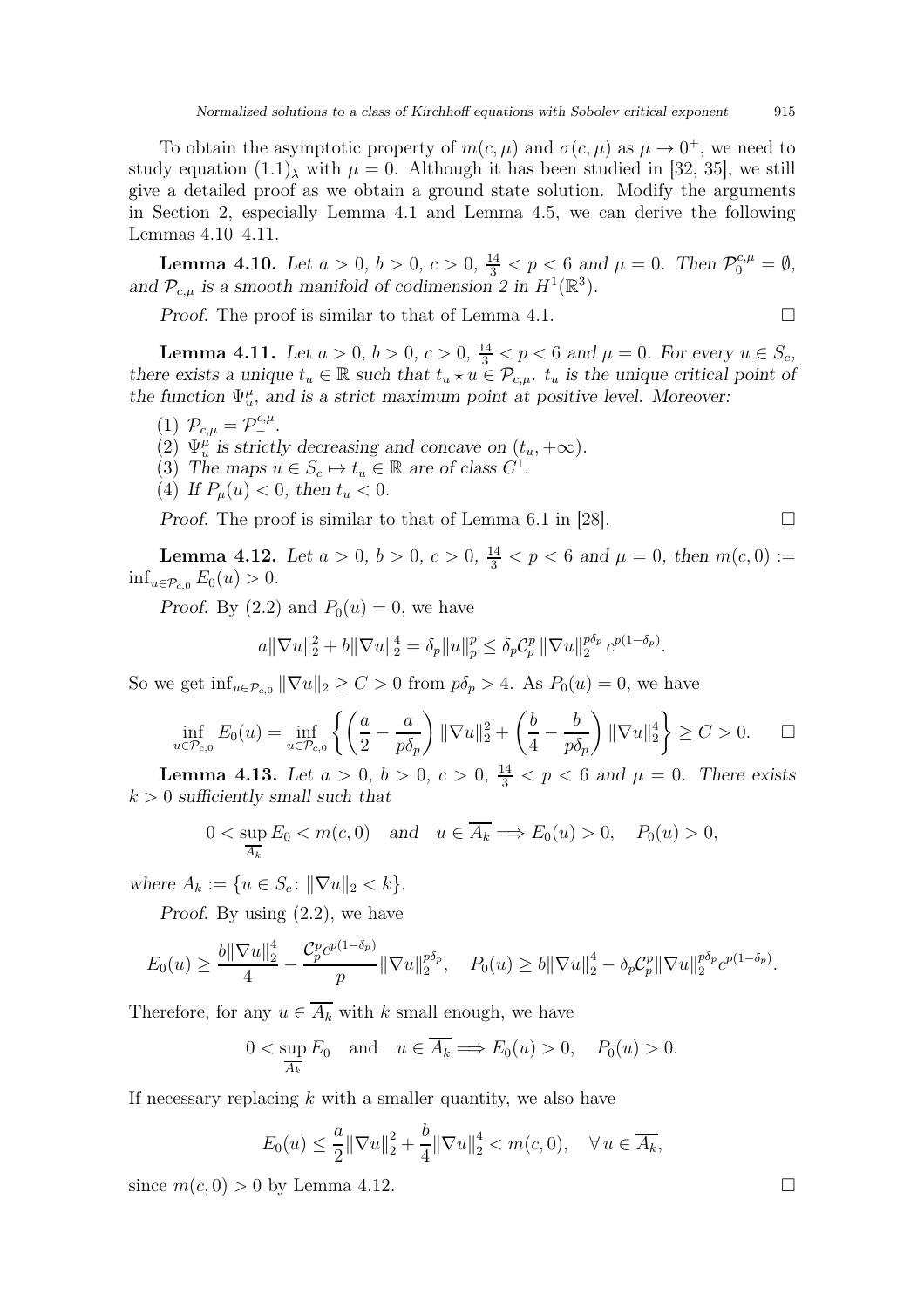<span id="page-21-0"></span>**Lemma 4.14.** Let  $a > 0, b > 0, c > 0, \frac{14}{3} < p < 6$  and  $\mu = 0$ . Then, there exists a positive radial critical point  $u_0$  for  $E_0|_{S_c}$  at a positive level

$$
m_r(c,0) = m(c,0) := \inf_{P_{c,0}} E_0 = E_0(u_0)
$$

and as a result  $u_0$  is the unique ground state of  $E_0|_{S_c}$ .

Proof. Utilising Lemmas [4.10–](#page-20-0)[4.13](#page-20-3) and by using the same arguments in Sec-tion 7 in [\[27\]](#page-30-2), we can drive that there exists a positive radial critical point  $u_0$  for  $E_0|_{S_c}$  at a Mountain Pass level  $\sigma(c, 0) > 0$  characterized by  $\sigma(c, 0) = \inf_{\mathcal{P}_{c,0} \cap S_{c,r}} E_0$ . By rearrangement technique and Lemma [4.11,](#page-20-1) we have  $m_r(c, 0) := \inf_{\mathcal{P}_{c,0} \cap S_{c,r}} E_0 =$  $\inf_{\mathcal{P}_{c,0}} E_0$ . Following [\[22,](#page-30-16) [35\]](#page-30-10),  $u_0$  is unique since  $u_0 > 0$ .

<span id="page-21-1"></span>**Lemma 4.15.** Let  $a > 0$ ,  $b > 0$ ,  $c > 0$ ,  $2 < q < \frac{10}{3}$ ,  $\frac{14}{3} < p < 6$  and  $0 < \mu <$  $\min\{\mu_*,\mu^*\},\$  then

$$
\inf_{\mathcal{P}^{\text{c},\mu}_{-} \cap S_{c,r}} E_{\mu} = \inf_{u \in S_{c,r}} \max_{s \in \mathbb{R}} E_{\mu}(s \star u), \quad \text{and} \quad \inf_{\mathcal{P}^{\text{c},0}_{-} \cap S_{c,r}} E_{0} = \inf_{u \in S_{c,r}} \max_{s \in \mathbb{R}} E_{0}(s \star u),
$$

where  $\mu_*, \mu^*$  were defined in [\(1.9\)](#page-3-0).

Proof.  $\forall u \in S_{c,r}$ , by Lemma [4.5,](#page-14-1) there exists a unique  $t_u \in \mathbb{R}$  such that  $t_u \star u \in$  $\mathcal{P}^{c,\mu}_{-} \cap S_{c,r}$ . Thus, for any  $u \in \mathcal{P}^{c,\mu}_{-} \cap S_{c,r}$ , we have  $t_u = 0$  and

$$
E_{\mu}(u) = \max_{s \in \mathbb{R}} E_{\mu}(s \star u) \ge \inf_{v \in S_{c,r}} \max_{s \in \mathbb{R}} E_{\mu}(s \star v).
$$

On the other hand, if  $u \in S_{c,r}$ , then  $t_u \star u \in \mathcal{P}_-^{c,\mu} \cap S_{c,r}$ , and hence

$$
\max_{s \in \mathbb{R}} E_{\mu}(s \star u) = E_{\mu}(t_u \star u) \ge \inf_{\mathcal{P}^{c,\mu}_{-} \cap S_{c,r}} E_{\mu}.
$$

By using Lemma [4.11,](#page-20-1) we can similarly prove

$$
\inf_{\mathcal{P}_-^{c,0}\cap S_{c,r}} E_0 = \inf_{u \in S_{c,r}} \max_{s \in \mathbb{R}} E_0(s \star u).
$$

<span id="page-21-2"></span>**Lemma 4.16.** Let  $a > 0$ ,  $b > 0$ ,  $c > 0$ ,  $2 < q < \frac{10}{3}$  and  $\frac{14}{3} < p < 6$ . For any  $0 \leq \mu_1 < \mu_2 < \min\{\mu_*, \mu^*\},\$ it holds that  $\sigma(c, \mu_2) \leq \sigma(c, \mu_1) \leq m(c, 0),$  where  $\mu_*, \mu^*$ were defined in [\(1.9\)](#page-3-0).

Proof. From [\(4.7\)](#page-18-1), we have  $\sigma(c, \mu) = \inf_{\mathcal{P}_-^{c,\mu} \cap S_{c,r}} E_{\mu}$ . By Lemmas [4.14–](#page-21-0)[4.15,](#page-21-1) we have

$$
\sigma(c, \mu_1) = \inf_{u \in S_{c,r}} \max_{s \in \mathbb{R}} E_{\mu_1}(s \star u) \le \inf_{u \in S_{c,r}} \max_{s \in \mathbb{R}} E_0(s \star u) = m_r(c, 0) = m(c, 0),
$$
  

$$
\sigma(c, \mu_2) \le \max_{s \in \mathbb{R}} E_{\mu_2}(s \star \hat{u}_{\mu_1}) \le \max_{s \in \mathbb{R}} E_{\mu_1}(s \star \hat{u}_{\mu_1}) = E_{\mu_1}(\hat{u}_{\mu_1}) = \sigma(c, \mu_1).
$$

Proof of Theorem [1.1-](#page-4-0)(4): convergence of  $\tilde{u}_{\mu}$ . From Lemma [4.4,](#page-14-0) we know that  $R_0(c, \mu) \to 0$  as  $\mu \to 0^+$ , and hence  $\|\nabla \tilde{u}_\mu\|_2 < R_0(c, \mu) \to 0$  as well. Moreover

$$
0 > m(c, \mu) \ge \frac{a}{2} \|\nabla \tilde{u}_{\mu}\|_{2}^{2} + \frac{b}{4} \|\nabla \tilde{u}_{\mu}\|_{2}^{4} - \frac{C_{p}^{p}}{p} \|\nabla \tilde{u}_{\mu}\|_{2}^{p\delta_{p}} c^{p(1-\delta_{p})} - \frac{\mu C_{q}^{q}}{q} \|\nabla \tilde{u}_{\mu}\|_{2}^{q\delta_{q}} c^{q(1-\delta_{q})} \to 0,
$$

which implies that  $m(c, \mu) \to 0$ .

We consider now the behavior of  $\hat{u}_{\mu}$ .

$$
\Box
$$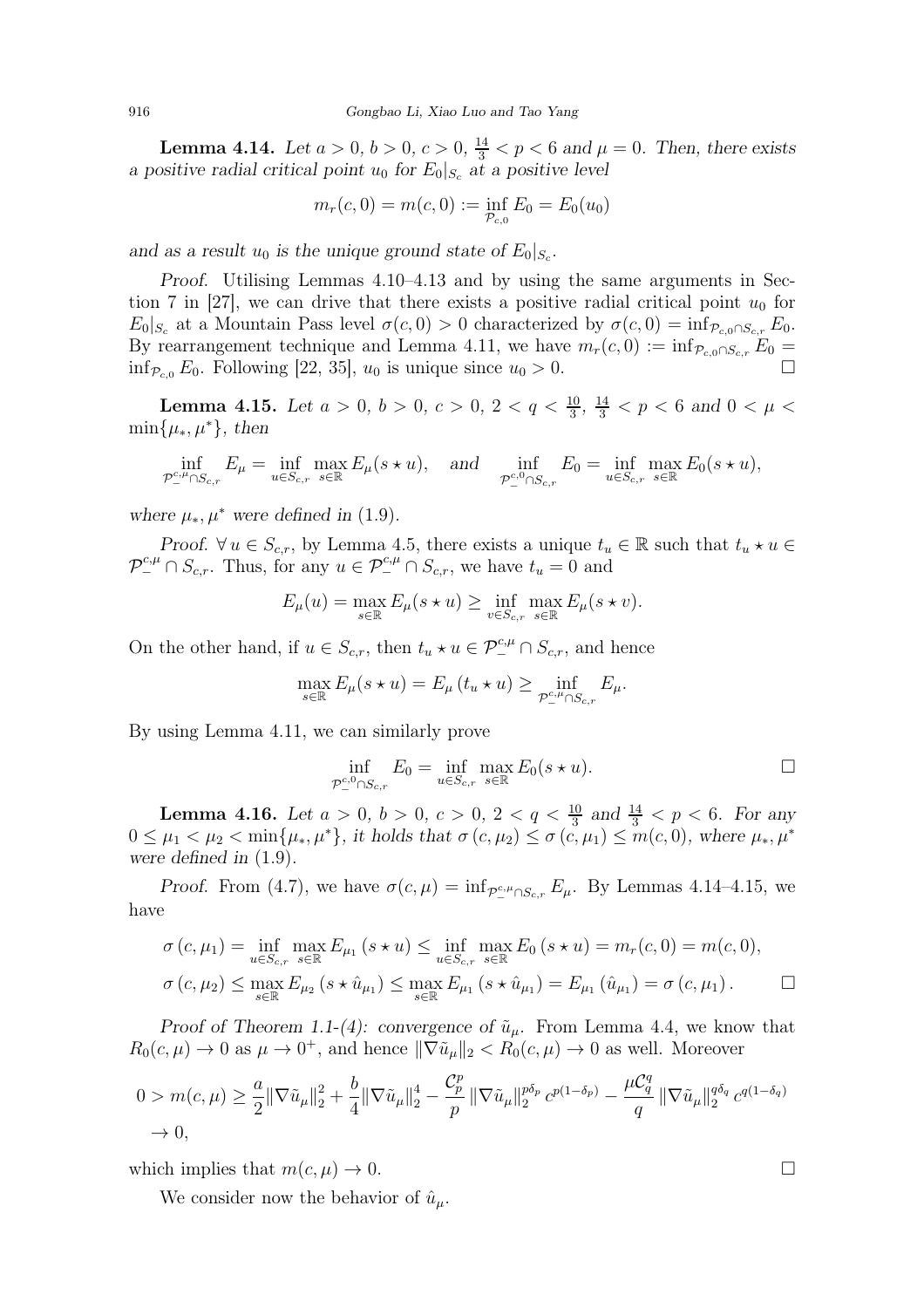Proof of Theorem [1.1-](#page-4-0)(5): convergence of  $\hat{u}_{\mu}$ . Let us consider  $\{\hat{u}_{\mu}: 0 < \mu < \overline{\mu}\}\,$ with  $\overline{\mu}$  small enough. Since  $\hat{u}_{\mu} \in \mathcal{P}_{c,\mu}$ , from Lemma [4.16,](#page-21-2) we have

$$
m(c,0) \ge \sigma(c,\mu) = E_{\mu}(\hat{u}_{\mu})
$$
  
=  $\left(\frac{a}{2} - \frac{a}{p\delta_p}\right) \|\nabla \hat{u}_{\mu}\|_2^2 + \left(\frac{b}{4} - \frac{b}{p\delta_p}\right) \|\nabla \hat{u}_{\mu}\|_2^4 - \frac{\mu}{q} \left(1 - \frac{q\delta_q}{p\delta_p}\right) \|\hat{u}_{\mu}\|_q^q$   

$$
\ge \left(\frac{a}{2} - \frac{a}{p\delta_p}\right) \|\nabla \hat{u}_{\mu}\|_2^2 + \left(\frac{b}{4} - \frac{b}{p\delta_p}\right) \|\nabla \hat{u}_{\mu}\|_2^4 - \frac{\mu}{q} \left(1 - \frac{q\delta_q}{p\delta_p}\right) C_q^q c^{q(1-\delta_q)} \|\nabla \hat{u}_{\mu}\|_2^{q\delta_q}.
$$

Hence  $\{\hat{u}_{\mu}\}\$ is bounded in  $H^1$ . Since each  $\hat{u}_{\mu}$  is a positive function in  $S_{c,r}$ , we deduce that up to a subsequence  $\hat{u}_{\mu} \to \hat{u} \ge 0$  weakly in  $H^1(\mathbb{R}^3)$ , strongly in  $L^r$  for  $2 < r < 6$ and a.e. on  $\mathbb{R}^3$ , as  $\mu \to 0^+$ . Using the fact that  $\hat{u}_{\mu}$  solves

<span id="page-22-0"></span>(4.13) 
$$
- (a + b \|\nabla \hat{u}_{\mu}\|_{2}^{2}) \Delta \hat{u}_{\mu} = \hat{\lambda}_{\mu} \hat{u}_{\mu} + |\hat{u}_{\mu}|^{p-2} \hat{u}_{\mu} + \mu |\hat{u}_{\mu}|^{q-2} \hat{u}_{\mu} \text{ in } \mathbb{R}^{3}
$$

for  $\hat{\lambda}_{\mu} < 0$  and  $P_{\mu}(\hat{u}_{\mu}) = 0$ , we infer that  $\hat{\lambda}_{\mu} c^2 = \mu (\delta_q - 1) ||\hat{u}_{\mu}||_q^q + (\delta_p - 1) ||\hat{u}_{\mu}||_p^p$ . As  $\mu > 0$  and  $0 < \delta_q$ ,  $\delta_p < 1$ , we deduce that  $\hat{\lambda}_{\mu}$  converges (up to a subsequence) to some  $\lambda \leq 0$  satisfying

$$
\hat{\lambda}c^2 = (\delta_p - 1) \|\hat{u}\|_p^p,
$$

with  $\hat{\lambda} = 0$  if and only if  $\hat{u} \equiv 0$ . We claim that  $\hat{\lambda} < 0$ . In fact,  $\hat{u}_{\mu} \rightarrow \hat{u}$  weakly in  $H^1$ implies that  $\hat{u}$  is a weak radial solution to

(4.14) 
$$
- (a + bB)\Delta \hat{u} = \hat{\lambda}\hat{u} + |\hat{u}|^{p-2}\hat{u} \text{ in } \mathbb{R}^3,
$$

where  $B := \lim$  $\lim_{\mu \to 0^+} \|\nabla \hat{u}_{\mu}\|_{2}^{2} \geq \|\nabla \hat{u}\|_{2}^{2}$  $2<sub>2</sub>$ . By Lemma [4.16,](#page-21-2) we have

<span id="page-22-1"></span>
$$
\begin{split} &-\frac{b}{4}\|\nabla\hat{u}\|_2^4+\left(\frac{\delta_p}{2}-\frac{1}{p}\right)\|\hat{u}\|_p^p\\ &\geq\lim_{\mu\to 0^+}\left[-\frac{b}{4}\|\nabla\hat{u}_\mu\|_2^4+\left(\frac{\delta_p}{2}-\frac{1}{p}\right)\|\hat{u}_\mu\|_p^p-\mu\left(\frac{1}{q}-\frac{\delta_q}{2}\right)\|\hat{u}_\mu\|_q^q\right]\\ &=\lim_{\mu\to 0^+}E_\mu\left(\hat{u}_\mu\right)=\lim_{\mu\to 0^+}\sigma(c,\mu)\geq\sigma(c,\overline{\mu})>0,\end{split}
$$

which gives  $\left(\frac{\delta_p}{2} - \frac{1}{p}\right)$  $\frac{1}{p}$  $\|\hat{u}\|_p^p > \frac{b}{4}$  $\frac{b}{4} \|\nabla \hat{u}\|_2^4$ . So we have  $\hat{u} \not\equiv 0$ , and in turn yields  $\hat{\lambda} < 0$  and  $B > 0$ . The strong maximum principle implies that  $\hat{u} > 0$ . Test [\(4.13\)](#page-22-0)–[\(4.14\)](#page-22-1) with  $\hat{u}_{\mu} - \hat{u}$ , we have

$$
(a+bB)\|\nabla(\hat{u}_{\mu}-\hat{u})\|_{2}^{2}-\hat{\lambda}\|\hat{u}_{\mu}-\hat{u}\|_{2}^{2}\to 0,
$$

which implies that  $\hat{u}_{\mu} \to \hat{u}$  in  $H^1$  as  $\mu \to 0^+$ . It results to  $m(c, 0) \le E_0(\hat{u})$ . Since  $\lim_{\mu \to 0^+} \|\nabla \hat{u}_\mu\|_2^2 = \|\nabla \hat{u}\|_2^2$  $2<sub>2</sub>$ , we also have

$$
E_0(\hat{u}) = \frac{a}{2} \|\nabla \hat{u}\|_2^2 + \frac{b}{4} \|\nabla \hat{u}\|_2^4 - \frac{1}{p} \|\hat{u}\|_p^p = \lim_{\mu \to 0^+} E_\mu(\hat{u}_\mu) = \lim_{\mu \to 0^+} \sigma(c, \mu) \le m(c, 0).
$$

Consequently,  $E_0(\hat{u}) = \lim_{\mu \to 0^+} \sigma(c, \mu) = m(c, 0)$  and  $\hat{u}$  is a positive solution to [\(4.14\)](#page-22-1). From [\[18,](#page-30-17) [22,](#page-30-16) [35\]](#page-30-10), we know that [\(4.14\)](#page-22-1) has a unique positive solution  $u_0$ . Thus  $\hat{u} = u_0$ .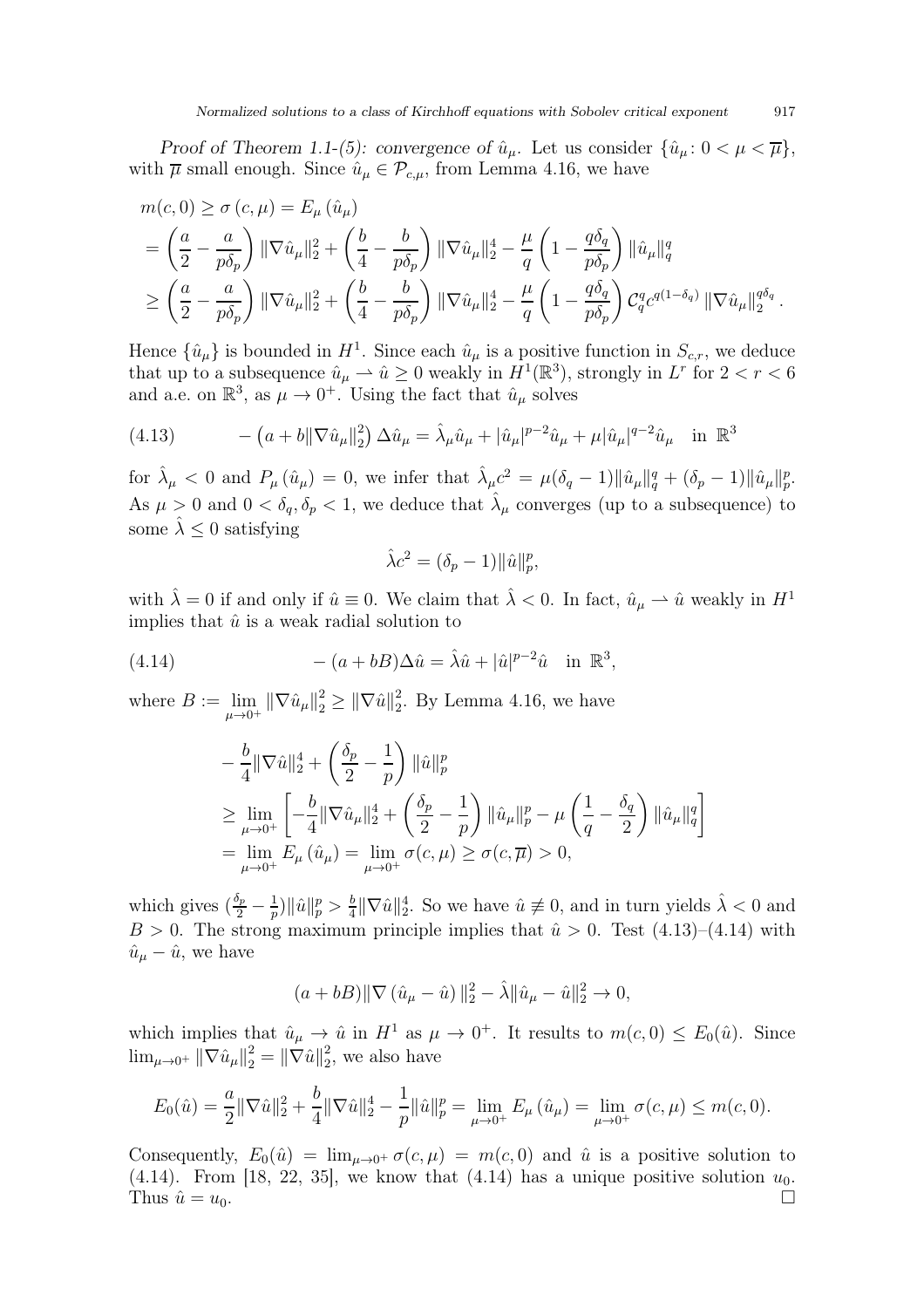Proof of Theorem [1.2-](#page-4-1)(3). From Lemma [4.4,](#page-14-0) we know that  $R_0(c, \mu) \to 0$  as  $\mu \to 0^+$ , and hence  $\|\nabla \tilde{u}_{\mu}\|_2 < R_0(c, \mu) \to 0$  as well. Moreover,

$$
0 > m(c, \mu) = E_{\mu}(\tilde{u}_{\mu})
$$
  
\n
$$
\geq \frac{a}{2} ||\nabla \tilde{u}_{\mu}||_{2}^{2} + \frac{b}{4} ||\nabla \tilde{u}_{\mu}||_{2}^{4} - \frac{S^{-3}}{6} ||\nabla \tilde{u}_{\mu}||_{2}^{6} - \frac{\mu C_{q}^{q}}{q} ||\nabla \tilde{u}_{\mu}||_{2}^{q\delta_{q}} c^{q(1-\delta_{q})} \to 0,
$$

which implies that  $m(c, \mu) \to 0$ .

## 5. Purely  $L^2$ -supercritical case

In this Section, we always assume that  $\frac{14}{3} < q < p \leq 6$ . Under this setting, we obtain one critical point for  $E_{\mu}|_{S_c}$ , since  $E_{\mu}|_{S_c}$  admits a Mountain Pass geometry. Subsection 5.1 is devoted to locating the exact position of some critical points to  $E_{\mu}|_{S_c}$ . In Subsection 5.2, we prove Theorems [1.3](#page-4-2)[–1.4.](#page-4-3)

5.1. The exact location of some critical points to  $E_\mu|_{S_c}$  for  $\frac{14}{3} < q < p \leq 1$ 6. In this Subsection, we study the structure of  $\mathcal{P}_{c,\mu}$  and  $E_{\mu}$  to locate the position of some critical points to  $E_{\mu}|_{S_c}$ . Since  $\frac{14}{3} < q < p \leq 6$ , we have  $4 < q\delta_q < p\delta_p$ . Similar to the proof of Lemmas [4.1–](#page-12-1)[4.2,](#page-12-0) we can prove that  $\mathcal{P}_{c,\mu}$  is a natural constraint and  $\mathcal{P}_0^{c,\mu} = \emptyset$ . Furthermore, we have

<span id="page-23-0"></span>**Lemma 5.1.** Let  $\tilde{a}, \tilde{b}, \tilde{c}, \tilde{d}, \tilde{p}, \tilde{q} \in (0, +\infty)$  and  $f(t) := \tilde{a}t^2 + \tilde{b}t^4 - \tilde{c}t^{\tilde{p}} - \tilde{d}t^{\tilde{q}}$  for  $t > 0$ . If  $\tilde{p}, \tilde{q} \in (4, +\infty)$ ,  $f(t)$  has a unique maximum point at a positive level on  $[0, +\infty).$ 

Proof. Direct calculations give

$$
f'(t) = tg(t) \text{ for } g(t) = 2\tilde{a} + 4\tilde{b}t^2 - \tilde{p}\tilde{c}t^{\tilde{p}-2} - \tilde{q}\tilde{d}t^{\tilde{q}-2};
$$
  
\n
$$
g'(t) = tw(t) \text{ for } w(t) = 8\tilde{b} - \tilde{p}(\tilde{p} - 2)\tilde{c}t^{\tilde{p}-4} - \tilde{q}(\tilde{q} - 2)\tilde{d}t^{\tilde{q}-4};
$$
  
\n
$$
w'(t) = -\tilde{p}(\tilde{p} - 2)(\tilde{p} - 4)\tilde{c}t^{\tilde{p}-5} - \tilde{q}(\tilde{q} - 2)(\tilde{q} - 4)\tilde{d}t^{\tilde{q}-5}.
$$

Since  $w'(t) < 0$  for  $t > 0$ , we know that  $w(t) \searrow$  on  $[0, +\infty)$ . The fact that  $w(0) > 0$ and  $w(+\infty) = -\infty$  imply that there exists unique  $t^* > 0$  such that  $w(t^*) = 0$ ,  $w(t) > 0$  if  $t \in (0, t^*)$  and  $w(t) < 0$  if  $t \in (t^*, +\infty)$ . Consequently,  $g(t) \nearrow$  on  $[0, t^*)$  and  $\searrow$  on  $(t^*, +\infty)$ . The fact that  $g(0) > 0$  and  $g(+\infty) = -\infty$  imply that there exists unique  $\bar{t} > t^*$  such that  $g(\bar{t}) = 0$ ,  $g(t) > 0$  if  $t \in (0,\bar{t})$  and  $g(t) < 0$  if  $t \in (\bar{t}, +\infty)$ . We get  $f'(t) > 0$  if  $t \in (0, \bar{t})$  and  $f'(t) < 0$  if  $t \in (\bar{t}, +\infty)$ , which implies that  $f(t) \nearrow$  on  $[0,\bar{t})$  and  $\searrow$  on  $(\bar{t},+\infty)$ . Since  $f(0) = 0$ , then  $f(t)$  has a unique maximum point at  $\bar{t}$  and  $f(\bar{t}) > 0$ .

<span id="page-23-1"></span>**Lemma 5.2.** Let  $a > 0$ ,  $b > 0$ ,  $c > 0$ ,  $\frac{14}{3} < q < p \le 6$  and  $\mu > 0$ . For every  $u \in S_c$ ,  $\Psi_u^{\mu}$  has a unique critical point  $t_u \in \mathbb{R}$ , which is a strict maximum point at a positive level. Moreover:

(1)  $\mathcal{P}_{c,\mu} = \mathcal{P}_{-}^{c,\mu}$ .

- (2)  $\Psi_u^{\mu}$  is strictly decreasing on  $(t_u, +\infty)$ , and  $t_u < 0$  implies  $P_{\mu}(u) < 0$ .
- (3) The maps  $u \in S_c \mapsto t_u \in \mathbb{R}$  are of class  $C^1$ .
- (4) If  $P_u(u) < 0$ , then  $t_u < 0$ .

Proof. By using Lemma [5.1,](#page-23-0) we derive that  $\Psi_u^{\mu}$  has a unique maximum point at a positive level. The rest of the proof is similar to that of Lemma 6.1 in [\[28\]](#page-30-3).  $\Box$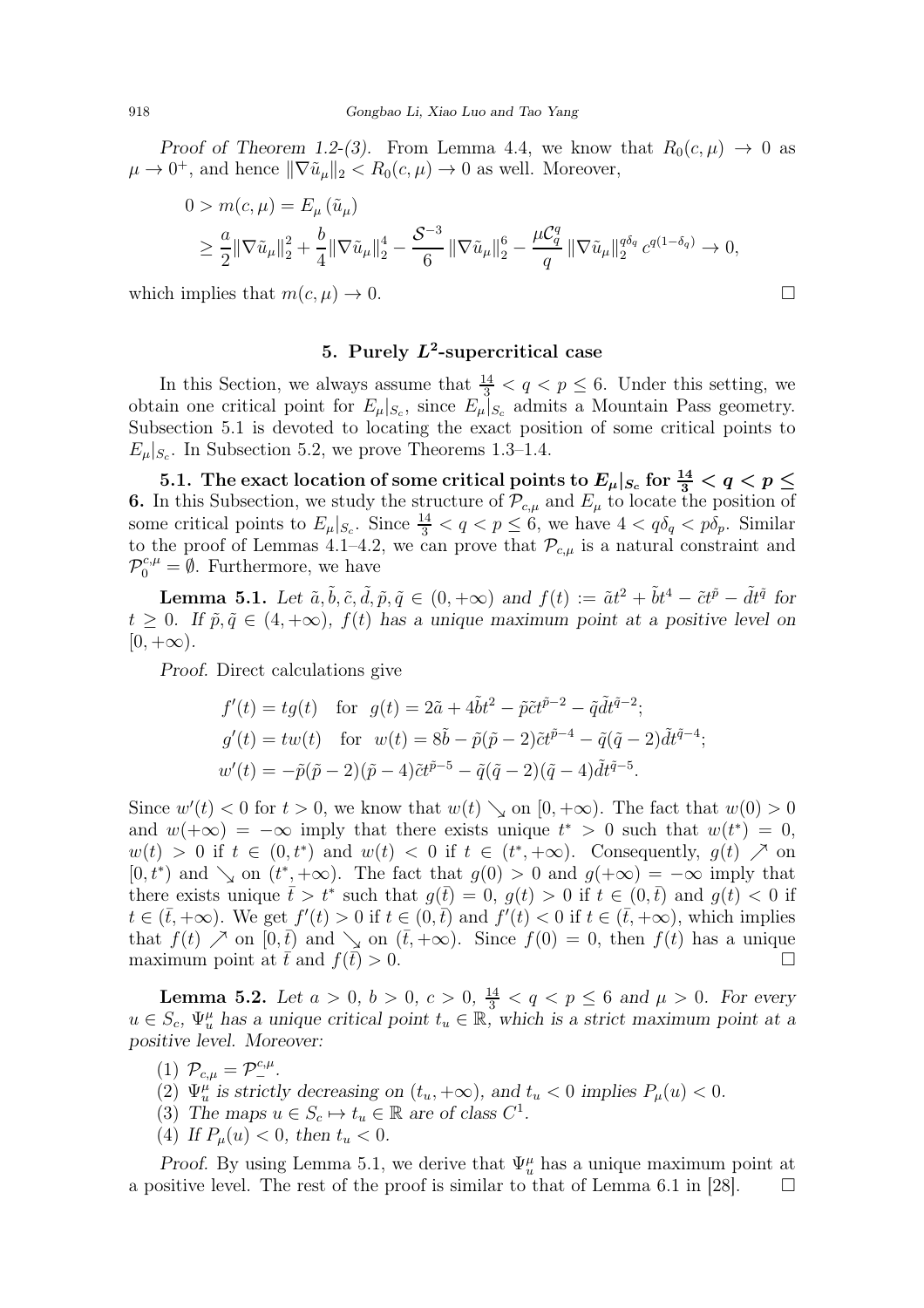Normalized solutions to a class of Kirchhoff equations with Sobolev critical exponent 919

**Lemma 5.3.** Let  $a > 0, b > 0, c > 0, \frac{14}{3} < q < p \le 6$  and  $\mu > 0$ . Then, we have  $m(c, \mu) := \inf$  $_{u\in\mathcal{P}_{c,\mu}}$  $E_{\mu}(u) > 0.$ 

*Proof.* The proof is similar to that of Lemma [4.12.](#page-20-2)

<span id="page-24-2"></span>**Lemma 5.4.** Let  $a > 0, b > 0, c > 0, \frac{14}{3} < q < p \le 6$  and  $\mu > 0$ . Then, there exists  $k > 0$  sufficiently small such that

$$
0 < \sup_{\overline{A_k}} E_{\mu} < m(c, \mu) \quad \text{and} \quad u \in \overline{A_k} \Longrightarrow E_{\mu}(u) > 0, \quad P_{\mu}(u) > 0,
$$

where  $A_k := \{ u \in S_c : ||\nabla u||_2^2 < k \}.$ 

Proof. The proof is similar to that of Lemma [4.13.](#page-20-3) □

To apply Proposition [3.2](#page-10-0) and recover compactness when  $p = 6$ , we need an estimate from above on

$$
m_r(c,\mu) := \inf_{u \in \mathcal{P}_{c,\mu} \cap S_{c,r}} E_{\mu}(u).
$$

<span id="page-24-0"></span>**Lemma 5.5.** Let  $a > 0$ ,  $b > 0$ ,  $c > 0$ ,  $\frac{14}{3} < q < 6$ ,  $p = 6$  and  $\mu > 0$ . Then  $m_r(c,\mu) < \frac{aS\Lambda}{3} + \frac{bS^2\Lambda^2}{12}$ , where  $\Lambda = \frac{bS^2}{2} + \sqrt{aS + \frac{b^2S^4}{4}}$ .

Proof. By Theorem 1.42 of [\[31\]](#page-30-15), we know that  $S = \inf_{u \in D^{1,2}(\mathbb{R}^3) \setminus \{0\}} \frac{\|\nabla u\|_2^2}{\|u\|_6^2}$  is attained by

(5.1) 
$$
U_{\varepsilon}(x) := 3^{\frac{1}{4}} \left( \frac{\varepsilon}{\varepsilon^2 + |x|^2} \right)^{\frac{1}{2}}, \quad \forall \varepsilon > 0.
$$

Furthermore, we have  $\|\nabla U_{\varepsilon}\|_{2}^{2} = \|U_{\varepsilon}\|_{6}^{6} = S^{\frac{3}{2}}$ . Take a radially decreasing cut-off function  $\eta \in C_c^{\infty}(\mathbb{R}^3)$  such that  $\eta \equiv 1$  in  $B_1(0), \eta \equiv 0$  in  $B_2^c(0) := \mathbb{R}^3 \setminus B_2(0)$ , and let

$$
u_{\varepsilon}(x) := \eta(x)U_{\varepsilon}(x), \text{ and } v_{\varepsilon}(x) := c \frac{u_{\varepsilon}(x)}{\|u_{\varepsilon}\|_2}, \quad \forall \varepsilon \in (0,1).
$$

Clearly,  $v_{\varepsilon} \in S_{c,r}$ , by Lemma [5.2,](#page-23-1) there exists a unique  $t_{v_{\varepsilon},\mu} \in \mathbb{R}$  such that

$$
m_r(c,\mu) = \inf_{\mathcal{P}_{c,\mu} \cap S_{c,r}} E_{\mu} \le E_{\mu} (t_{v_{\varepsilon},\mu} \star v_{\varepsilon}) = \max_{s \in \mathbb{R}} E_{\mu} (s \star v_{\varepsilon}) = \max_{s \in \mathbb{R}} \Psi_{v_{\varepsilon}}^{\mu}(s), \quad \forall \, \varepsilon > 0.
$$

So, it is sufficient to prove  $\max_{s \in \mathbb{R}} \Psi_{v_{\varepsilon}}^{\mu}(s) = E_{\mu}(t_{v_{\varepsilon},\mu} \star v_{\varepsilon}) < \frac{a \mathcal{S} \Lambda}{3} + \frac{b \mathcal{S}^2 \Lambda^2}{12}.$ 

To this end, we need some integral estimates. Similar to Lemma 1.46 in [\[31\]](#page-30-15) or Lemma A.1 in [\[28\]](#page-30-3), we can derive that

<span id="page-24-1"></span>
$$
\|\nabla u_{\varepsilon}\|_{2}^{2} = S^{\frac{3}{2}} + O(\varepsilon), \quad \|u_{\varepsilon}\|_{6}^{6} = S^{\frac{3}{2}} + O(\varepsilon^{3}), \quad \|u_{\varepsilon}\|_{2}^{2} = O(\varepsilon), \|u_{\varepsilon}\|_{q}^{q} = O(\varepsilon^{3-\frac{q}{2}}),
$$
\n
$$
(5.2) \quad \|\nabla u_{\varepsilon}\|_{2}^{2} \ge C_{1}, \quad \frac{1}{C_{2}} \ge \|u_{\varepsilon}\|_{6}^{6} \ge C_{2}, \quad \|u_{\varepsilon}\|_{2}^{2} \ge C_{3}\varepsilon
$$

for some constants  $C_i > 0$   $(i = 1, 2, 3)$ , which are independent of  $\varepsilon$ , c and  $\mu$ .

Next, we prove  $\max_{s \in \mathbb{R}} \Psi_{v_{\varepsilon}}^0(s) = E_0(t_{v_{\varepsilon},0} \star v_{\varepsilon}) = \frac{aS\Lambda}{3} + \frac{bS^2\Lambda^2}{12} + O(\varepsilon^{\frac{1}{2}})$ . Since

$$
\Psi_{v_{\varepsilon}}^{0}(s) = \frac{a}{2}e^{2s} \|\nabla v_{\varepsilon}\|_{2}^{2} + \frac{b}{4}e^{4s} \|\nabla v_{\varepsilon}\|_{2}^{4} - \frac{e^{6s}}{6} \|v_{\varepsilon}\|_{6}^{6}
$$

,

we see that  $\Psi_{v_{\varepsilon}}^{0}(s)$  has a unique maximum point  $t_{v_{\varepsilon},0}$  such that

$$
e^{2t_{v_{\varepsilon},0}} = \frac{b\|\nabla v_{\varepsilon}\|_{2}^{4}}{2\|v_{\varepsilon}\|_{6}^{6}} + \sqrt{\frac{a\|\nabla v_{\varepsilon}\|_{2}^{2}}{\|v_{\varepsilon}\|_{6}^{6}}} + \frac{b^{2}\|\nabla v_{\varepsilon}\|_{2}^{8}}{4\|v_{\varepsilon}\|_{6}^{12}}.
$$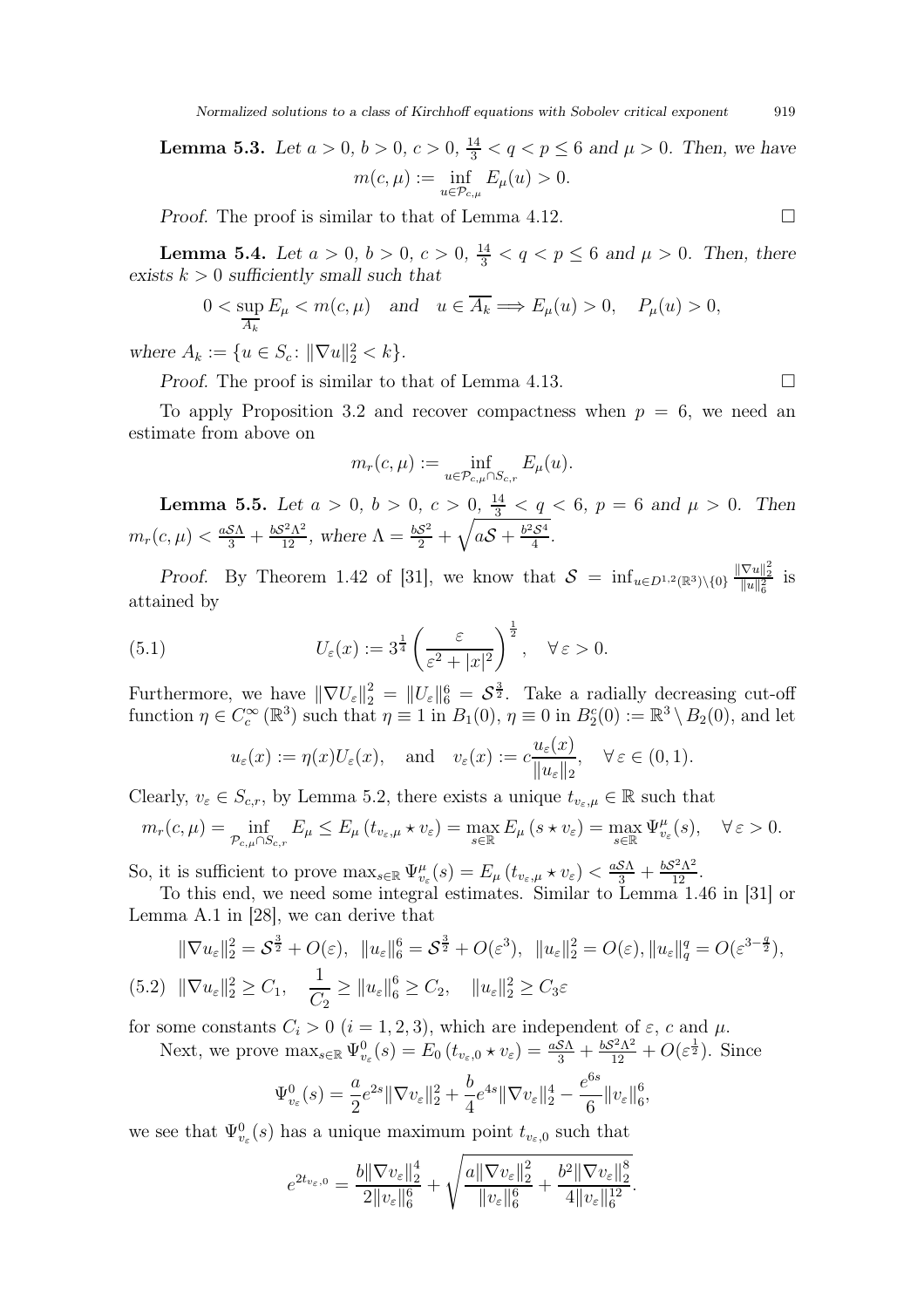Then, we derive that

$$
\frac{c^2 e^{2t_{v_{\varepsilon},0}}}{\|u_{\varepsilon}\|_2^2} = \frac{b \|\nabla u_{\varepsilon}\|_2^4}{2\|u_{\varepsilon}\|_6^6} + \sqrt{\frac{a \|\nabla u_{\varepsilon}\|_2^2}{\|u_{\varepsilon}\|_6^6} + \frac{b^2 \|\nabla u_{\varepsilon}\|_2^8}{4\|u_{\varepsilon}\|_6^{12}}} \n= \frac{b(\mathcal{S}^{\frac{3}{2}} + O(\varepsilon))}{2(\mathcal{S}^{\frac{3}{2}} + O(\varepsilon^3))} + \sqrt{\frac{a(\mathcal{S}^{\frac{3}{2}} + O(\varepsilon))}{\mathcal{S}^{\frac{3}{2}} + O(\varepsilon^3)} + \frac{b^2(\mathcal{S}^{\frac{3}{2}} + O(\varepsilon))}{4(\mathcal{S}^{\frac{3}{2}} + O(\varepsilon^3))^2}} \n= \frac{b\mathcal{S}^{\frac{3}{2}}}{2} + \sqrt{a + \frac{b^2 \mathcal{S}^3}{4} + O(\varepsilon)} + O(\varepsilon) \n\le \frac{b\mathcal{S}^{\frac{3}{2}}}{2} + \sqrt{a + \frac{b^2 \mathcal{S}^3}{4} + O(\varepsilon^{\frac{1}{2}})} = \frac{\Lambda}{\sqrt{\mathcal{S}}} + O(\varepsilon^{\frac{1}{2}}),
$$

where  $\Lambda = \frac{bS^2}{2} + \sqrt{aS + \frac{b^2S^4}{4}}$ . This leads to that

$$
\sup_{s \in \mathbb{R}} \Psi_{v_{\varepsilon}}^{0}(s) = \Psi_{v_{\varepsilon}}^{0}(t_{v_{\varepsilon},0})
$$
\n
$$
= \frac{a}{2} \frac{c^{2} e^{2t_{v_{\varepsilon},0}}}{\|u_{\varepsilon}\|_{2}^{2}} \|\nabla u_{\varepsilon}\|_{2}^{2} + \frac{b}{4} \frac{c^{4} e^{4t_{v_{\varepsilon},0}}}{\|u_{\varepsilon}\|_{2}^{4}} \|\nabla u_{\varepsilon}\|_{2}^{4} - \frac{c^{6} e^{6t_{v_{\varepsilon},0}} \|\nu_{\varepsilon}\|_{6}^{6}}{\|u_{\varepsilon}\|_{2}^{6}}
$$
\n
$$
= \frac{a}{2} \frac{c^{2} e^{2t_{v_{\varepsilon},0}}}{\|u_{\varepsilon}\|_{2}^{2}} \left(\mathcal{S}^{\frac{3}{2}} + O(\varepsilon)\right) + \frac{b}{4} \frac{c^{4} e^{4t_{v_{\varepsilon},0}}}{\|u_{\varepsilon}\|_{2}^{4}} \left(\mathcal{S}^{\frac{3}{2}} + O(\varepsilon)\right)^{2}
$$
\n
$$
- \frac{c^{6} e^{6t_{v_{\varepsilon},0}} \left(\mathcal{S}^{\frac{3}{2}} + O(\varepsilon^{3})\right)}{\|u_{\varepsilon}\|_{2}^{6}} \frac{6}
$$
\n
$$
\leq \frac{a}{2} \left(\frac{\Lambda}{\sqrt{S}} + O(\varepsilon^{\frac{1}{2}})\right) \left(\mathcal{S}^{\frac{3}{2}} + O(\varepsilon)\right) + \frac{b}{4} \left(\frac{\Lambda}{\sqrt{S}} + O(\varepsilon^{\frac{1}{2}})\right)^{2} \left(\mathcal{S}^{3} + O(\varepsilon)\right)
$$
\n
$$
- \left(\frac{b\mathcal{S}^{\frac{3}{2}}}{2} + \sqrt{a + \frac{b^{2}\mathcal{S}^{3}}{4}} + O(\varepsilon) + O(\varepsilon)\right)^{3} \frac{\left(\mathcal{S}^{\frac{3}{2}} + O(\varepsilon^{3})\right)}{6}
$$
\n
$$
\leq \frac{a\Lambda S}{2} + \frac{b\Lambda^{2} S^{2}}{4} +
$$

Finally, we estimate  $t_{v_{\varepsilon},\mu}$ . From  $(\Psi_{v_{\varepsilon}}^{\mu})'(t_{v_{\varepsilon},\mu}) = P_{\mu}(t_{v_{\varepsilon},\mu} \star v_{\varepsilon}) = 0$ , we have  $ae^{2t_{v_{\varepsilon},\mu}}\|\nabla v_{\varepsilon}\|_2^2+be^{4t_{v_{\varepsilon},\mu}}\|\nabla v_{\varepsilon}\|_2^4=\mu \delta_q e^{q\delta_q t_{v_{\varepsilon},\mu}}\|v_{\varepsilon}\|_q^q+e^{6t_{v_{\varepsilon},\mu}}\|v_{\varepsilon}\|_6^6\geq e^{6t_{v_{\varepsilon},\mu}}\|v_{\varepsilon}\|_6^6$ 

o<br>6.

It results to that  $e^{2t_{v_{\varepsilon},\mu}} \leq e^{2t_{v_{\varepsilon},0}}$ , so we have

<span id="page-25-0"></span>
$$
(5.4) \qquad e^{2t_{v_{\varepsilon},\mu}} \leq \frac{b\|\nabla v_{\varepsilon}\|_2^4}{2\|v_{\varepsilon}\|_6^6} + \sqrt{\frac{a\|\nabla v_{\varepsilon}\|_2^2}{\|v_{\varepsilon}\|_6^6} + \frac{b^2\|\nabla v_{\varepsilon}\|_2^8}{4\|v_{\varepsilon}\|_6^{12}}} \leq \frac{b\|\nabla v_{\varepsilon}\|_2^4}{\|v_{\varepsilon}\|_6^6} + \frac{\sqrt{a}\|\nabla v_{\varepsilon}\|_2}{\|v_{\varepsilon}\|_6^3}.
$$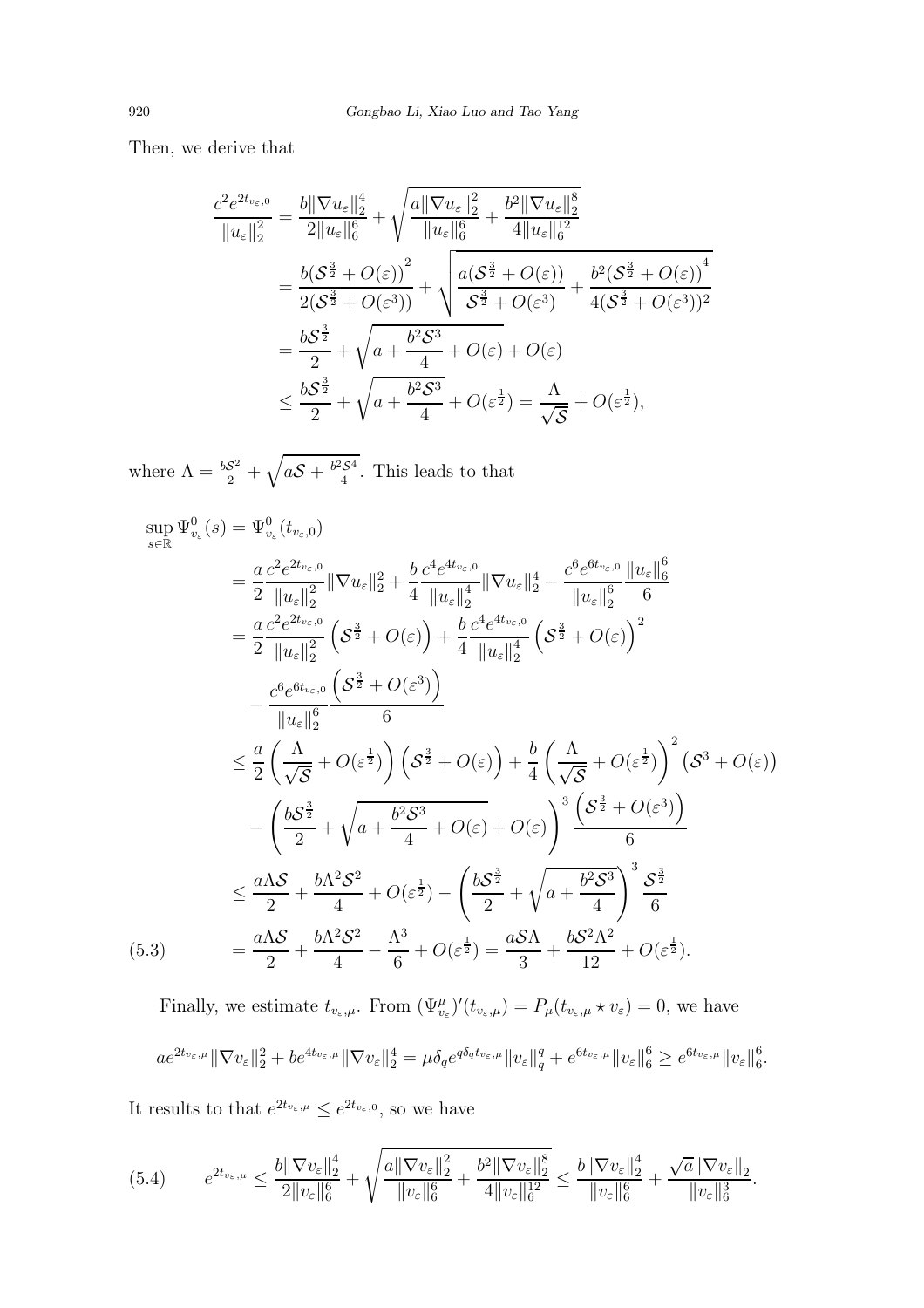On the other hand, we have

 $By$ 

$$
e^{4t_{v_{\varepsilon},\mu}} = \frac{a||\nabla v_{\varepsilon}||_2^2}{||v_{\varepsilon}||_0^6} + \frac{b||\nabla v_{\varepsilon}||_2^4}{||v_{\varepsilon}||_0^6} e^{2t_{v_{\varepsilon},\mu}} - \mu \delta_q \frac{||v_{\varepsilon}||_q^2}{||v_{\varepsilon}||_6^6} e^{(q\delta_q - 2)t_{v_{\varepsilon},\mu}}
$$
\n
$$
\geq \frac{b||\nabla v_{\varepsilon}||_2^4}{||v_{\varepsilon}||_0^6} e^{2t_{v_{\varepsilon},\mu}} - \mu \delta_q \frac{||v_{\varepsilon}||_q^2}{||v_{\varepsilon}||_6^6} e^{(q\delta_q - 2)t_{v_{\varepsilon},\mu}}
$$
\nBy the inequality  $(\ell_1 + \ell_2) \frac{\omega_2}{2} = \ell_1^{\frac{\delta_2 - 4}{2}} + \ell_2^{\frac{\delta_2 - 4}{2}}$  for  $\ell_1, \ell_2 \geq 0$  and (5.4), we have  
\n
$$
e^{2t_{v_{\varepsilon},\mu}} \geq \frac{b||\nabla v_{\varepsilon}||_2^4}{||v_{\varepsilon}||_0^6} - \mu \delta_q \frac{||v_{\varepsilon}||_q^2}{||v_{\varepsilon}||_6^6} e^{(q\delta_q - 4)t_{v_{\varepsilon},\mu}}
$$
\n
$$
= \frac{b||u_{\varepsilon}||_2^2}{c^2} \frac{||\nabla u_{\varepsilon}||_2^4}{||u_{\varepsilon}||_6^6} - \mu \delta_q \frac{||u_{\varepsilon}||_2^{6-q}}{c^{6-q}} \frac{||u_{\varepsilon}||_q^6}{||u_{\varepsilon}||_6^6} e^{(q\delta_q - 4)t_{v_{\varepsilon},\mu}}
$$
\n
$$
\geq \frac{b||u_{\varepsilon}||_2^2}{c^2} \frac{||\nabla u_{\varepsilon}||_2^4}{||u_{\varepsilon}||_6^6} - \mu \delta_q \frac{||u_{\varepsilon}||_2^{6-q}}{c^{6-q}} \frac{||u_{\varepsilon}
$$

where  $C_4 = C_4(b, S) > 0$  and  $C_5 = C_5(a, b, q, S) > 0$ . Utilizing [\(5.2\)](#page-24-1), we have  $||u_\varepsilon||_2^{q(1-\delta q)}$  $= O(\varepsilon^{\frac{6-q}{4}})$ . Consequently, we get

<span id="page-26-0"></span>
$$
(5.5) \t e^{2t_{v_{\varepsilon},\mu}} \ge \frac{\|u_{\varepsilon}\|_{2}^{2}}{c^{2}} \left\{ C_{4} - O(\varepsilon^{\frac{6-q}{4}}) \mu \delta_{q} c^{q(1-\delta_{q})} C_{5} \right\} \ge \frac{\|u_{\varepsilon}\|_{2}^{2}}{c^{2}} \frac{C_{4}}{4}
$$

for  $\varepsilon > 0$  sufficiently small. Then [\(5.5\)](#page-26-0) gives  $e^{t_{v_{\varepsilon},\mu}} \geq C \frac{\|\mu_{\varepsilon}\|_2}{c}$  for some constant  $C=\frac{\sqrt{C_4}}{2}$  $\frac{C_4}{2}$ . Since  $q \in (\frac{14}{3})$  $\frac{14}{3}$ , 6), we get

$$
\sup_{s \in \mathbb{R}} \Psi_{v_{\varepsilon}}^{\mu}(s) = \Psi_{v_{\varepsilon}}^{\mu}(t_{v_{\varepsilon},\mu}) = \Psi_{v_{\varepsilon}}^0(t_{v_{\varepsilon},\mu}) - \mu \frac{e^{q\delta_q t_{v_{\varepsilon},\mu}}}{q} \|v_{\varepsilon}\|_q^q
$$
  

$$
\leq \sup_{s \in \mathbb{R}} \Psi_{v_{\varepsilon}}^0(s) - \mu \frac{e^{q\delta_q t_{v_{\varepsilon},\mu}}}{q} \|v_{\varepsilon}\|_q^q = \Psi_{v_{\varepsilon}}^0(t_{v_{\varepsilon},0}) - \mu \frac{e^{q\delta_q t_{v_{\varepsilon},\mu}}}{q} \|v_{\varepsilon}\|_q^q
$$
  

$$
\leq \frac{a\mathcal{S}\Lambda}{3} + \frac{b\mathcal{S}^2\Lambda^2}{12} + O(\varepsilon^{\frac{1}{2}}) - \frac{\mu C^{q\delta_q}c^{q(1-\delta_q)}}{q} \frac{\|u_{\varepsilon}\|_q^q}{\|u_{\varepsilon}\|_2^{q(1-\delta_q)}}
$$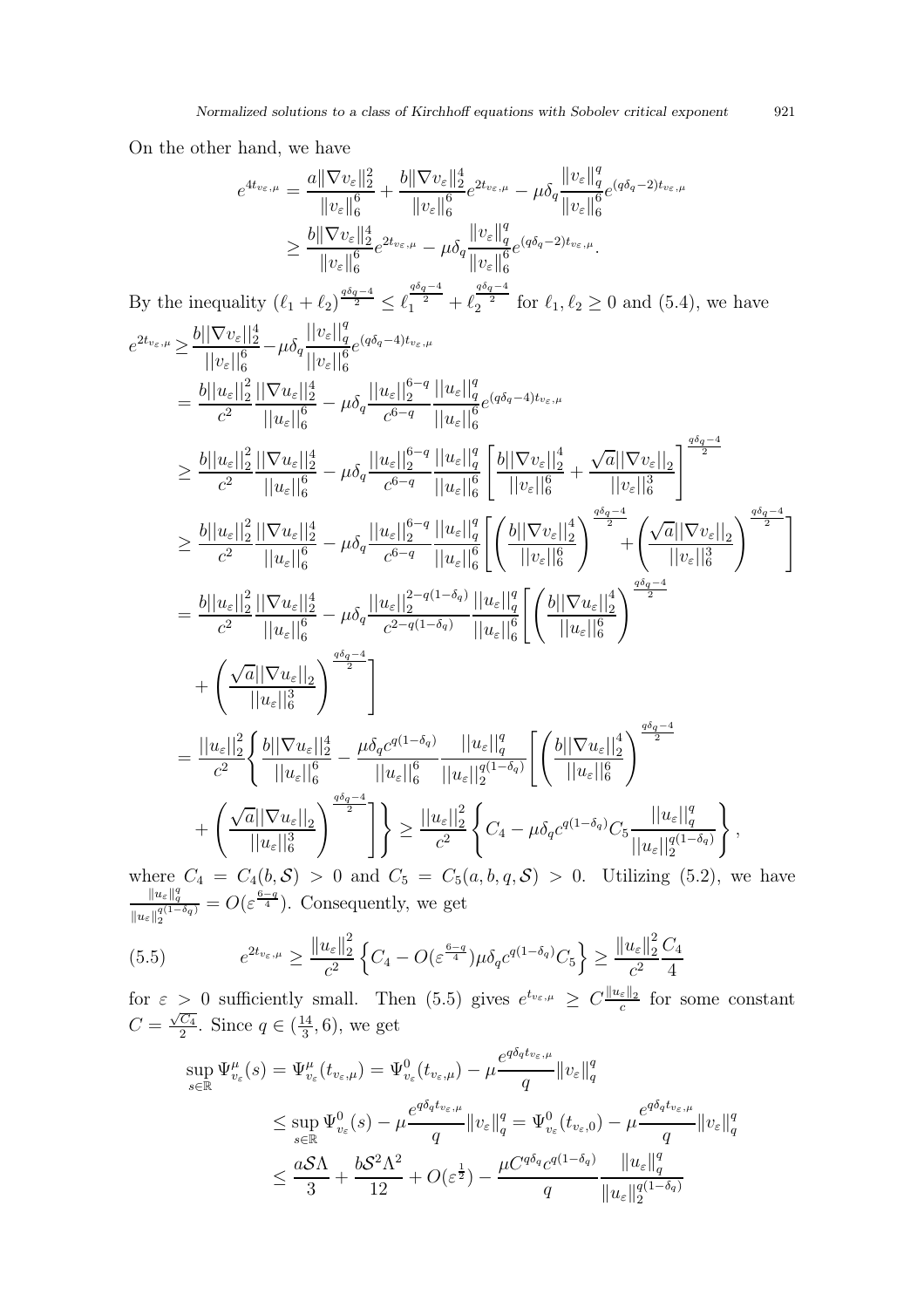922 Gongbao Li, Xiao Luo and Tao Yang

$$
\leq \frac{aS\Lambda}{3} + \frac{bS^2\Lambda^2}{12} + O(\varepsilon^{\frac{1}{2}}) - O(\varepsilon^{\frac{6-q}{4}}) < \frac{aS\Lambda}{3} + \frac{bS^2\Lambda^2}{12}.\tag{}
$$

5.2. The existence and asymptotic results for  $\frac{14}{3} < q < p \leq 6$ . In this Subsection, we first prove the existence results, i.e. Theorem  $1.3-(1)$ ,  $(2)$  and Theorem  $1.4-(1),(2)$ . Then, we prove the asymptotic results, i.e. Theorem  $1.3-(3)$ and Theorem [1.4-](#page-4-3)(3).

To prove the asymptotic results in Theorem [1.4,](#page-4-3) we need the following lemma.

<span id="page-27-1"></span>**Lemma 5.6.** Let  $a > 0, b > 0, c > 0, p = 6$  and  $\mu = 0$ . Then,

<span id="page-27-2"></span>(5.6) 
$$
m_r(c, 0) = m(c, 0) := \inf_{\mathcal{P}_{c,0}} E_0 = \inf_{u \in S_c} \max_{s \in \mathbb{R}} E_0(s \star u) = \frac{aS\Lambda}{3} + \frac{bS^2\Lambda^2}{12},
$$
  
where  $\Lambda = \frac{bS^2}{2} + \sqrt{aS + \frac{b^2S^4}{4}}$ .

Proof. Imitate the proof of Lemma [4.15,](#page-21-1) we get  $\inf_{\mathcal{P}_{c,0}} E_0 = \inf_{u \in S_c} \max_{s \in \mathbb{R}} E_0(s \star$ u). Now, we prove that  $\inf_{u \in S_c} \max_{s \in \mathbb{R}} E_0(s \star u) = \frac{aS\Lambda}{3} + \frac{bS^2\Lambda^2}{12}$ . In fact, direct calculation implies that  $\max_{s \in \mathbb{R}} E_0(s \star u) = \Psi_u^0(t_{u,0})$  with

$$
e^{2t_{u,0}} = \frac{b\|\nabla u\|_2^4}{2\|u\|_6^6} + \sqrt{\frac{a\|\nabla u\|_2^2}{\|u\|_6^6}} + \frac{b^2\|\nabla u\|_2^8}{4\|u\|_6^{12}}.
$$

We claim that

<span id="page-27-0"></span>
$$
(5.7) \qquad \inf_{u \in S_c} e^{2t_{u,0}} \|\nabla u\|_2^2 = \inf_{u \in S_c} \left\{ \frac{b \|\nabla u\|_2^6}{2\|u\|_6^6} + \sqrt{\frac{a \|\nabla u\|_2^6}{\|u\|_6^6} + \frac{b^2 \|\nabla u\|_2^{12}}{4\|u\|_6^{12}}} \right\} = \mathcal{S}\Lambda.
$$

On the one hand, by density of  $H^1(\mathbb{R}^3)$  in  $D^{1,2}(\mathbb{R}^3)$  (see [\[28\]](#page-30-3)), we get

$$
\inf_{u \in S_c} e^{2t_{u,0}} \|\nabla u\|_2^2 = \inf_{u \in H^1(\mathbb{R}^3) \setminus \{0\}} e^{2t_{u,0}} \|\nabla u\|_2^2 = \inf_{u \in D^{1,2}(\mathbb{R}^3) \setminus \{0\}} e^{2t_{u,0}} \|\nabla u\|_2^2
$$
\n
$$
\geq \inf_{u \in D^{1,2}(\mathbb{R}^3) \setminus \{0\}} \frac{b \|\nabla u\|_2^6}{2 \|u\|_6^6} + \sqrt{\inf_{u \in D^{1,2}(\mathbb{R}^3) \setminus \{0\}} \frac{a \|\nabla u\|_2^6}{\|u\|_6^6} + \inf_{u \in D^{1,2}(\mathbb{R}^3) \setminus \{0\}} \frac{b^2 \|\nabla u\|_2^{12}}{4 \|u\|_6^{12}}}
$$
\n
$$
= \frac{bS^3}{2} + \sqrt{aS^3 + \frac{b^2 S^6}{4}} = S\Lambda.
$$

On the other hand, since  $S = \inf_{u \in D^{1,2}(\mathbb{R}^3) \setminus \{0\}} \frac{\|\nabla u\|_2^2}{\|u\|_6^2}$  is attained by  $U_{\varepsilon}(x) = 3^{\frac{1}{4}} \left(\frac{\varepsilon}{\varepsilon^2 + 1}\right)$  $\frac{\varepsilon}{\varepsilon^2+|x|^2}\Big)^{\frac{1}{2}}$ for  $\varepsilon > 0$ , we have

$$
\frac{bS^3}{2} + \sqrt{aS^3 + \frac{b^2S^6}{4}} = \frac{b\|\nabla U_{\varepsilon}\|_{2}^{6}}{2\|U_{\varepsilon}\|_{6}^{6}} + \sqrt{\frac{a\|\nabla U_{\varepsilon}\|_{2}^{6}}{\|U_{\varepsilon}\|_{6}^{6}} + \frac{b^2\|\nabla U_{\varepsilon}\|_{2}^{12}}{4\|U_{\varepsilon}\|_{6}^{12}}}
$$

$$
= e^{2t_{U_{\varepsilon},0}}\|\nabla U_{\varepsilon}\|_{2}^{2} \ge \inf_{u \in D^{1,2}(\mathbb{R}^{3})\setminus\{0\}} e^{2t_{u,0}}\|\nabla u\|_{2}^{2}
$$

.

Then [\(5.7\)](#page-27-0) is true. Similarly, we can prove  $\inf_{u \in S_c} e^{2t_{u,0}} ||u||_6^2 = \Lambda$ . These facts imply that

$$
\inf_{u \in S_c} \Psi_u^0(t_{u,0}) = \inf_{u \in S_c} \left\{ \frac{a}{2} e^{2t_{u,0}} \|\nabla u\|_2^2 + \frac{b}{4} e^{4t_{u,0}} \|\nabla u\|_2^4 - \frac{e^{6t_{u,0}}}{6} \|u\|_6^6 \right\} = \frac{aS\Lambda}{3} + \frac{bS^2\Lambda^2}{12}.
$$

Finally, we show that  $\inf_{\mathcal{P}_{c,0}} E_0 = \inf_{\mathcal{P}_{c,0} \cap S_{c,r}} E_0$ . Otherwise, there exists  $u \in \mathcal{P}_{c,0}$  $S_{c,r}$  with  $E_0(u) < \inf_{\mathcal{P}_{c,0} \cap S_{c,r}} E_0$ . Then we let  $v := |u|^*$ , the symmetric decreasing rearrangement of |u|, which lies in  $S_{c,r}$ . Then, we have  $E_0(v) \le E_0(u)$  and  $P_0(v) \le$  $P_0 (u) = 0$ . If  $P_0 (v) = 0$ , then  $E_0 (u) < \inf_{\mathcal{P}_{c,0} \cap S_{c,r}} E_0 \leq E_0 (v)$ , a contradiction,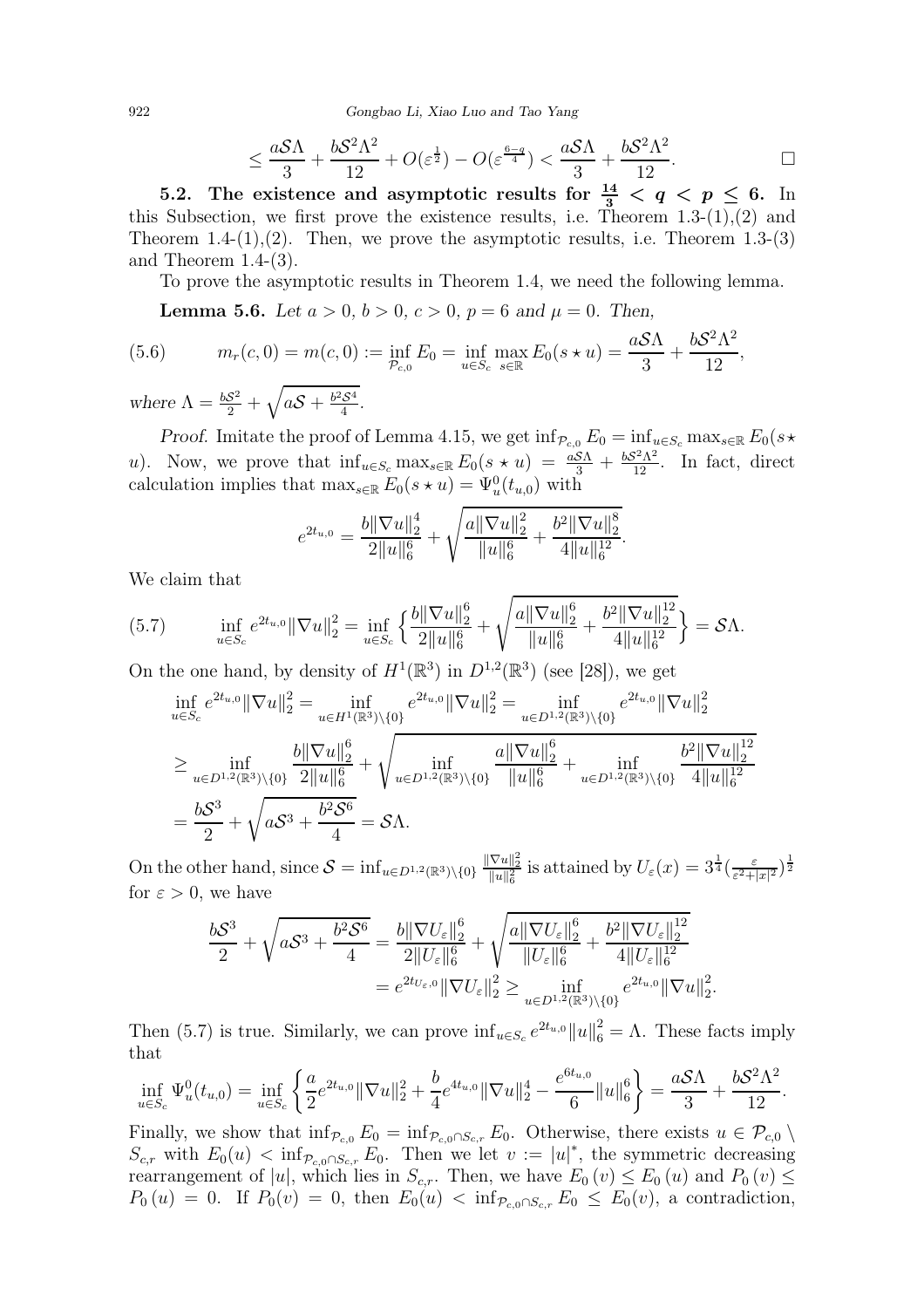and hence we get  $P_0(v) < 0$ . By Lemma [5.2,](#page-23-1) we have  $t_v < 0$ . However, we get a contradiction that

$$
E_0(u) < \inf_{\mathcal{P}_{c,0} \cap S_{c,r}} E_0 \le E_0(t_v \star v) = \frac{a}{4} e^{2t_v} \|\nabla v\|_2^2 + \frac{1}{12} e^{6t_v} \|v\|_6^6
$$
\n
$$
\le \frac{a}{4} \|\nabla u\|_2^2 + \frac{1}{12} \|u\|_6^6 = E_0(u),
$$

where we used the fact that  $t_v \star v$  and u lies in  $\mathcal{P}_{c,0}$ . This proves that  $m_r(c, 0) = m(c, 0)$ .  $m(c, 0)$ .

Based on Lemmas [5.2-](#page-23-1)[5.4](#page-24-2) and Proposition [3.1,](#page-9-0) we can prove Theorem [1.3.](#page-4-2)

Proof of Theorem [1.3.](#page-4-2) The proof is different from that of Theorem [1.1-](#page-4-0)(2), we should revise the minimax class as

$$
\Gamma := \left\{ \gamma(\tau) = (\zeta(\tau), \beta(\tau)) \in C([0, 1], \mathbb{R} \times S_{c,r}) ; \ \gamma(0) \in (0, \bar{A}_k), \ \gamma(1) \in (0, E^0_\mu) \right\}.
$$

Then, it is standard as the proof of Theorem 1.6 in [\[27\]](#page-30-2) that  $E_{\mu}|_{S_c}$  has a critical point  $\hat{u}_{c,\mu}$  at Mountain Pass level  $\sigma(c,\mu) > 0$  and  $\hat{u}_{c,\mu}$  solves  $(1.1)_{\hat{\lambda}_{c,\mu}}$  for some  $\hat{\lambda}_{c,\mu} < 0$ . Similar to Lemma [5.6,](#page-27-1) we get  $\inf_{\mathcal{P}_{c,\mu}} E_{\mu} = \inf_{\mathcal{P}_{c,\mu} \cap S_{c,r}} E_{\mu}$ , then  $\hat{u}_{c,\mu}$  is a ground state of  $E_{\mu}|_{S_c}$ . The proof of the asymptotic result is similar to that of Theorem [1.1-](#page-4-0)(5).  $\Box$ 

Theorem [1.4](#page-4-3) is concerned with the Sobolev critical case  $p = 6$ . Proposition [3.2](#page-10-0) and Lemma [5.5](#page-24-0) are crucial in the analysis. We first prove the existence results.

Proof of Theorem [1.4-](#page-4-3)(1),(2). Lemma [5.5](#page-24-0) gives  $m_r(c, \mu) < \frac{aS\Lambda}{3} + \frac{bS^2\Lambda^2}{12}$ , the rest of the proof is the same as that of Theorem [1.3,](#page-4-2) but we shall replace Proposition [3.1](#page-9-0) by Proposition [3.2.](#page-10-0)

Proof of Theorem [1.4-](#page-4-3)(3). Let us consider  $\{\hat{u}_\mu: 0 < \mu < \overline{\mu}\}\$ , with  $\overline{\mu}$  small enough. From Theorem [1.4-](#page-4-3) $(1)(2)$  and Lemma [5.6,](#page-27-1) we know that

$$
(5.8) \qquad \frac{aS\Lambda}{3} + \frac{bS^2\Lambda^2}{12} > E_{\mu}(\hat{u}_{\mu}) = \frac{a}{4} \|\nabla \hat{u}_{\mu}\|_2^2 + \mu \left(\frac{\delta_q}{4} - \frac{1}{q}\right) \|\hat{u}_{\mu}\|_q^q + \frac{1}{12} \|\hat{u}_{\mu}\|_6^6,
$$

This leads to  $\|\nabla \hat{u}_{\mu}\|_2^2 \leq C$ . So  $\{\hat{u}_{\mu}\}\$ is bounded in  $H^1$ . Since each  $\hat{u}_{\mu}$  is a positive radial function in  $S_c$ , we deduce that up to a subsequence  $\hat{u}_{\mu} \to \hat{u}$  weakly in  $H^1$ , strongly in  $L^r$  for  $2 < r < 6$  and a.e. on  $\mathbb{R}^3$ , as  $\mu \to 0^+$ . Using the fact that  $\hat{u}_\mu$  solves

(5.9) 
$$
- (a + b \|\nabla \hat{u}_{\mu}\|_{2}^{2}) \Delta \hat{u}_{\mu} = \hat{\lambda}_{\mu} \hat{u}_{\mu} + |\hat{u}_{\mu}|^{4} \hat{u}_{\mu} + \mu |\hat{u}_{\mu}|^{q-2} \hat{u}_{\mu} \text{ in } \mathbb{R}^{3}
$$

for  $\hat{\lambda}_{\mu} < 0$  and  $P_{\mu}(\hat{u}_{\mu}) = 0$ , we infer that

$$
\hat{\lambda}_{\mu}c^2 = a \|\nabla \hat{u}_{\mu}\|_{2}^{2} + b \|\nabla \hat{u}_{\mu}\|_{2}^{4} - \mu \|\hat{u}_{\mu}\|_{q}^{q} - \|\hat{u}_{\mu}\|_{6}^{6} = \mu(\delta_{q} - 1) \|\hat{u}_{\mu}\|_{q}^{q} \to 0 \quad \text{as } \mu \to 0^{+}.
$$

Therefore, we have  $\lim_{\mu\to 0^+} \{a \|\nabla \hat{u}_\mu\|_2^2 + b \|\nabla \hat{u}_\mu\|_2^4$  $\binom{4}{2}$  =  $\lim_{\mu \to 0^+} ||\hat{u}_{\mu}||_6^6 = \ell \ge 0$  and  $\hat{\lambda}_{\mu} \to 0$ . So  $\lim_{n \to \infty} {\|\nabla \hat{u}_{\mu}\|_{2}^{2}} = \sqrt{\frac{\ell}{b} + \frac{a^{2}}{4b^{2}}}$  $\frac{a^2}{4b^2} - \frac{a}{2b}$  $\frac{a}{2b}$  and by the Sobolev inequality  $\ell \geq$  $bS^2\ell^{\frac{2}{3}}+aS\ell^{\frac{1}{3}}.$ 

If  $\ell = 0$ , then we have  $\hat{u}_{\mu} \to 0$  strongly in  $D^{1,2}(\mathbb{R}^3)$  and so  $E_{\mu}(\hat{u}_{\mu}) \to 0$  as  $\mu \to 0^+$ . Imitate Lemma [4.16,](#page-21-2) we can prove that  $\sigma(c, \mu)$  is monotone decreasing in  $\mu$  and

$$
\lim_{\mu \to 0^+} E_{\mu}(\hat{u}_{\mu}) = \lim_{\mu \to 0^+} \sigma(c, \mu) \ge \sigma(c, \overline{\mu}) > 0,
$$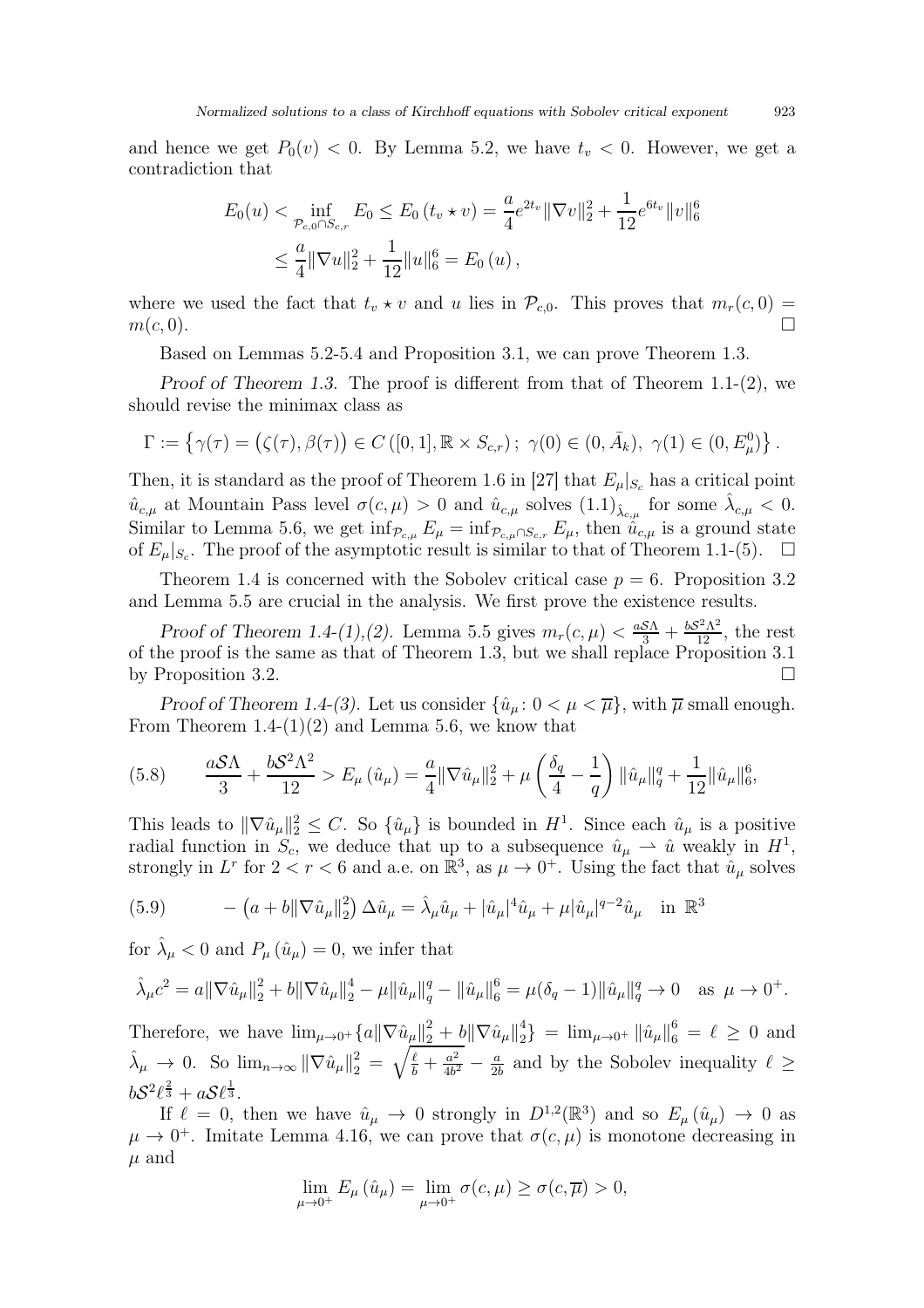the contradiction implies that  $\ell \neq 0$  and so we have  $\ell \geq \Lambda^3$ . By using the monotonicity of  $\sigma(c, \mu)$  and [\(5.6\)](#page-27-2), we also have

$$
\frac{a\mathcal{S}\Lambda}{3} + \frac{b\mathcal{S}^2\Lambda^2}{12} \le \frac{\ell}{12} + \frac{a}{4} \left( \sqrt{\frac{\ell}{b} + \frac{a^2}{4b^2}} - \frac{a}{2b} \right)
$$
  
= 
$$
\lim_{\mu \to 0^+} \left[ \frac{a}{4} ||\nabla \hat{u}_{\mu}||_2^2 + \frac{1}{12} ||\hat{u}_{\mu}||_6^6 + \mu \left( \frac{\delta_q}{4} - \frac{1}{q} \right) ||\hat{u}_{\mu}||_q^q \right]
$$
  
= 
$$
\lim_{\mu \to 0^+} E_{\mu} (\hat{u}_{\mu}) = \lim_{\mu \to 0^+} \sigma(c, \mu) \le m_r(c, 0) = \frac{a\mathcal{S}\Lambda}{3} + \frac{b\mathcal{S}^2\Lambda^2}{12},
$$

which implies that  $\ell = \Lambda^3$ ,  $\|\hat{u}_\mu\|_6^6 \to \Lambda^3$  and  $\|\nabla \hat{u}_\mu\|_2^2 \to \mathcal{S}\Lambda$  as  $\mu \to 0^+$ .

#### References

- <span id="page-29-13"></span><span id="page-29-7"></span>[1] Arosio, A., and S. Panizzi: On the well-posedness of the Kirchhoff string. - Trans. Amer. Math. Soc. 348, 1996, 305–330.
- <span id="page-29-14"></span>[2] Brézis, H., and E. Lieb: A relation between pointwise convergence of functions and convergence of functionals. - Proc. Amer. Math. Soc. 88, 1983, 486–490.
- [3] Bartsch, T., and N. Soave: Multiple normalized solutions for a competing system of Schrödinger equations. - Calc. Var. Partial Differential Equations 58, 2019, 1–24.
- <span id="page-29-11"></span>[4] Bellazzini, J., and L. Jeanjean: On dipolar quantum gases in the unstable regime. - SIAM J. Math. Anal. 48, 2016, 2028–2058.
- <span id="page-29-8"></span>[5] CINGOLANI, S., and L. JEANJEAN: Stationary waves with prescribed  $L^2$ -norm for the planar Schrödinger–Poisson system. - SIAM J. Math. Anal. 51, 2019, 3533–3568.
- [6] Cavalcanti, M. M., V. N. Domingos Cavalcanti, and J. A. Soriano: Global existence and uniform decay rates for the Kirchhoff–Carrier equation with nonlinear dissipation. - Adv. Differential Equations 6, 2001, 701–730.
- <span id="page-29-3"></span><span id="page-29-0"></span>[7] Cazenave, T., and P.-L. Lions: Orbital stability of standing waves for some nonlinear Schrödinger equations. - Comm. Math. Phys. 85:4, 1982, 549–561.
- <span id="page-29-9"></span>[8] Deng, Y. B., S. J. Peng, and W. Shuai: Existence and asympototic behavior of nodal solutions for the Kirchhoff-type problems in  $\mathbb{R}^3$ . - J. Funct. Anal. 269, 2015, 3500–3527.
- [9] FIGUEIREDO, G.M., N. IKOMA, and J.R. SANTOS JÚNIOR: Existence and concentration result for the Kirchhoff type equations with general nonlinearities. - Arch. Ration. Mech. Anal. 213, 2014, 931–979.
- <span id="page-29-15"></span><span id="page-29-10"></span>[10] Guo, H. L., and Y. B. Wang: A remark about a constrained variational problem. - Acta Math. Sci. Ser. A (Chinese Ed.) 37:6, 2017, 1125–1128.
- <span id="page-29-1"></span>[11] Ghoussoub, N.: Duality and perturbation methods in critical point theory. - Cambridge Tracts in Math. 107, Cambridge Univ. Press, Cambridge, 1993.
- [12] HE, Y., and G.B. LI: Standing waves for a class of Kirchhoff type problems in  $\mathbb{R}^3$  involving critical Sobolev exponents. - Calc. Var. Partial Differential Equations 54, 2015, 3067–3106.
- <span id="page-29-6"></span><span id="page-29-2"></span>[13] He, X. M., and W. M. Zou: Existence and concentration behavior of positive solutions for a Kirchhoff equation in  $\mathbb{R}^3$ . - J. Differential Equations 2, 2012, 1813–1834.
- <span id="page-29-12"></span>[14] ITURRIAGA, L., and E. MASSA: Sobolev versus Hölder local minimizers in degenerate Kirchhoff type problems. - J. Differential Equations 269, 2020, 4381–4405.
- <span id="page-29-4"></span>[15] Jeanjean, L.: Existence of solutions with prescribed norm for semilinear elliptic equations. - Nonlinear Anal. 28, 1997, 1633–1659.
- <span id="page-29-5"></span>[16] Jeanjean, L., J. Jendrej, T. T. Le, and N. Visciglia: Orbital stability of ground states for a Sobolev critical schrödinger equation. - arXiv:2008.12084v1.
- [17] Jeanjean, L., and T. T. Le: Multiple normalized solutions for a Sobolev critical Schrödinger equation. - arXiv:2011.02945.